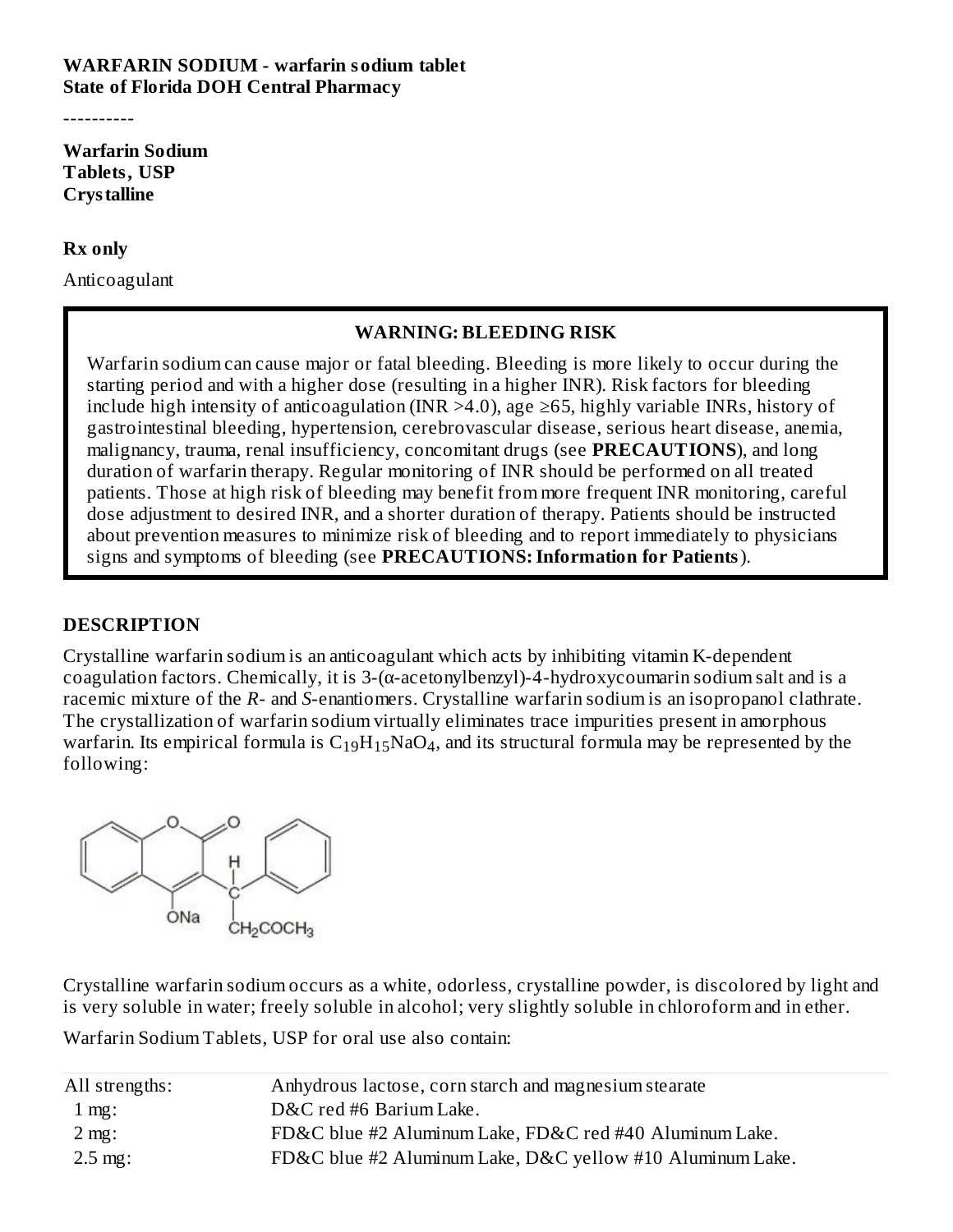| 3 mg:              | FD&C blue #2 Aluminum Lake, FD&C red #40 Aluminum Lake, D&C yellow |
|--------------------|--------------------------------------------------------------------|
|                    | #10 Aluminum Lake.                                                 |
| 4 mg:              | FD&C blue #1 Aluminum Lake.                                        |
| $5 \text{ mg}$ :   | D&C yellow #10 Aluminum Lake, D&C red #6 Barium Lake.              |
| $6 \text{ mg}$ :   | D&C yellow #10 Aluminum Lake, FD&C blue #2 Aluminum Lake.          |
| $7.5 \text{ mg}$ : | D&C yellow #10 Aluminum Lake.                                      |
| $10 \text{ mg}$ :  | Dye Free                                                           |

## **CLINICAL PHARMACOLOGY**

Warfarin sodium tablets, USP and other coumarin anticoagulants act by inhibiting the synthesis of vitamin K dependent clotting factors, which include Factors II, VII, IX and X, and the anticoagulant proteins C and S. Half-lives of these clotting factors are as follows: Factor II - 60 hours, VII - 4-6 hours, IX - 24 hours, and X - 48-72 hours. The half-lives of proteins C and S are approximately 8 hours and 30 hours, respectively. The resultant *in vivo* effect is a sequential depression of Factor VII, Protein C, Factor IX, Protein S, and Factor X and II activities. Vitamin K is an essential cofactor for the post ribosomal synthesis of the vitamin K dependent clotting factors. The vitamin promotes the biosynthesis of γ-carboxyglutamic acid residues in the proteins which are essential for biological activity.

#### **Mechanism of Action**

Warfarin is thought to interfere with clotting factor synthesis by inhibition of the C1 subunit of the vitamin K epoxide reductase (VKORC1) enzyme complex, thereby reducing the regeneration of vitamin K1 epoxide. The degree of depression is dependent upon the dosage administered and, in part, by the patient's VKORC1 genotype. Therapeutic doses of warfarin decrease the total amount of the active form of each vitamin K dependent clotting factor made by the liver by approximately 30% to 50%.

An anticoagulation effect generally occurs within 24 hours after drug administration. However, peak anticoagulant effect may be delayed 72 to 96 hours. The duration of action of a single dose of racemic warfarin is 2 to 5 days. The effects of warfarin sodium tablets, USP may become more pronounced as effects of daily maintenance doses overlap. Anticoagulants have no direct effect on an established thrombus, nor do they reverse ischemic tissue damage. However, once a thrombus has occurred, the goal of anticoagulant treatment is to prevent further extension of the formed clot and prevent secondary thromboembolic complications which may result in serious and possibly fatal sequelae.

#### **Pharmacokinetics**

Warfarin sodium tablets, USP is a racemic mixture of the *R*- and *S*-enantiomers. The *S*-enantiomer exhibits 2-5 times more anticoagulant activity than the *R*-enantiomer in humans, but generally has a more rapid clearance.

#### **Absorption**

Warfarin sodium tablets, USP is essentially completely absorbed after oral administration with peak concentration generally attained within the first 4 hours.

#### **Distribution**

There are no differences in the apparent volumes of distribution after intravenous and oral administration of single doses of warfarin solution. Warfarin distributes into a relatively small apparent volume of distribution of about 0.14 liter/kg. A distribution phase lasting 6 to 12 hours is distinguishable after rapid intravenous or oral administration of an aqueous solution. Using a one compartment model, and assuming complete bioavailability, estimates of the volumes of distribution of R- and S-warfarin are similar to each other and to that of the racemate. Concentrations in fetal plasma approach the maternal values, but warfarin has not been found in human milk (see **WARNINGS - Lactation**). Approximately 99% of the drug is bound to plasma proteins.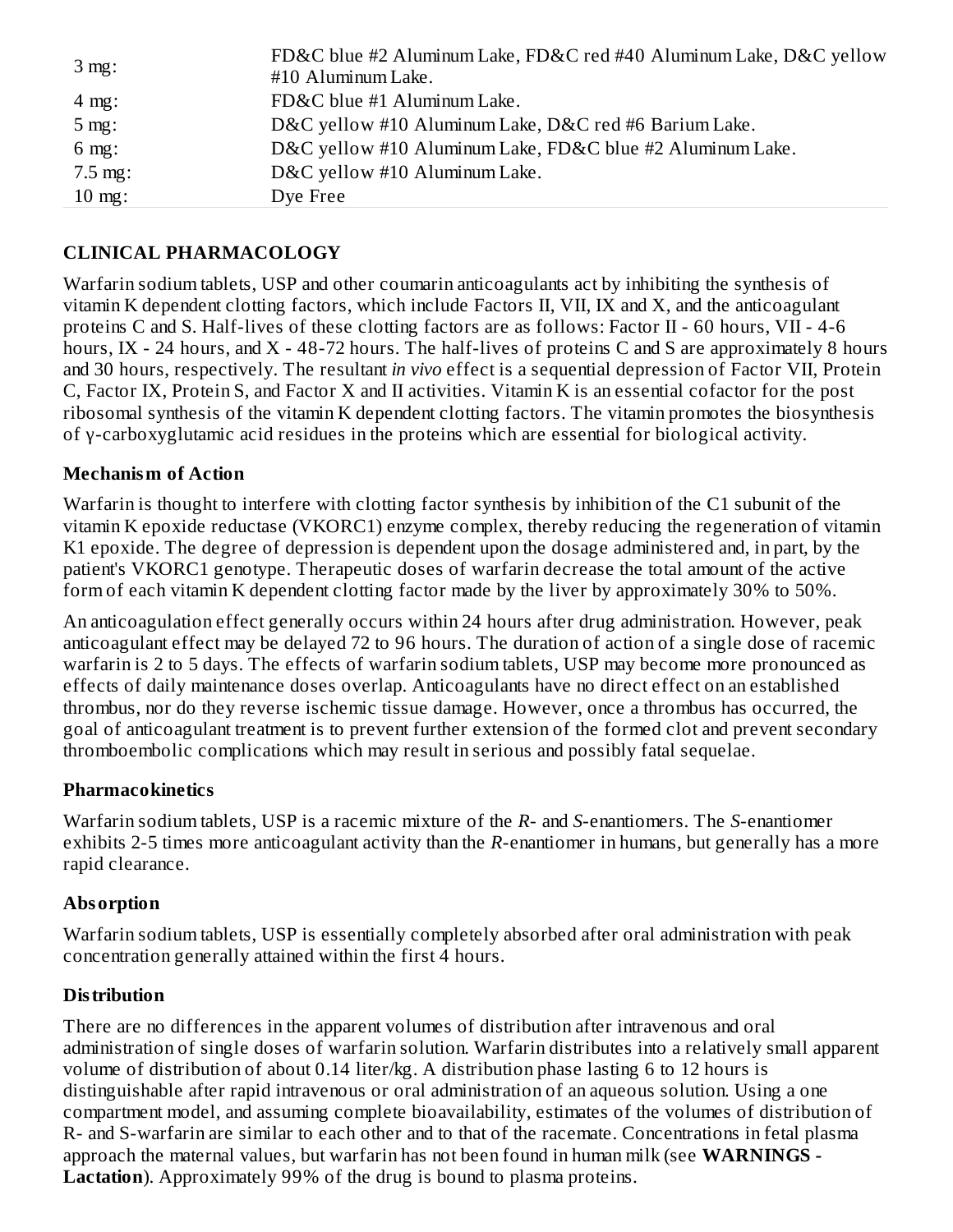## **Metabolism**

The elimination of warfarin is almost entirely by metabolism. Warfarin sodium tablets, USP is stereoselectively metabolized by hepatic microsomal enzymes (cytochrome P-450) to inactive hydroxylated metabolites (predominant route) and by reductases to reduced metabolites (warfarin alcohols). The warfarin alcohols have minimal anticoagulant activity. The metabolites are principally excreted into the urine; and to a lesser extent into the bile. The metabolites of warfarin that have been identified include dehydrowarfarin, two diastereoisomer alcohols, 4'-, 6-, 7-, 8- and 10 hydroxywarfarin. The cytochrome P-450 isozymes involved in the metabolism of warfarin include 2C9, 2C19, 2C8, 2C18, 1A2, and 3A4. 2C9 is likely to be the principal form of human liver P-450 which modulates the *in vivo* anticoagulant activity of warfarin.

The *S*-enantiomer of warfarin is mainly metabolized to 7-hydroxywarfarin by CYP2C9, a polymorphic enzyme. The variant alleles CYP2C9\*2 and CYP2C9\*3 result in decreased *in vitro* CYP2C9 enzymatic 7-hydroxylation of S-warfarin. The frequencies of these alleles in Caucasians are approximately 11% and 7% for CYP2C9\*2 and CYP2C9\*3, respectively<sup>1</sup>. Patients with one or more of these variant CYP2C9 alleles have decreased S-warfarin clearance (Table 1). 2

| Table 1. Relationship Between S-Warfarin Clearance and CYP2C9 Genotype in Caucasian           |  |  |  |
|-----------------------------------------------------------------------------------------------|--|--|--|
| <b>Patients</b>                                                                               |  |  |  |
| $\mathsf{S}\text{-}\mathsf{W}\text{-}\mathsf{refain}$ Claarance Lean Body Weight (mL /min/kg) |  |  |  |

| <b>CYP2C9 Genotype</b>         | N   | S-Warfarin Clearance/Lean Body Weight (mL/min/kg)<br>Mean $(SD)^a$ |
|--------------------------------|-----|--------------------------------------------------------------------|
| $*1,*1$                        | 118 | $0.065(0.025)^b$                                                   |
| *1/*2 or $*1/*3$               | 59  | $[0.041 (0.021)^b]$                                                |
| $*2/*2$ , $*2/*3$ , or $*3/*3$ |     | $0.020~(0.011)^b$                                                  |
| Total                          | 188 |                                                                    |

<sup>a</sup>SD=standard deviation.

 $^{\rm b}$ p<0.001. Pairwise comparisons indicated significant differences among all 3 genotypes.

Other CYP2C9 alleles associated with reduced enzymatic activity occur at lower frequencies, including \*5, \*6, and \*11 alleles in populations of African ancestry and \*5, \*9 and \*11 alleles in Caucasians.

## **Pharmacogenomics**

A meta-analysis of 9 qualified studies including 2775 patients (99% Caucasian) was performed to examine the clinical outcomes associated with CYP2C9 gene variants in warfarin-treated patients.<sup>3</sup> In this meta-analysis, 3 studies assessed bleeding risks and 8 studies assessed daily dose requirements. The analysis suggested an increased bleeding risk for patients carrying either the CYP2C9\*2 or CYP2C9\*3 alleles. Patients carrying at least one copy of the CYP2C9\*2 allele required a mean daily warfarin dose that was 17% less than the mean daily dose for patients homozygous for the CYP2C9\*1 allele. For patients carrying at least one copy of the CYP2C9\*3 allele, the mean daily warfarin dose was 37% less than the mean daily dose for patients homozygous for the CYP2C9\*1 allele.

In an observational study, the risk of achieving INR >3 during the first 3 weeks of warfarin therapy was determined in 219 Swedish patients retrospectively grouped by CYP2C9 genotype. The relative risk of over anticoagulation as measured by INR >3 during the first 2 weeks of therapy was approximately doubled for those patients classified as \*2 or \*3 compared to patients who were homozygous for the \*1 allele. 4

Warfarin reduces the regeneration of vitamin K from vitamin K epoxide in the vitamin K cycle, through inhibition of vitamin K epoxide reductase (VKOR), a multiprotein enzyme complex. Certain single nucleotide polymorphisms in the VKORC1 gene (especially the –1639G>A allele) have been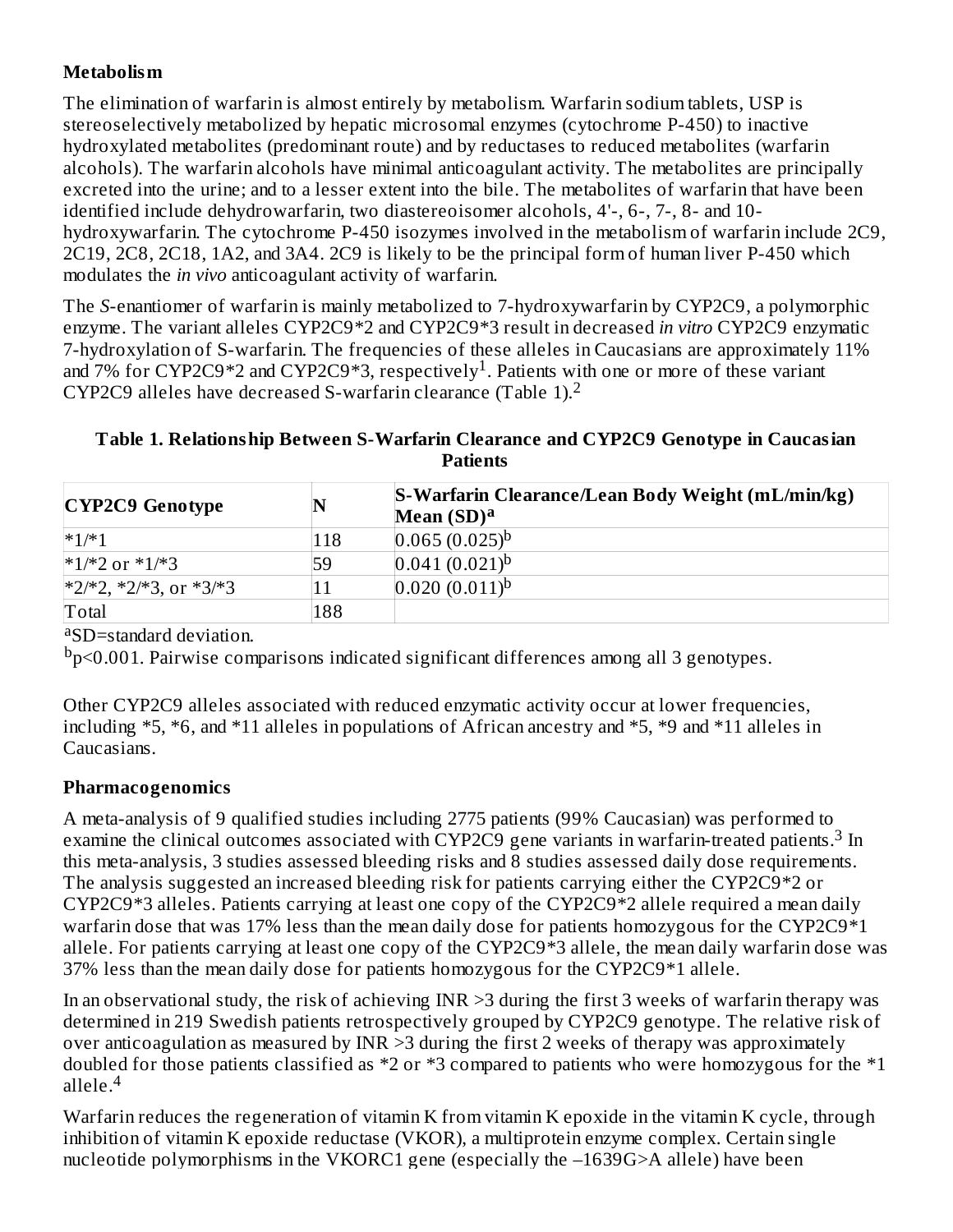associated with lower dose requirements for warfarin. In 201 Caucasian patients treated with stable warfarin doses, genetic variations in the VKORC1 gene were associated with lower warfarin doses. In this study, about 30% of the variance in warfarin dose could be attributed to variations in the VKORC1 gene alone; about 40% of the variance in warfarin dose could be attributed to variations in VKORC1 and CYP2C9 genes combined. About 55% of the variability in warfarin dose could be explained by the combination of VKORC1 and CYP2C9 genotypes, age, height, body weight, interacting drugs, and indication for warfarin therapy in Caucasian patients.<sup>5</sup> Similar observations have been reported in Asian patients. 6,7

### **Excretion**

The terminal half-life of warfarin after a single dose is approximately one week; however, the effective half-life ranges from 20 to 60 hours, with a mean of about 40 hours. The clearance of R-warfarin is generally half that of S-warfarin, thus as the volumes of distribution are similar, the half-life of Rwarfarin is longer than that of S-warfarin. The half-life of R-warfarin ranges from 37 to 89 hours, while that of S-warfarin ranges from 21 to 43 hours. Studies with radiolabeled drug have demonstrated that up to 92% of the orally administered dose is recovered in urine. Very little warfarin is excreted unchanged in urine. Urinary excretion is in the form of metabolites.

### **Elderly**

Patients 60 years or older appear to exhibit greater than expected PT/INR response to the anticoagulant effects of warfarin. The cause of the increased sensitivity to the anticoagulant effects of warfarin in this age group is unknown. This increased anticoagulant effect from warfarin may be due to a combination of pharmacokinetic and pharmacodynamic factors. Racemic warfarin clearance may be unchanged or reduced with increasing age. Limited information suggests there is no difference in the clearance of S-warfarin in the elderly versus young subjects. However, there may be a slight decrease in the clearance of R-warfarin in the elderly as compared to the young. Therefore, as patient age increases, a lower dose of warfarin is usually required to produce a therapeutic level of anticoagulation.

#### **Asians**

Asian patients may require lower initiation and maintenance doses of warfarin. One non-controlled study conducted in 151 Chinese outpatients reported a mean daily warfarin requirement of  $3.3\pm1.4$  mg to achieve an INR of 2 to 2.5. These patients were stabilized on warfarin for various indications. Patient age was the most important determinant of warfarin requirement in Chinese patients with a progressively lower warfarin requirement with increasing age.

#### **Renal Dysfunction**

Renal clearance is considered to be a minor determinant of anticoagulant response to warfarin. No dosage adjustment is necessary for patients with renal failure.

#### **Hepatic Dysfunction**

Hepatic dysfunction can potentiate the response to warfarin through impaired synthesis of clotting factors and decreased metabolism of warfarin.

The administration of warfarin via the intravenous (IV) route should provide the patient with the same concentration of an equal oral dose, but maximum plasma concentration will be reached earlier. However, the full anticoagulant effect of a dose of warfarin may not be achieved until 72-96 hours after dosing, indicating that the administration of IV warfarin should not provide any increased biological effect or earlier onset of action.

## **CLINICAL TRIALS**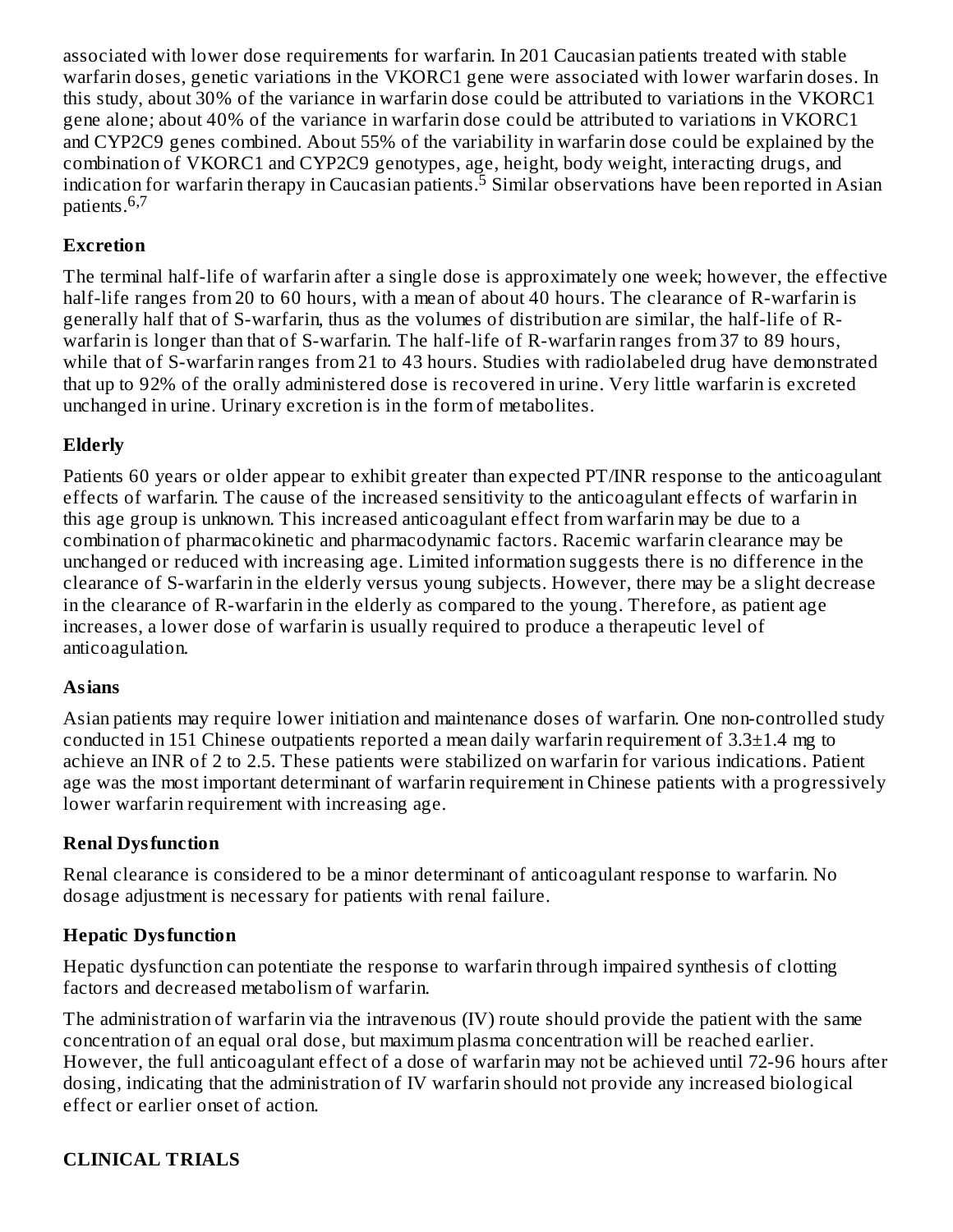### **Atrial Fibrillation (AF)**

In five prospective randomized controlled clinical trials involving 3711 patients with non-rheumatic AF, warfarin significantly reduced the risk of systemic thromboembolism including stroke (See Table 2). The risk reduction ranged from 60% to 86% in all except one trial (CAFA: 45%) which stopped early due to published positive results from two of these trials. The incidence of major bleeding in these trials ranged from 0.6 to 2.7% (see table 2). Meta-analysis findings of these studies revealed that the effects of warfarin in reducing thromboembolic events including stroke were similar at either moderately high INR (2.0-4.5) or low INR (1.4-3.0). There was a significant reduction in minor bleeds at the low INR. Similar data from clinical studies in valvular atrial fibrillation patients are not available.

|               | N                                             |                            |                 |             | <b>Thromboembolism</b>       |                 | % Major Bleeding                              |                            |
|---------------|-----------------------------------------------|----------------------------|-----------------|-------------|------------------------------|-----------------|-----------------------------------------------|----------------------------|
| <b>Study</b>  | Warfarin<br><b>Treated</b><br><b>Patients</b> | Control<br><b>Patients</b> | <b>PT Ratio</b> | <b>INR</b>  | $%$ Risk<br><b>Reduction</b> | <i>p</i> -value | Warfarin<br><b>Treated</b><br><b>Patients</b> | Control<br><b>Patients</b> |
| <b>AFASAK</b> | 335                                           | 336                        | $1.5 - 2.0$     | $2.8 - 4.2$ | 60                           | 0.027           | 0.6                                           | 0.0                        |
| <b>SPAF</b>   | 210                                           | 211                        | $1.3 - 1.8$     | $2.0 - 4.5$ | 67                           | 0.01            | 1.9                                           | 1.9                        |
| <b>BAATAF</b> | 212                                           | 208                        | $1.2 - 1.5$     | $1.5 - 2.7$ | 86                           | < 0.05          | 0.9                                           | 0.5                        |
| <b>CAFA</b>   | 187                                           | 191                        | $1.3 - 1.6$     | $2.0 - 3.0$ | 45                           | 0.25            | 2.7                                           | 0.5                        |
| <b>SPINAF</b> | 260                                           | 265                        | $1.2 - 1.5$     | $1.4 - 2.8$ | 79                           | 0.001           | 2.3                                           | 1.5                        |

**TABLE 2 CLINICAL STUDIES OF WARFARIN IN NON-RHEUMATIC AF PATIENTS\***

\* All study results of warfarin vs. control are based on intention-to-treat analysis and include ischemic stroke and systemic thromboembolism, excluding hemorrhage, and transient ischemic attacks.

#### **Myocardial Infarction**

WARIS (The Warfarin Re-Infarction Study) was a double-blind, randomized study of 1214 patients 2 to 4 weeks post-infarction treated with warfarin to a target INR of 2.8 to 4.8. [But note that a lower INR was achieved and increased bleeding was associated with INR's above 4.0; (see **DOSAGE AND ADMINISTRATION**.)] The primary endpoint was a combination of total mortality and recurrent infarction. A secondary endpoint of cerebrovascular events was assessed. Mean follow-up of the patients was 37 months. The results for each endpoint separately, including an analysis of vascular death, are provided in the following table:

| Event                                                                                      | Warfarin<br>$(N=607)$ | <b>Placebo</b><br>$(N=607)$ | <b>RR (95%CI)</b>                                   | % Risk<br><b>Reduction</b><br>( <i>p</i> -value) |  |  |
|--------------------------------------------------------------------------------------------|-----------------------|-----------------------------|-----------------------------------------------------|--------------------------------------------------|--|--|
| Total Patient Years of<br>Follow-up                                                        | 2018                  | 1944                        |                                                     |                                                  |  |  |
| <b>Total Mortality</b>                                                                     | 94 (4.7/100 py)       |                             | 123 (6.3/100 py) 0.76 (0.60, 0.97) 24 ( $p=0.030$ ) |                                                  |  |  |
| Vascular Death                                                                             | 82 (4.1/100 py)       |                             | 105 (5.4/100 py) 0.78 (0.60,1.02) 22 ( $p=0.068$ )  |                                                  |  |  |
| <b>Recurrent MI</b>                                                                        | 82 (4.1/100 py)       |                             | 124 (6.4/100 py) 0.66 (0.51, 0.85) 34 ( $p=0.001$ ) |                                                  |  |  |
| Cerebrovascular Event                                                                      | $20(1.0/100)$ py)     |                             | 44 (2.3/100 py) 0.46 (0.28, 0.75) 54 ( $p=0.002$ )  |                                                  |  |  |
| RR=Relative risk; Risk reduction=(I-RR); CI=Confidence Interval; MI=Myocardial Infarction; |                       |                             |                                                     |                                                  |  |  |

**TABLE 3**

RR=Relative risk; Risk reduction=(I-RR); CI=Confidence Interval; MI=Myocardial Infarction; py=patient years

WARIS II (The Warfarin, Aspirin, Re-Infarction Study) was an open-label randomized study of 3630 patients hospitalized for acute myocardial infarction treated with warfarin target INR 2.8 to 4.2, aspirin 160 mg/day, or warfarin target INR 2.0 to 2.5 plus aspirin 75 mg/day prior to hospital discharge. There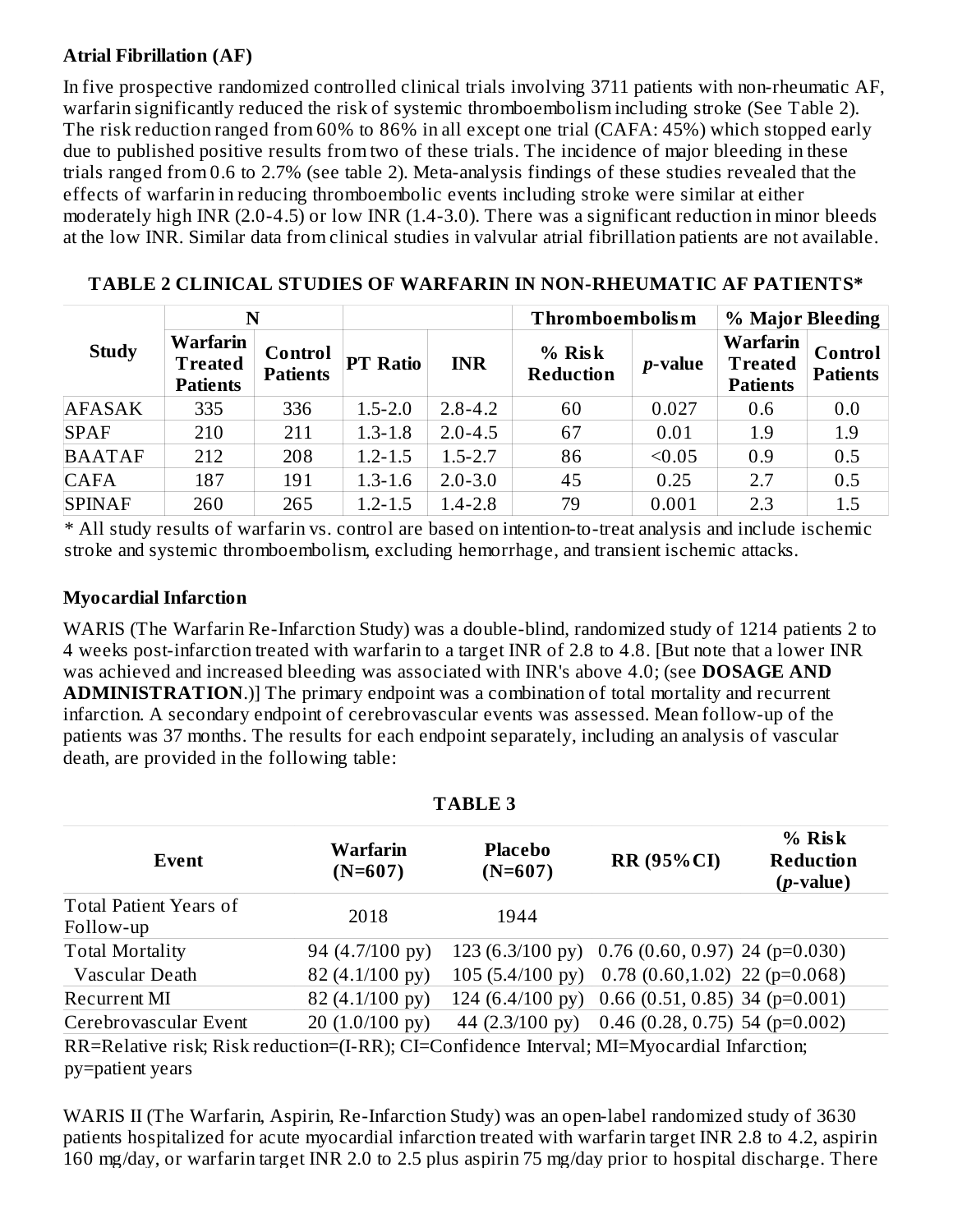were approximately four times as many major bleeding episodes in the two groups receiving warfarin than in the group receiving aspirin alone. Major bleeding episodes were not more frequent among patients receiving aspirin plus warfarin than among those receiving warfarin alone, but the incidence of minor bleeding episodes was higher in the combined therapy group. The primary endpoint was a composite of death, nonfatal reinfarction, or thromboembolic stroke. The mean duration of observation was approximately 4 years. The results for WARIS II are provided in the following table<sup>8</sup>:

| Event                       | <b>Aspirin</b><br>$(N=1206)$ | Warfarin<br>$(N=1216)$ | As pirin plus<br>Warfarin<br>$(N=1208)$ | <b>Rate Ratio</b><br>$(95\% \text{ CI})^*$                    | <i>p</i> -value        |
|-----------------------------|------------------------------|------------------------|-----------------------------------------|---------------------------------------------------------------|------------------------|
|                             | No. of Events                |                        |                                         |                                                               |                        |
| Reinfarction                | 117                          | 90                     | 69                                      | $0.56$ $(0.41-0.78)$ <sup>a</sup><br>$(0.74 (0.55-0.98)^{b})$ | < 0.001<br>0.03        |
| Thromboembolic stroke       | 32                           | 17                     | 17                                      | $0.52(0.28-0.98)^{a}$<br>$0.52(0.28-0.97)^{b}$                | 0.03<br>0.03           |
| Major Bleeding <sup>c</sup> | 8                            | 33                     | 28                                      | $3.35a$ (ND)<br>$4.00b$ (ND)                                  | <b>ND</b><br><b>ND</b> |
| Minor Bleeding <sup>d</sup> | 39                           | 103                    | 133                                     | $3.21a$ (ND)<br>$2.55b$ (ND)                                  | <b>ND</b><br><b>ND</b> |
| Death                       | 92                           | 96                     | 95                                      |                                                               | 0.82                   |

#### **TABLE 4 WARIS II - DISTRIBUTION OF SEPARATE EVENTS ACCORDING TO TREATMENT GROUP**

\* CI denotes confidence interval.

<sup>a</sup> The rate ratio is for aspirin plus warfarin as compared with aspirin.

 $^{\rm b}$  The rate ratio is for warfarin as compared with aspirin.

 $\rm ^c$  Major bleeding episodes were defined as nonfatal cerebral hemorrhage or bleeding necessitating surgical intervention or blood transfusion.

 $^{\rm d}$  Minor bleeding episodes were defined as non-cerebral hemorrhage not necessitating surgical intervention or blood transfusion.

ND =not determined.

## **Mechanical and Bioprosthetic Heart Valves**

In a prospective, randomized, open label, positive-controlled study $^9$  in 254 patients, the thromboembolic-free interval was found to be significantly greater in patients with mechanical prosthetic heart valves treated with warfarin alone compared with dipyridamole-aspirin (p<0.005) and pentoxifylline-aspirin (p<0.05) treated patients. Rates of thromboembolic events in these groups were 2.2, 8.6, and 7.9/100 patient years, respectively. Major bleeding rates were 2.5, 0.0, and 0.9/100 patient years, respectively.

In a prospective, open label, clinical trial comparing moderate (INR 2.65) vs. high intensity (INR 9.0) warfarin therapies in 258 patients with mechanical prosthetic heart valves, thromboembolism occurred with similar frequency in the two groups (4.0 and 3.7 events/100 patient years, respectively). Major bleeding was more common in the high intensity group (2.1 events/100 patient years) vs. 0.95 events/100 patient years in the moderate intensity group.<sup>10</sup>

In a randomized trial in 210 patients comparing two intensities of warfarin therapy (INR 2.0-2.25 vs. INR 2.5-4.0) for a three month period following tissue heart valve replacement, thromboembolism occurred with similar frequency in the two groups (major embolic events 2.0% vs. 1.9%, respectively and minor embolic events 10.8% vs. 10.2%, respectively). Major bleeding complications were more frequent with the higher intensity (major hemorrhages 4.6%) vs. none in the lower intensity.<sup>11</sup>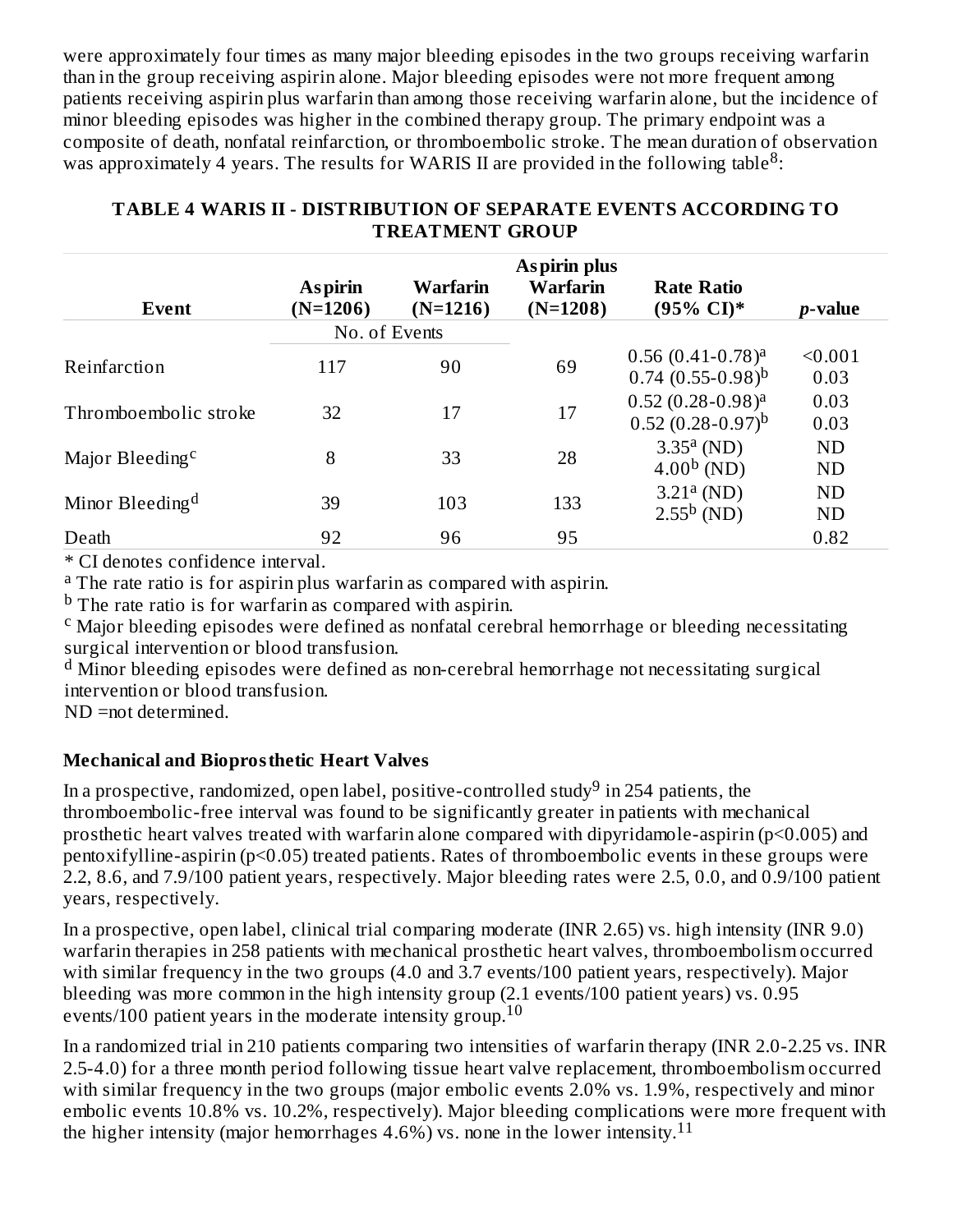#### **INDICATIONS AND USAGE**

Warfarin sodium tablets, USP are indicated for the prophylaxis and/or treatment of venous thrombosis and its extension, and pulmonary embolism.

Warfarin sodium tablets, USP are indicated for the prophylaxis and/or treatment of the thromboembolic complications associated with atrial fibrillation and/or cardiac valve replacement.

Warfarin sodium tablets, USP are indicated to reduce the risk of death, recurrent myocardial infarction, and thromboembolic events such as stroke or systemic embolization after myocardial infarction.

### **CONTRAINDICATIONS**

Anticoagulation is contraindicated in any localized or general physical condition or personal circumstance in which the hazard of hemorrhage might be greater than the potential clinical benefits of anticoagulation, such as:

## **Pregnancy**

Warfarin sodium tablets, USP are contraindicated in women who are or may become pregnant because the drug passes through the placental barrier and may cause fatal hemorrhage to the fetus *in utero*. Furthermore, there have been reports of birth malformations in children born to mothers who have been treated with warfarin during pregnancy.

Embryopathy characterized by nasal hypoplasia with or without stippled epiphyses (chondrodysplasia punctata) has been reported in pregnant women exposed to warfarin during the first trimester. Central nervous system abnormalities also have been reported, including dorsal midline dysplasia characterized by agenesis of the corpus callosum, Dandy-Walker malformation, and midline cerebellar atrophy. Ventral midline dysplasia, characterized by optic atrophy, and eye abnormalities have been observed. Mental retardation, blindness, and other central nervous system abnormalities have been reported in association with second and third trimester exposure. Although rare, teratogenic reports following *in utero* exposure to warfarin include urinary tract anomalies such as single kidney, asplenia, anencephaly, spina bifida, cranial nerve palsy, hydrocephalus, cardiac defects and congenital heart disease, polydactyly, deformities of toes, diaphragmatic hernia, corneal leukoma, cleft palate, cleft lip, schizencephaly, and microcephaly.

Spontaneous abortion and stillbirth are known to occur and a higher risk of fetal mortality is associated with the use of warfarin. Low birth weight and growth retardation have also been reported.

Women of childbearing potential who are candidates for anticoagulant therapy should be carefully evaluated and the indications critically reviewed with the patient. If the patient becomes pregnant while taking this drug, she should be apprised of the potential risks to the fetus, and the possibility of termination of the pregnancy should be discussed in light of those risks.

## **Hemorrhagic tendencies or blood dys crasias.**

**Recent or contemplated surgery of:** (1) central nervous system; (2) eye; (3) traumatic surgery resulting in large open surfaces.

**Bleeding tendencies associated with active ulceration or overt bleeding of:** (1) gastrointestinal, genitourinary or respiratory tracts; (2) cerebrovascular hemorrhage; (3) aneurysms-cerebral, dissecting aorta; (4) pericarditis and pericardial effusions; (5) bacterial endocarditis.

**Threatened abortion,** eclampsia and preeclampsia.

#### **Inadequate laboratory facilities.**

**Unsupervis ed patients with s enility,** alcoholism, psychosis or other lack of patient cooperation.

**Spinal puncture** and other diagnostic or therapeutic procedures with potential for uncontrollable bleeding.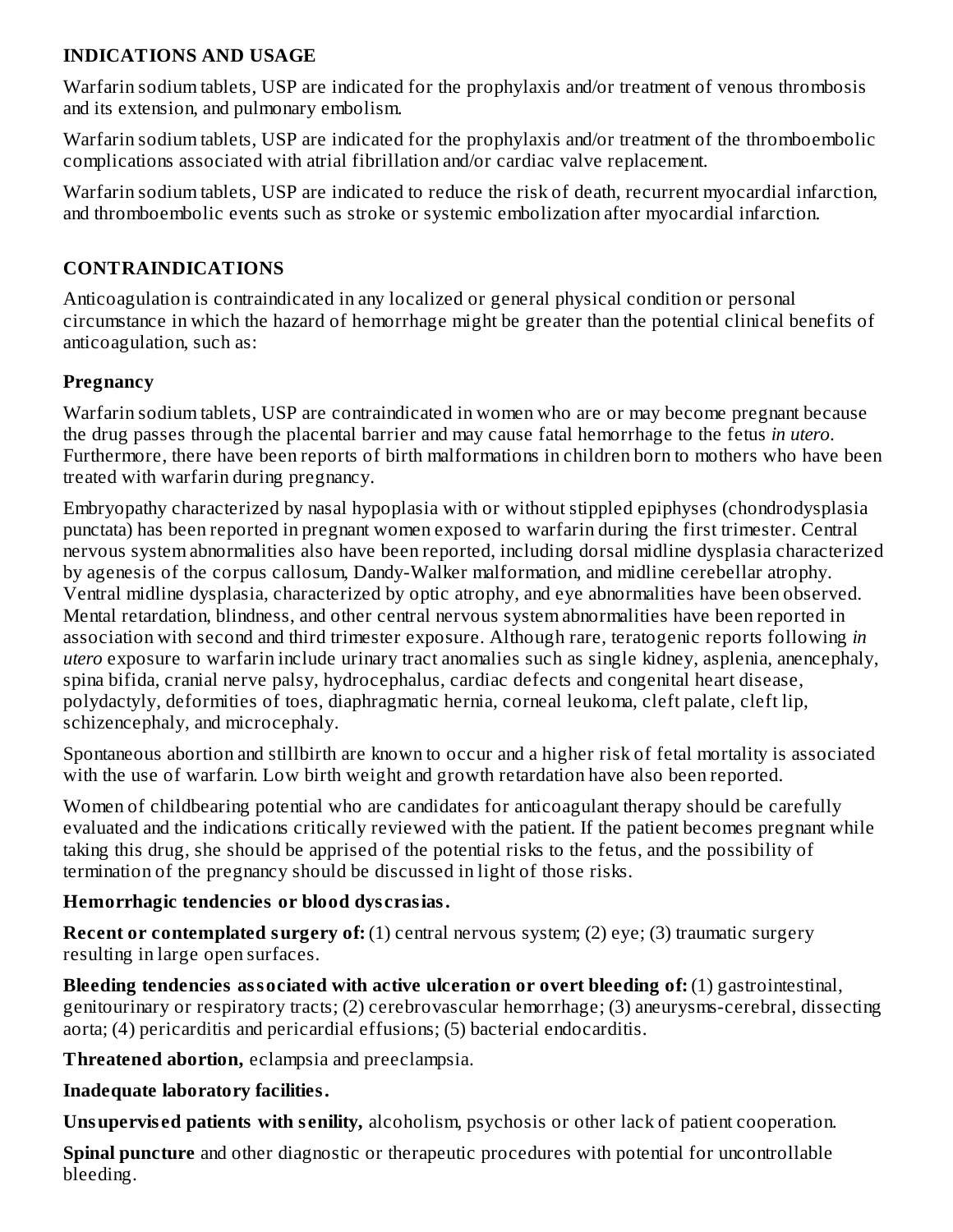**Mis cellaneous:** major regional, lumbar block anesthesia, malignant hypertension and known hypersensitivity to warfarin or to any other components of this product.

### **WARNINGS**

The most serious risks associated with anticoagulant therapy with warfarin sodium are hemorrhage in any tissue or organ<sup>12</sup> (see **BLACK BOX WARNING**) and, less frequently (<0.1%), necrosis and/or gangrene of skin and other tissues. Hemorrhage and necrosis have in some cases been reported to result in death or permanent disability. Necrosis appears to be associated with local thrombosis and usually appears within a few days of the start of anticoagulant therapy. In severe cases of necrosis, treatment through debridement or amputation of the affected tissue, limb, breast or penis has been reported. Careful diagnosis is required to determine whether necrosis is caused by an underlying disease. Warfarin therapy should be discontinued when warfarin is suspected to be the cause of developing necrosis and heparin therapy may be considered for anticoagulation. Although various treatments have been attempted, no treatment for necrosis has been considered uniformly effective. See below for information on predisposing conditions. These and other risks associated with anticoagulant therapy must be weighed against the risk of thrombosis or embolization in untreated cases.

It cannot be emphasized too strongly that treatment of each patient is a highly individualized matter. Warfarin sodium, a narrow therapeutic range (index) drug, may be affected by factors such as other drugs and dietary vitamin K. Dosage should be controlled by periodic determinations of prothrombin time (PT)/International Normalized Ratio (INR). Determinations of whole blood clotting and bleeding times are not effective measures for control of therapy. Heparin prolongs the one-stage PT. When heparin and warfarin are administered concomitantly, refer below to **Conversion From Heparin Therapy** for recommendations.

Increased caution should be observed when warfarin is administered in the presence of any predisposing condition where added risk of hemorrhage, necrosis, and/or gangrene is present.

Anticoagulation therapy with warfarin may enhance the release of atheromatous plaque emboli, thereby increasing the risk of complications from systemic cholesterol microembolization, including the "purple toes syndrome." Discontinuation of warfarin therapy is recommended when such phenomena are observed.

Systemic atheroemboli and cholesterol microemboli can present with a variety of signs and symptoms including purple toes syndrome, livedo reticularis, rash, gangrene, abrupt and intense pain in the leg, foot, or toes, foot ulcers, myalgia, penile gangrene, abdominal pain, flank or back pain, hematuria, renal insufficiency, hypertension, cerebral ischemia, spinal cord infarction, pancreatitis, symptoms simulating polyarteritis, or any other sequelae of vascular compromise due to embolic occlusion. The most commonly involved visceral organs are the kidneys followed by the pancreas, spleen, and liver. Some cases have progressed to necrosis or death.

Purple toes syndrome is a complication of oral anticoagulation characterized by a dark, purplish or mottled color of the toes, usually occurring between 3-10 weeks, or later, after the initiation of therapy with warfarin or related compounds. Major features of this syndrome include purple color of plantar surfaces and sides of the toes that blanches on moderate pressure and fades with elevation of the legs; pain and tenderness of the toes; waxing and waning of the color over time. While the purple toes syndrome is reported to be reversible, some cases progress to gangrene or necrosis which may require debridement of the affected area, or may lead to amputation.

Warfarin should be used with caution in patients with heparin-induced thrombocytopenia and deep venous thrombosis. Cases of venous limb ischemia, necrosis, and gangrene have occurred in patients with heparin-induced thrombocytopenia and deep venous thrombosis when heparin treatment was discontinued and warfarin therapy was started or continued. In some patients sequelae have included amputation of the involved area and/or death $^{13}$ .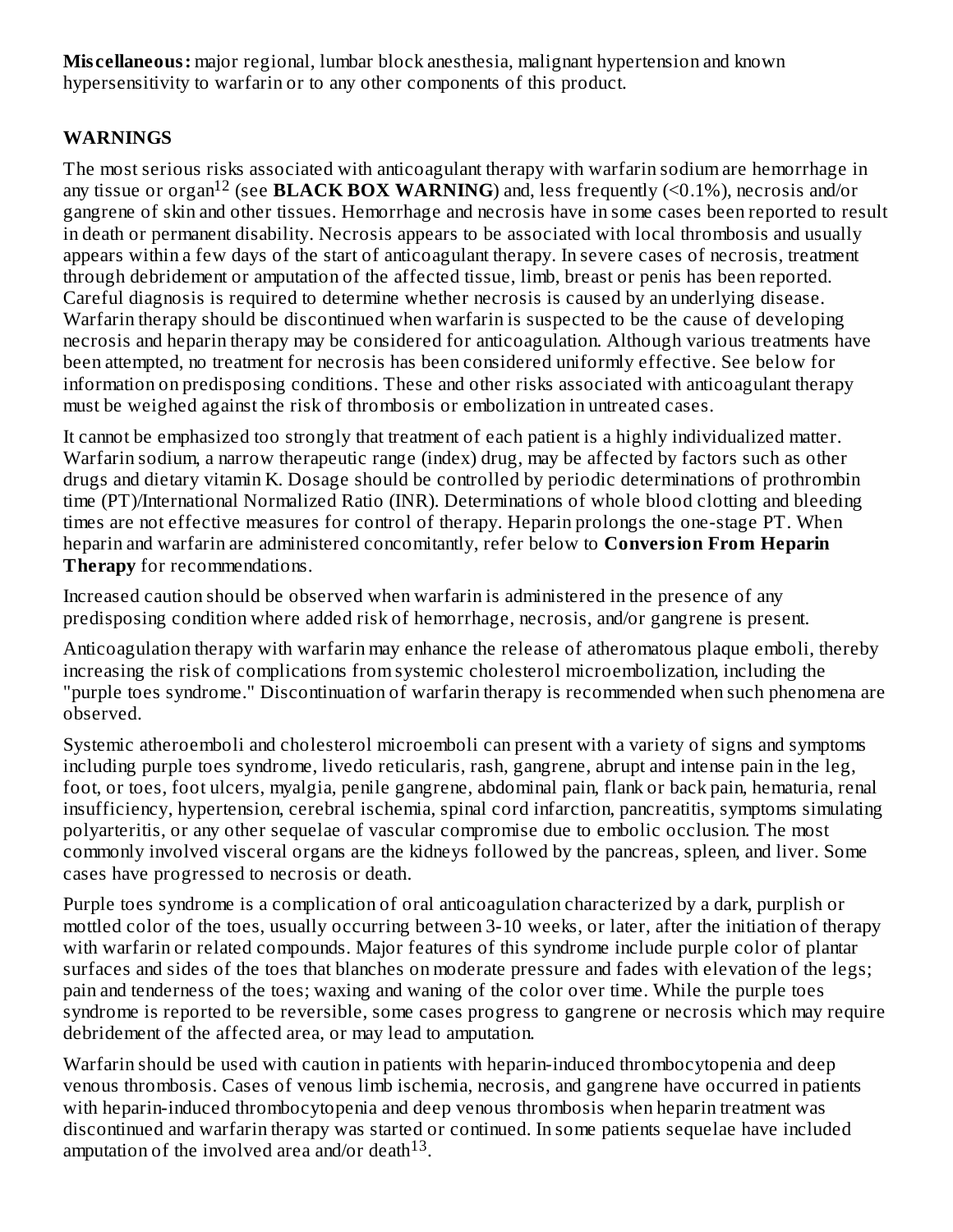The decision to administer anticoagulants in the following conditions must be based upon clinical judgment in which the risks of anticoagulant therapy are weighed against the benefits:

**Lactation:** Based on very limited published data, warfarin has not been detected in the breast milk of mothers treated with warfarin. The same limited published data report that some breast-fed infants, whose mothers were treated with warfarin, had prolonged prothrombin times, although not as prolonged as those of the mothers. The decision to breast-feed should be undertaken only after careful consideration of the available alternatives. Women who are breast-feeding and anticoagulated with warfarin should be very carefully monitored so that recommended PT/INR values are not exceeded. It is prudent to perform coagulation tests and to evaluate vitamin K status in infants before advising women taking warfarin to breast-feed. Effects in premature infants have not been evaluated.

### **Severe to moderate hepatic or renal insufficiency.**

**Infectious dis eas es or disturbances of intestinal fora:**sprue, antibiotic therapy.

**Trauma** which may result in internal bleeding.

**Surgery or trauma** resulting in large exposed raw surfaces.

### **Indwelling catheters.**

### **Severe to moderate hypertension.**

**Known or suspected deficiency in protein C mediated anticoagulant respons e:** Hereditary or acquired deficiencies of protein C or its cofactor, protein S, have been associated with tissue necrosis following warfarin administration. Not all patients with these conditions develop necrosis, and tissue necrosis occurs in patients without these deficiencies. Inherited resistance to activated protein C has been described in many patients with venous thromboembolic disorders but has not yet been evaluated as a risk factor for tissue necrosis. The risk associated with these conditions, both for recurrent thrombosis and for adverse reactions, is difficult to evaluate since it does not appear to be the same for everyone. Decisions about testing and therapy must be made on an individual basis. It has been reported that concomitant anticoagulation therapy with heparin for 5 to 7 days during initiation of therapy with warfarin may minimize the incidence of tissue necrosis. Warfarin therapy should be discontinued when warfarin is suspected to be the cause of developing necrosis, and heparin therapy may be considered for anticoagulation.

**Mis cellaneous:** polycythemia vera, vasculitis, and severe diabetes.

## **PRECAUTIONS**

### **Periodic determination of PT/INR is ess ential. (s ee DOSAGE AND ADMINISTRATION: Laboratory Control**.)

Numerous factors, alone or in combination including changes in diet, medications, botanicals, and genetic variations in the CYP2C9 and VKORC1 enzymes (see **CLINICAL PHARMACOLOGY: Pharmacogenomics**) may influence the response of the patient to warfarin.

## **Drug-Drug and Drug-Dis eas e Interactions**

**It is generally good practice to monitor the patient's respons e with additional PT/INR determinations in the period immediately after dis charge from the hospital, and whenever other medications, including botanicals, are initiated, dis continued or taken irregularly. The following factors are listed for reference; however, other factors may also affect the anticoagulant respons e.**

**Drugs may interact with warfarin through pharmacodynamic or pharmacokinetic mechanisms. Pharmacodynamic mechanisms for drug interactions with warfarin are synergism (impaired hemostasis, reduced clotting factor synthesis), competitive antagonism (vitamin K), and altered physiologic control loop for vitamin K metabolism (hereditary resistance). Pharmacokinetic**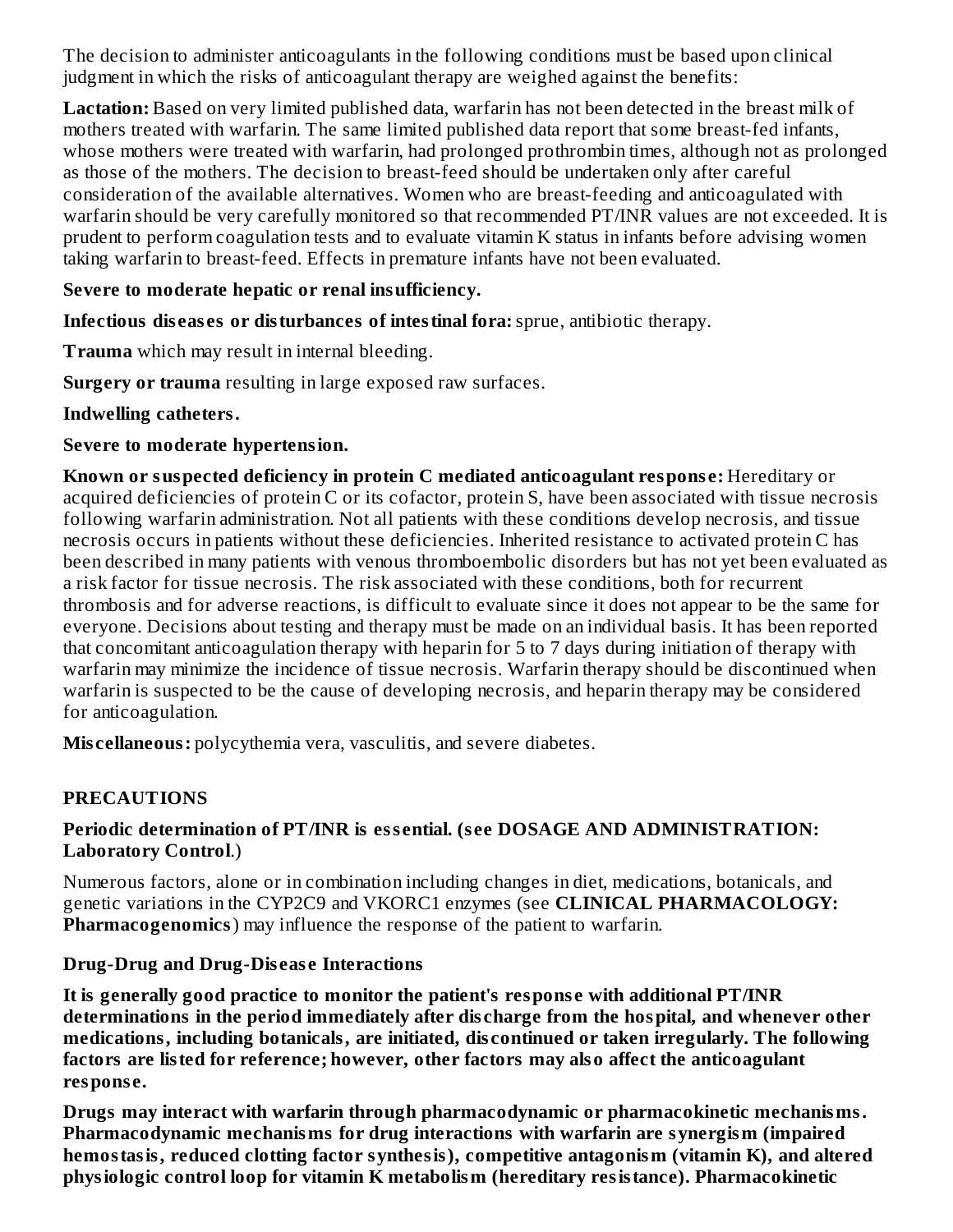**mechanisms for drug interactions with warfarin are mainly enzyme induction, enzyme inhibition, and reduced plasma protein binding. It is important to note that some drugs may interact by more than one mechanism.**

**The following factors, alone or in combination, may be responsible for INCREASED PT/INR respons e:**

#### ENDOGENOUS FACTORS:

| blood dyscrasias -<br>see CONTRAINDICATIONS<br>cancer<br>collagen vascular disease<br>congestive heart failure | diarrhea<br>elevated temperature<br>hepatic disorders<br>infectious hepatitis<br>jaundice | hyperthyroidism<br>poor nutritional state<br>steatorrhea<br>vitamin K deficiency |
|----------------------------------------------------------------------------------------------------------------|-------------------------------------------------------------------------------------------|----------------------------------------------------------------------------------|
|----------------------------------------------------------------------------------------------------------------|-------------------------------------------------------------------------------------------|----------------------------------------------------------------------------------|

#### EXOGENOUS FACTORS:

#### **Potential drug interactions with warfarin sodium are listed below by drug class and by specific drugs.**

| <b>Classes of Drugs</b>                                                                                                                                                                                                                            |                                                                                                                                                                                                                                                                                  |                                                                                                                                                                                                                                                                  |
|----------------------------------------------------------------------------------------------------------------------------------------------------------------------------------------------------------------------------------------------------|----------------------------------------------------------------------------------------------------------------------------------------------------------------------------------------------------------------------------------------------------------------------------------|------------------------------------------------------------------------------------------------------------------------------------------------------------------------------------------------------------------------------------------------------------------|
| 5-lipoxygenase Inhibitor                                                                                                                                                                                                                           | Antiplatelet Drugs/Effects                                                                                                                                                                                                                                                       |                                                                                                                                                                                                                                                                  |
| Adrenergic Stimulants, Central                                                                                                                                                                                                                     | Antithyroid Drugs†                                                                                                                                                                                                                                                               | Leukotriene Receptor                                                                                                                                                                                                                                             |
| <b>Alcohol Abuse Reduction</b>                                                                                                                                                                                                                     | Beta-Adrenergic Blockers<br>Cholelitholytic Agents                                                                                                                                                                                                                               | Antagonist                                                                                                                                                                                                                                                       |
| Preparations<br>Analgesics                                                                                                                                                                                                                         | Diabetes Agents, Oral                                                                                                                                                                                                                                                            | Monoamine Oxidase<br>Inhibitors                                                                                                                                                                                                                                  |
| Anesthetics, Inhalation<br>Antiandrogen<br>Antiarrhythmics†                                                                                                                                                                                        | Diuretics <sup>†</sup><br>Fungal Medications,<br>Intravaginal, Systemict                                                                                                                                                                                                         | Narcotics, prolonged<br>Nonsteroidal Anti-<br><b>Inflammatory Agents</b>                                                                                                                                                                                         |
| Antibiotics <sup>†</sup><br>Aminoglycosides (oral)<br>Cephalosporins, parenteral<br><b>Macrolides</b><br>Miscellaneous<br>Penicillins, intravenous,<br>high dose<br>Quinolones<br>(fluoroquinolones)<br>Sulfonamides, long acting<br>Tetracyclines | <b>Gastric Acidity and Peptic</b><br>Ulcer Agents†<br>Gastrointestinal<br>Prokinetic Agents<br><b>Ulcerative Colitis Agents</b><br><b>Gout Treatment Agents</b><br>Hemorrheologic Agents<br><b>Hepatotoxic Drugs</b><br>Hyperglycemic Agents<br>Hypertensive Emergency<br>Agents | Proton Pump Inhibitors<br>Psychostimulants<br>Pyrazolones<br>Salicylates<br>Selective Serotonin<br>Reuptake Inhibitors<br>Steroids, Adrenocortical†<br>Steroids, Anabolic (17-Alkyl<br><b>Testosterone Derivatives)</b><br>Thrombolytics<br><b>Thyroid Drugs</b> |
| Anticoagulants<br>Anticonvulsants†                                                                                                                                                                                                                 | Hypnotics <sup>†</sup><br>Hypolipidemics†                                                                                                                                                                                                                                        | Tuberculosis Agents†                                                                                                                                                                                                                                             |
| Antidepressants <sup>+</sup><br>Antimalarial Agents<br>Antineoplastics†<br>Antiparasitic/Antimicrobials                                                                                                                                            | Bile Acid-Binding Resinst<br><b>Fibric Acid Derivatives</b><br><b>HMG-CoA Reductase</b><br>Inhibitors†                                                                                                                                                                           | Uricosuric Agents<br>Vaccines<br>Vitamins†                                                                                                                                                                                                                       |

#### **Specific Drugs Reported**

| acetaminophen        |  |
|----------------------|--|
| alcohol <sup>+</sup> |  |
| allopurinol          |  |
| aminosalicylic acid  |  |
| amiodarone HCl       |  |

diclofenac dicumarol diflunisal disulfiram doxycycline

lovastatin mefenamic acid methimazole† methyldopa methylphenidate propoxyphene propranolol propylthiouracil† quinidine quinine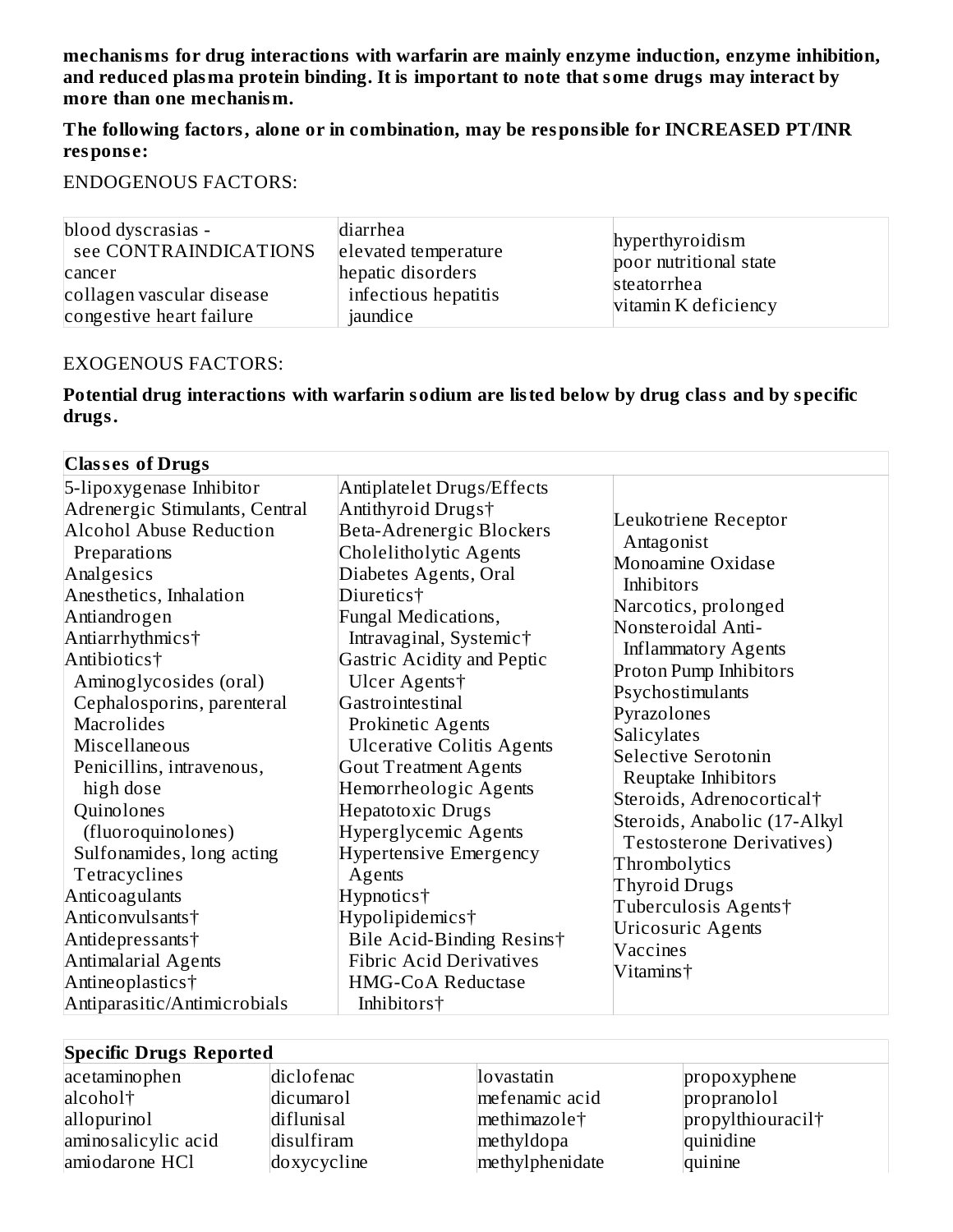| argatroban                    | erythromycin            | methylsalicylate           | rabeprazole             |
|-------------------------------|-------------------------|----------------------------|-------------------------|
| aspirin                       | esomeprazole            | ointment (topical)         | ranitidine <sup>†</sup> |
| atenolol                      | ethacrynic acid         | metronidazole              | rofecoxib               |
| atorvastatin <sup>†</sup>     | ezetimibe               | miconazole                 | sertraline              |
| azithromycin                  | fenofibrate             | (intravaginal, oral,       | simvastatin             |
| bivalirudin                   | fenoprofen              | systemic)                  | stanozolol              |
| capecitabine                  | fluconazole             | moricizine                 | streptokinase           |
| cefamandole                   | fluorouracil            | hydrochloride <sup>†</sup> | sulfamethizole          |
| cefazolin                     | fluoxetine              | nalidixic acid             | sulfamethoxazole        |
| cefoperazone                  | flutamide               | naproxen                   | sulfinpyrazone          |
| cefotetan                     | fluvastatin             | neomycin                   | sulfisoxazole           |
| cefoxitin                     | fluvoxamine             | norfloxacin                | sulindac                |
| ceftriaxone                   | gefitinib               | ofloxacin                  | tamoxifen               |
| celecoxib                     | gemifibrozil            | olsalazine                 | tetracycline            |
| cerivastatin                  | glucagon                | omeprazole                 | thyroid                 |
| chenodiol                     | halothane               | oxandrolone                | ticarcillin             |
| chloramphenicol               | heparin                 | oxaprozin                  | ticlopidine             |
| chloral hydrate†              | ibuprofen               | oxymetholone               | tissue plasminogen      |
| chlorpropamide                | ifosfamide              | pantoprazole               | activator (t-PA)        |
| cholestyramine†               | indomethacin            | paroxetine                 | tolbutamide             |
| cimetidine                    | influenza virus vaccine | penicillin G,              | tramadol                |
| ciprofloxacin                 | itraconazole            | intravenous                | trimethoprim/           |
| cisapride                     | ketoprofen              | pentoxifylline             | sulfamethoxazole        |
| clarithromycin                | ketorolac               | phenylbutazone             | urokinase               |
| clofibrate                    | lansoprazole            | phenytoin†                 | valdecoxib              |
| cyclophosphamide <sup>+</sup> | lepirudin               | piperacillin               | valproate               |
| danazol                       | levamisole              | piroxicam                  | vitamin E               |
| dextran                       | levofloxacin            | pravastatin†               | warfarin overdose       |
| dextrothyroxine               | levothyroxine           | prednisone†                | zafirlukast             |
| diazoxide                     | liothyronine            | propafenone                | zileuton                |

also: other medications affecting blood elements which may modify hemostasis dietary deficiencies prolonged hot weather unreliable PT/INR determinations

†Increased and decreased PT/INR responses have been reported.

## **The following factors, alone or in combination, may be responsible for DECREASED PT/INR respons e:**

## ENDOGENOUS FACTORS:

| ledema<br>hereditary coumarin resistance<br>hyperlipemia | hypothyroidism<br>nephrotic syndrome |  |
|----------------------------------------------------------|--------------------------------------|--|
|----------------------------------------------------------|--------------------------------------|--|

## EXOGENOUS FACTORS:

**Potential drug interactions with warfarin sodium are listed below by drug class and by specific drugs.**

| <b>Classes of Drugs</b>  |                           |                             |  |  |  |  |
|--------------------------|---------------------------|-----------------------------|--|--|--|--|
|                          |                           | Hypolipidemics <sup>†</sup> |  |  |  |  |
| Adrenal Cortical Steroid | Antipsychotic Medications | Bile Acid-Binding Resinst   |  |  |  |  |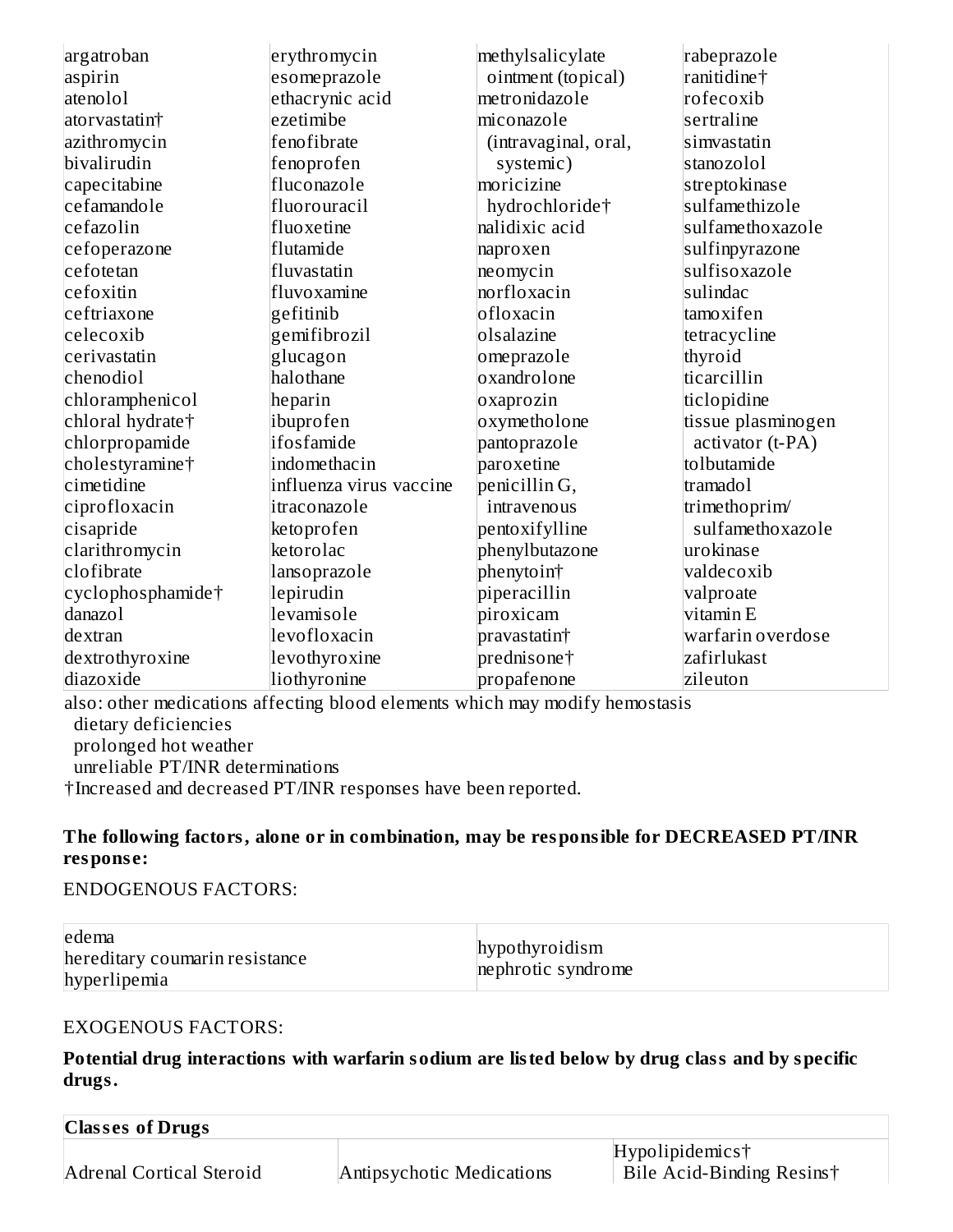| Inhibitors                | Antithyroid Drugs <sup>†</sup> | <b>HMG-CoA Reductase</b>              |
|---------------------------|--------------------------------|---------------------------------------|
| Antacids                  | <b>Barbiturates</b>            | Inhibitors†                           |
| <b>Antianxiety Agents</b> | Diuretics <sup>†</sup>         | Immunosuppressives                    |
| Antiarrhythmics†          | <b>Enteral Nutritional</b>     | Oral Contraceptives, Estrogen         |
| Antibiotics <sup>†</sup>  | Supplements                    | Containing                            |
| Anticonvulsants†          | Fungal Medications, Systemic†  | Selective Estrogen Receptor           |
| Antidepressants†          | Gastric Acidity and Peptic     | Modulators                            |
| Antihistamines            | Ulcer Agents†                  | Steroids, Adrenocortical <sup>+</sup> |
| Antineoplastics†          | Hypnotics <sup>†</sup>         | Tuberculosis Agents†                  |
|                           |                                | Vitamins <sup>†</sup>                 |

| <b>Specific Drugs Reported</b>                                                                                                                                                                                 |                                                                                                                                                                                    |                                                                                                                                                                                                                  |                                                                                                                                                                                                   |  |  |  |
|----------------------------------------------------------------------------------------------------------------------------------------------------------------------------------------------------------------|------------------------------------------------------------------------------------------------------------------------------------------------------------------------------------|------------------------------------------------------------------------------------------------------------------------------------------------------------------------------------------------------------------|---------------------------------------------------------------------------------------------------------------------------------------------------------------------------------------------------|--|--|--|
| alcohol <sup>+</sup><br>aminoglutethimide<br>amobarbital<br>atorvastatin†<br>azathioprine<br>butabarbital<br>butalbital<br>carbamazepine<br>chloral hydrate <sup>+</sup><br>chlordiazepoxide<br>chlorthalidone | cholestyramine†<br>clozapine<br>corticotropin<br>cortisone<br>$cyclop$ hosphamide†<br>dicloxacillin<br>ethchlorvynol<br>glutethimide<br>griseofulvin<br>haloperidol<br>meprobamate | 6-mercaptopurine<br>methimazolet<br>moricizine<br>hydrochloride <sup>+</sup><br>nafcillin<br>paraldehyde<br>pentobarbital<br>phenobarbital<br>phenytoin <sup>†</sup><br>pravastatin†<br>prednisone†<br>primidone | propylthiouracil <sup>†</sup><br>raloxifene<br>ranitidine†<br>rifampin<br>secobarbital<br>spironolactone<br>sucralfate<br>trazodone<br>vitamin C (high dose)<br>vitamin K<br>warfarin underdosage |  |  |  |

also: diet high in vitamin K

unreliable PT/INR determinations

†Increased and decreased PT/INR responses have been reported.

Because a patient may be exposed to a combination of the above factors, the net effect of warfarin sodium on PT/INR response may be unpredictable. More frequent PT/INR monitoring is therefore advisable. Medications of unknown interaction with coumarins are best regarded with caution. When these medications are started or stopped, more frequent PT/INR monitoring is advisable.

It has been reported that concomitant administration of warfarin and ticlopidine may be associated with cholestatic hepatitis.

#### **Botanical (Herbal) Medicines**

Caution should be exercised when botanical medicines (botanicals) are taken concomitantly with warfarin. Few adequate, well-controlled studies exist evaluating the potential for metabolic and/or pharmacologic interactions between botanicals and warfarin. Due to a lack of manufacturing standardization with botanical medicinal preparations, the amount of active ingredients may vary. This could further confound the ability to assess potential interactions and effects on anticoagulation. It is good practice to monitor the patient's response with additional PT/INR determinations when initiating or discontinuing botanicals.

Specific botanicals reported to affect warfarin therapy include the following:

- Bromelains, danshen, dong quai (*Angelica sinensis*), garlic, Ginkgo biloba, ginseng, and cranberry products are associated most often with an INCREASE in the effects of warfarin.
- Coenzyme  $\mathrm{Q}_{10}$  (ubidecarenone) and St. John's wort are associated most often with a DECREASE in the effects of warfarin.

Some botanicals may cause bleeding events when taken alone (e.g., garlic and Ginkgo biloba) and may have anticoagulant, antiplatelet, and/or fibrinolytic properties. These effects would be expected to be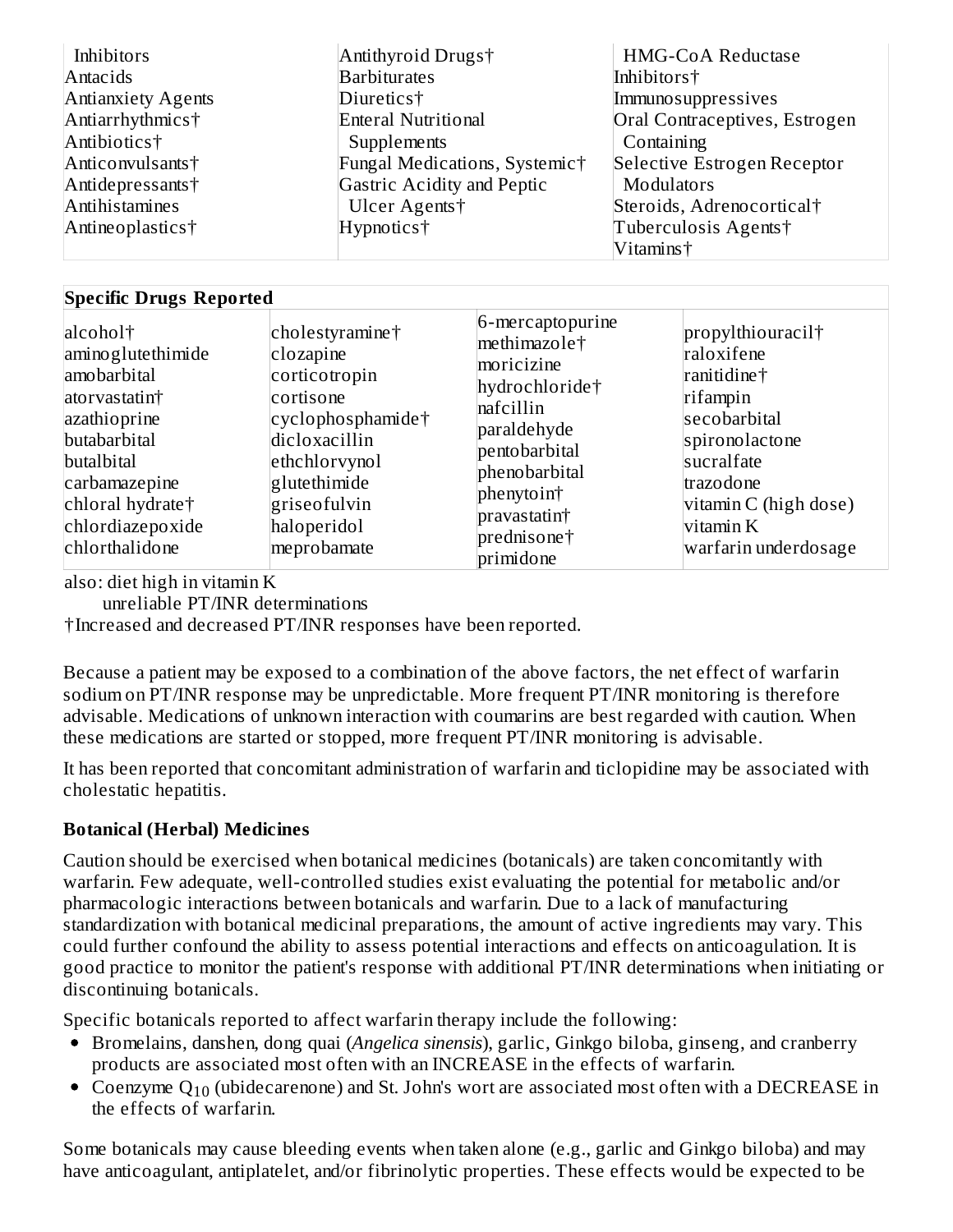additive to the anticoagulant effects of warfarin. Conversely, other botanicals may have coagulant properties when taken alone or may decrease the effects of warfarin.

Some botanicals that may affect coagulation are listed below for reference; however, this list should not be considered all-inclusive. Many botanicals have several common names and scientific names. The most widely recognized common botanical names are listed.

| Botanicals that contain coumarins with potential anticoagulant effects: |                              |                        |  |  |  |
|-------------------------------------------------------------------------|------------------------------|------------------------|--|--|--|
| $A$ grimony <sup>1</sup>                                                | $\textsf{Cassia}^4$          | Parsley                |  |  |  |
| Alfalfa                                                                 | Celery                       | Passion Flower         |  |  |  |
| Angelica (Dong Quai)                                                    | Chamomile (German and Roman) | Prickly Ash (Northern) |  |  |  |
| Aniseed                                                                 | Dandelion <sup>4</sup>       | Quassia                |  |  |  |
| Arnica                                                                  | Fenugreek                    | <b>Red Clover</b>      |  |  |  |
| Asafoetida                                                              | <b>Horse Chestnut</b>        | <b>Sweet Clover</b>    |  |  |  |
| Bogbean <sup>2</sup>                                                    | Horseradish                  | Sweet Woodruff         |  |  |  |
| Boldo                                                                   | Licorice <sup>4</sup>        | Tonka Beans            |  |  |  |
| <b>Buchu</b>                                                            | Meadowsweet <sup>2</sup>     | <b>Wild Carrot</b>     |  |  |  |
| $C$ apsicum <sup>3</sup>                                                | Nettle                       | <b>Wild Lettuce</b>    |  |  |  |

| Miscellaneous botanicals with anticoagulant properties: |            |
|---------------------------------------------------------|------------|
| Bladder Wrack (Fucus)                                   | Pau d'arco |

| Botanicals that contain salicylate and/or have antiplatelet properties: |                        |                          |  |  |
|-------------------------------------------------------------------------|------------------------|--------------------------|--|--|
| $A$ grimony <sup>1</sup>                                                | Dandelion <sup>4</sup> | Meadowsweet <sup>2</sup> |  |  |
| Aloe Gel                                                                | Feverfew               | Onion <sup>5</sup>       |  |  |
| Aspen                                                                   | Garlic <sup>5</sup>    | Policosanol              |  |  |
| <b>Black Cohosh</b>                                                     | German Sarsaparilla    | Poplar                   |  |  |
| <b>Black Haw</b>                                                        | Ginger                 | Senega                   |  |  |
| Bogbean <sup>2</sup>                                                    | Ginkgo Biloba          | Tamarind                 |  |  |
| $\text{Cassia}^4$                                                       | Ginseng (Panax) $5$    | Willow                   |  |  |
| Clove                                                                   | Licorice <sup>4</sup>  | Wintergreen              |  |  |

| <b>Botanicals with fibrinolytic properties:</b> |                              |                     |  |  |  |
|-------------------------------------------------|------------------------------|---------------------|--|--|--|
| <b>Bromelains</b>                               | Garlic <sup>5</sup>          | Inositol Nicotinate |  |  |  |
| $\text{Capsicum}^3$                             | Ginseng (Panax) <sup>5</sup> | Onion <sup>5</sup>  |  |  |  |

| <b>Botanicals with coagulant properties:</b> |           |  |  |
|----------------------------------------------|-----------|--|--|
| $A$ grimony <sup>1</sup>                     | Mistletoe |  |  |
| Goldenseal                                   | Yarrow    |  |  |

 $1$ Contains coumarins, has antiplatelet properties, and may have coagulant properties due to possible Vitamin K content.

 $2$  Contains coumarins and salicylates.

<sup>3</sup> Contains coumarins and has fibrinolytic properties.

<sup>4</sup> Contains coumarins and has antiplatelet properties.

 $<sup>5</sup>$  Has antiplatelet and fibrinolytic properties.</sup>

## **Effect on Other Drugs**

Coumarins may also affect the action of other drugs. Hypoglycemic agents (chlorpropamide and tolbutamide) and anticonvulsants (phenytoin and phenobarbital) may accumulate in the body as a result of interference with either their metabolism or excretion.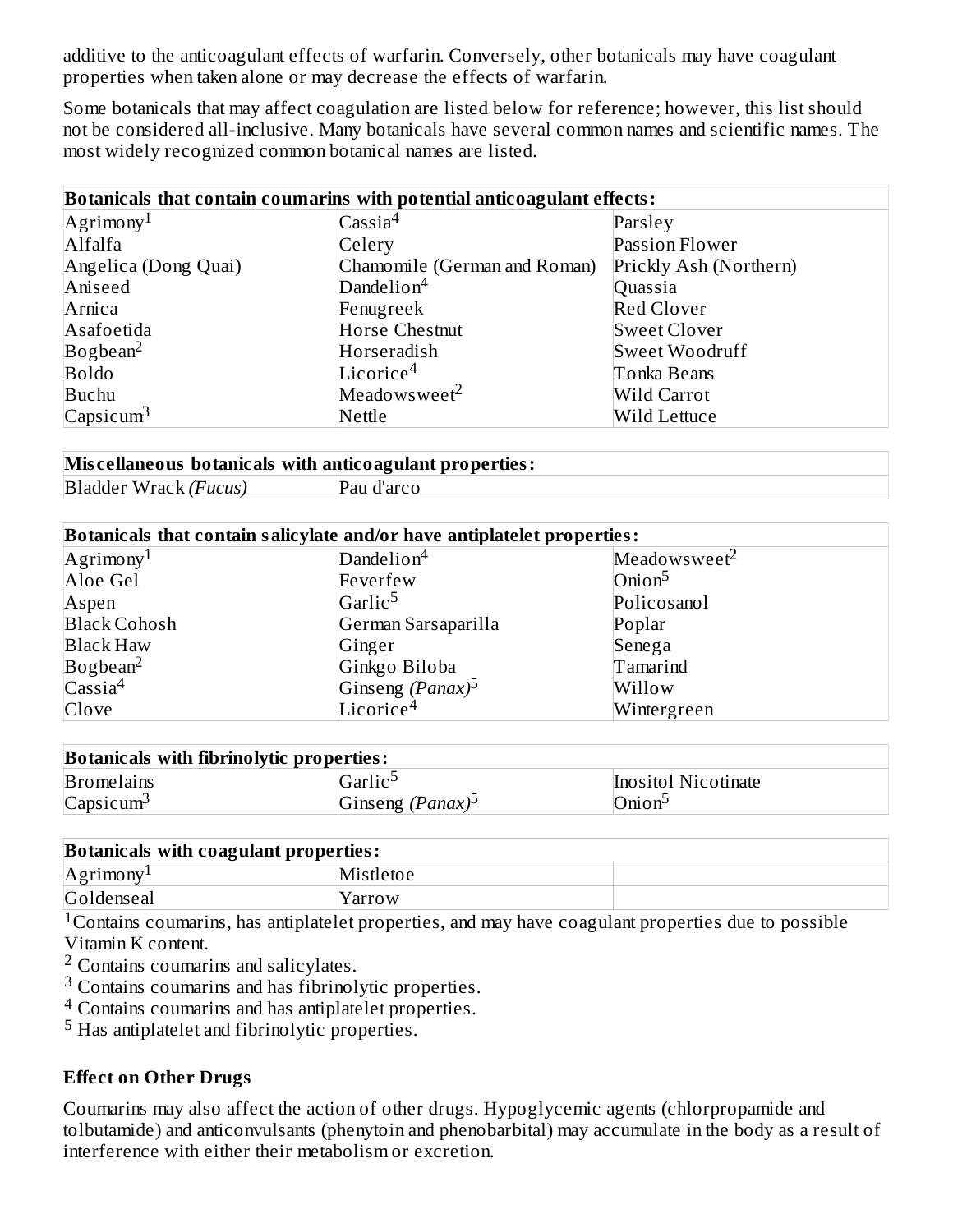### **Considerations for Increas ed Bleeding Risk**

Warfarin sodium is a narrow therapeutic range (index) drug, and additional caution should be observed when warfarin sodium is administered to certain patients. Reported risk factors for bleeding include high intensity of anticoagulation (INR >4.0), age ≥65, highly variable INRs, history of gastrointestinal bleeding, hypertension, cerebrovascular disease, serious heart disease, anemia, malignancy, trauma, renal insufficiency, concomitant drugs (see **PRECAUTIONS**) and long duration of warfarin therapy. Identification of risk factors for bleeding and certain genetic variation in CYP2CP and VKORC1 in a patient may increase the need for more frequent INR monitoring and the use of lower warfarin doses (see **CLINICAL PHARMACOLOGY: Metabolism** and **DOSAGE AND ADMINISTRATION**). Bleeding is more likely to occur during the starting period and with a higher dose of warfarin sodium (resulting in a higher INR).

Intramuscular (I.M.) injections of concomitant medications should be confined to the upper extremities which permits easy access for manual compression, inspections for bleeding and use of pressure bandages.

Caution should be observed when warfarin is administered concomitantly with nonsteroidal antiinflammatory drugs (NSAIDs), including aspirin, to be certain that no change in anticoagulation dosage is required. In addition to specific drug interactions that might affect PT/INR, NSAIDs, including aspirin, can inhibit platelet aggregation, and can cause gastrointestinal bleeding, peptic ulceration and/or perforation.

## **Information for Patients**

The objective of anticoagulant therapy is to decrease the clotting ability of the blood so that thrombosis is prevented, while avoiding spontaneous bleeding. Effective therapeutic levels with minimal complications are in part dependent upon cooperative and well-instructed patients who communicate effectively with their physician. Patients should be advised: Strict adherence to prescribed dosage schedule is necessary. Do not take or discontinue any other medication, including salicylates (e.g., aspirin and topical analgesics), other over-the-counter medications and botanical (herbal) products except on advice of the physician. Avoid alcohol consumption. Do not take warfarin during pregnancy and do not become pregnant while taking it (see **CONTRAINDICATIONS**). Avoid any activity or sport that may result in traumatic injury. Prothrombin time tests and regular visits to physician or clinic are needed to monitor therapy. Carry identification stating that warfarin is being taken. If the prescribed dose of warfarin is forgotten, notify the physician immediately. Take the dose as soon as possible on the same day but do not take a double dose of warfarin the next day to make up for missed doses. The amount of vitamin K in food may affect therapy with warfarin. Eat a normal, balanced diet maintaining a consistent amount of vitamin K. Avoid drastic changes in dietary habits, such as eating large amounts of green leafy vegetables. You should also avoid intake of cranberry juice or any other cranberry products. Notify your health care provider if any of these products are part of your normal diet. Contact physician to report any illness, such as diarrhea, infection or fever. Notify physician immediately if any unusual bleeding or symptoms occur. Signs and symptoms of bleeding include: pain, swelling or discomfort, prolonged bleeding from cuts, increased menstrual flow or vaginal bleeding, nosebleeds, bleeding of gums from brushing, unusual bleeding or bruising, red or dark brown urine, red or tar black stools, headache, dizziness, or weakness. If therapy with warfarin is discontinued, patients should be cautioned that the anticoagulant effects of warfarin may persist for about 2 to 5 days. **Patients should be informed that all warfarin sodium, USP, products repres ent the same medication, and should not be taken concomitantly, as overdosage may result.** A Medication Guide<sup>14</sup> should be available to patients when their prescriptions for warfarin sodium are issued

## **Carcinogenesis, Mutagenesis, Impairment of Fertility**

Carcinogenicity and mutagenicity studies have not been performed with warfarin. The reproductive effects of warfarin have not been evaluated. The use of warfarin during pregnancy has been associated with the development of fetal malformations in humans (see **CONTRAINDICATIONS**).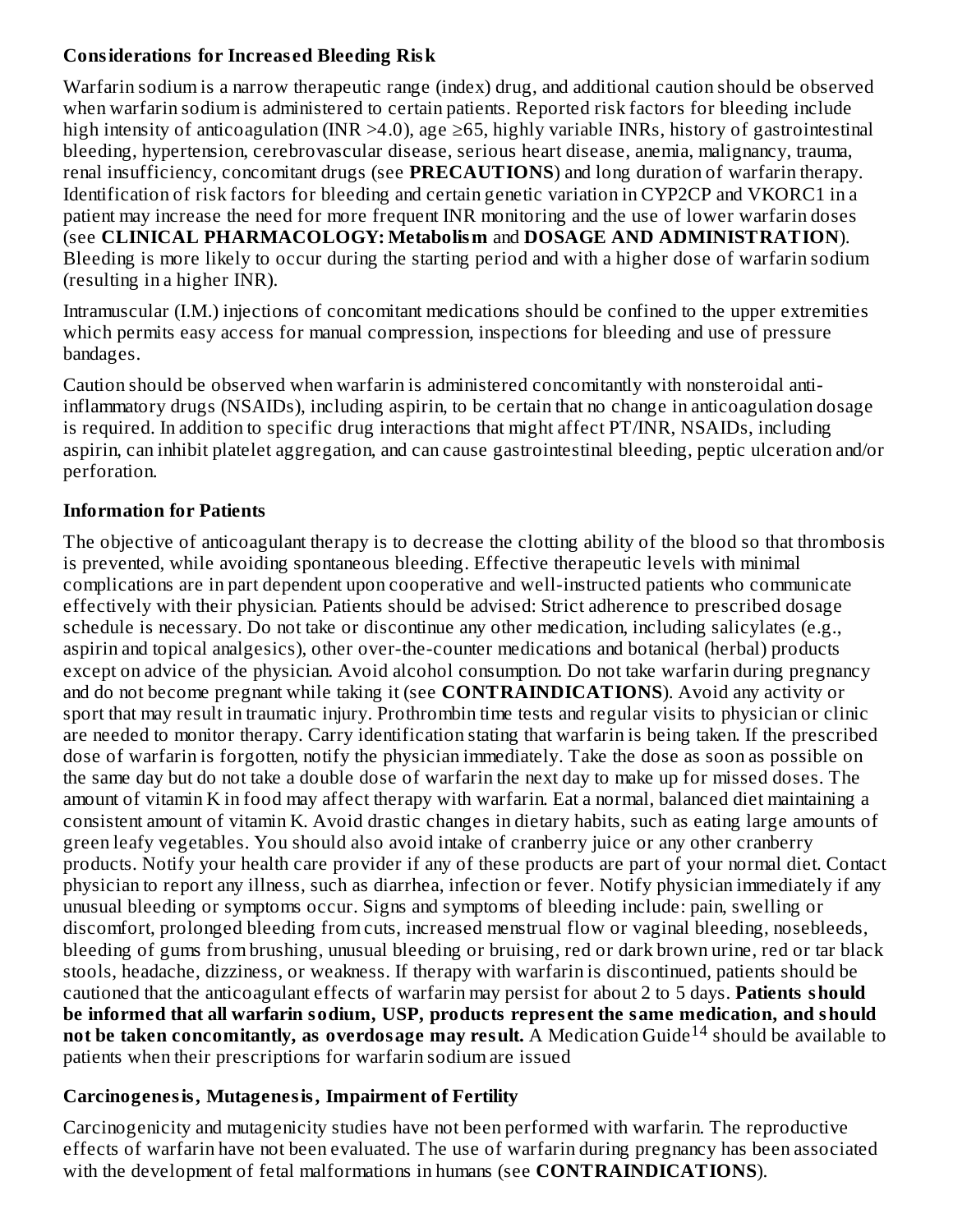### **Us e in Pregnancy**

Pregnancy Category X - See **CONTRAINDICATIONS.**

### **Pediatric Us e**

Safety and effectiveness in pediatric patients below the age of 18 have not been established in randomized, controlled clinical trials. However, the use of warfarin in pediatric patients is welldocumented for the prevention and treatment of thromboembolic events. Difficulty achieving and maintaining therapeutic PT/INR ranges in the pediatric patient has been reported. More frequent PT/INR determinations are recommended because of possible changing warfarin requirements.

#### **Geriatric Us e**

Patients 60 years or older appear to exhibit greater than expected PT/INR response to the anticoagulant effects of warfarin (see **CLINICAL PHARMACOLOGY**). Warfarin is contraindicated in any unsupervised patient with senility. Caution should be observed with administration of warfarin sodium to elderly patients in any situation or physical condition where added risk of hemorrhage is present. Lower initiation and maintenance doses of warfarin are recommended for elderly patients (see **DOSAGE AND ADMINISTRATION**).

## **ADVERSE REACTIONS**

Potential adverse reactions to warfarin may include:

- Fatal or nonfatal hemorrhage from any tissue or organ. This is a consequence of the anticoagulant effect. The signs, symptoms, and severity will vary according to the location and degree or extent of the bleeding. Hemorrhagic complications may present as paralysis; paresthesia; headache, chest, abdomen, joint, muscle or other pain; dizziness; shortness of breath, difficult breathing or swallowing; unexplained swelling; weakness; hypotension; or unexplained shock. Therefore, the possibility of hemorrhage should be considered in evaluating the condition of any anticoagulated patient with complaints which do not indicate an obvious diagnosis. Bleeding during anticoagulant therapy does not always correlate with PT/INR. (See **OVERDOSAGE-Treatment.**)
- Bleeding which occurs when the PT/INR is within the therapeutic range warrants diagnostic investigation since it may unmask a previously unsuspected lesion, e.g., tumor, ulcer, etc.
- Necrosis of skin and other tissues. (See **WARNINGS**.)
- Adverse reactions reported infrequently include: hypersensitivity/allergic reactions, including anaphylactic reactions, systemic cholesterol microembolization, purple toes syndrome, hepatitis, cholestatic hepatic injury, jaundice, elevated liver enzymes, hypotension, vasculitis, edema, anemia, pallor, fever, rash, dermatitis, including bullous eruptions, urticaria, angina syndrome, chest pain, abdominal pain including cramping, flatulence/bloating, fatigue, lethargy, malaise, asthenia, nausea, vomiting, diarrhea, pain, headache, dizziness, loss of consciousness, syncope, coma, taste perversion, pruritus, alopecia, cold intolerance, and paresthesia including feeling cold and chills.

Rare events of tracheal or tracheobronchial calcification have been reported in association with longterm warfarin therapy. The clinical significance of this event is unknown.

Priapism has been associated with anticoagulant administration, however, a causal relationship has not been established.

## **OVERDOSAGE**

#### **Signs and Symptoms**

Suspected or overt abnormal bleeding (e.g., appearance of blood in stools or urine, hematuria, excessive menstrual bleeding, melena, petechiae, excessive bruising or persistent oozing from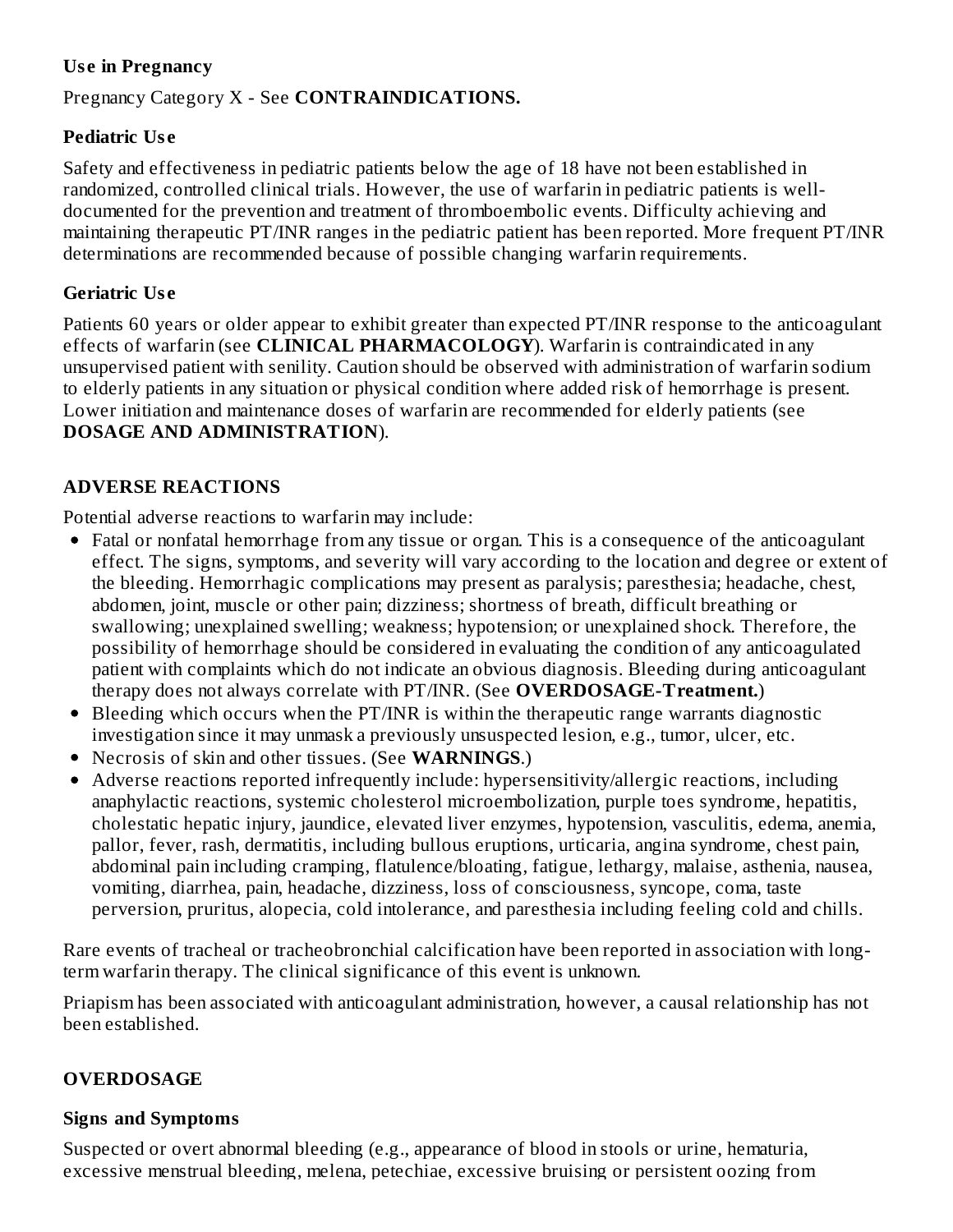superficial injuries) are early manifestations of anticoagulation beyond a safe and satisfactory level.

### **Treatment**

Excessive anticoagulation, with or without bleeding, may be controlled by discontinuing warfarin therapy and if necessary, by administration of oral or parenteral vitamin  $K_1$ . (Please see recommendations accompanying vitamin  $K_1$  preparations prior to use.)<sup>15, 16</sup>

Such use of vitamin  $\mathrm{K}_1$  reduces response to subsequent warfarin therapy. Patients may return to a pretreatment thrombotic status following the rapid reversal of a prolonged PT/INR. Resumption of warfarin administration reverses the effect of vitamin K, and a therapeutic PT/INR can again be obtained by careful dosage adjustment. If rapid anticoagulation is indicated, heparin may be preferable for initial therapy.

If minor bleeding progresses to major bleeding, give 5 to 25 mg (rarely up to 50 mg) parenteral vitamin  $\mathrm{K}_1.$  In emergency situations of severe hemorrhage, clotting factors can be returned to normal by administering 200 to 500 mL of fresh whole blood or fresh frozen plasma, or by giving commercial Factor IX complex.

A risk of hepatitis and other viral diseases is associated with the use of these blood products; Factor IX complex is also associated with an increased risk of thrombosis. Therefore, these preparations should be used only in exceptional or life-threatening bleeding episodes secondary to warfarin sodium overdosage.

Purified Factor IX preparations should not be used because they cannot increase the levels of prothrombin, Factor VII and Factor X which are also depressed along with the levels of Factor IX as a result of warfarin treatment. Packed red blood cells may also be given if significant blood loss has occurred. Infusions of blood or plasma should be monitored carefully to avoid precipitating pulmonary edema in elderly patients or patients with heart disease.

## **DOSAGE AND ADMINISTRATION**

The dosage and administration of warfarin sodium tablets, USP must be individualized for each patient according to the particular patient's PT/INR response to the drug. The dosage should be adjusted based upon the patient's PT/INR.<sup>15, 16, 17, 18, 19</sup> The best available information supports the following **recommendations for dosing of warfarin sodium tablets.**

#### **Venous Thromboembolism (including deep venous thrombosis [DVT] and pulmonary embolism [PE])**

For patients with a first episode of DVT or PE secondary to a transient (reversible) risk factor, treatment with warfarin for 3 months is recommended. For patients with a first episode of idiopathic DVT or PE, warfarin is recommended for at least 6 to 12 months. For patients with two or more episodes of documented DVT or PE, indefinite treatment with warfarin is suggested. For patients with a first episode of DVT or PE who have documented antiphospholipid antibodies or who have two or more thrombophilic conditions, treatment for 12 months is recommended and indefinite therapy is suggested. For patients with a first episode of DVT or PE who have documented deficiency of antithrombin, deficiency of Protein C or Protein S, or the Factor V Leiden or prothrombin 20210 gene mutation, homocystinemia, or high Factor VIII levels (>90th percentile of normal), treatment for 6 to 12 months is recommended and indefinite therapy is suggested for idiopathic thrombosis. The risk-benefit should be reassessed periodically in patients who receive indefinite anticoagulant treatment.<sup>12, 20</sup> The dose of warfarin should be adjusted to maintain a target INR of 2.5 (INR range, 2.0 to 3.0) for all treatment durations. These recommendations are supported by the 7th ACCP guidelines.<sup>15, 17, 21, 22</sup>

## **Atrial Fibrillation**

Five clinical trials evaluated the effects of warfarin in patients with non-valvular atrial fibrillation (AF).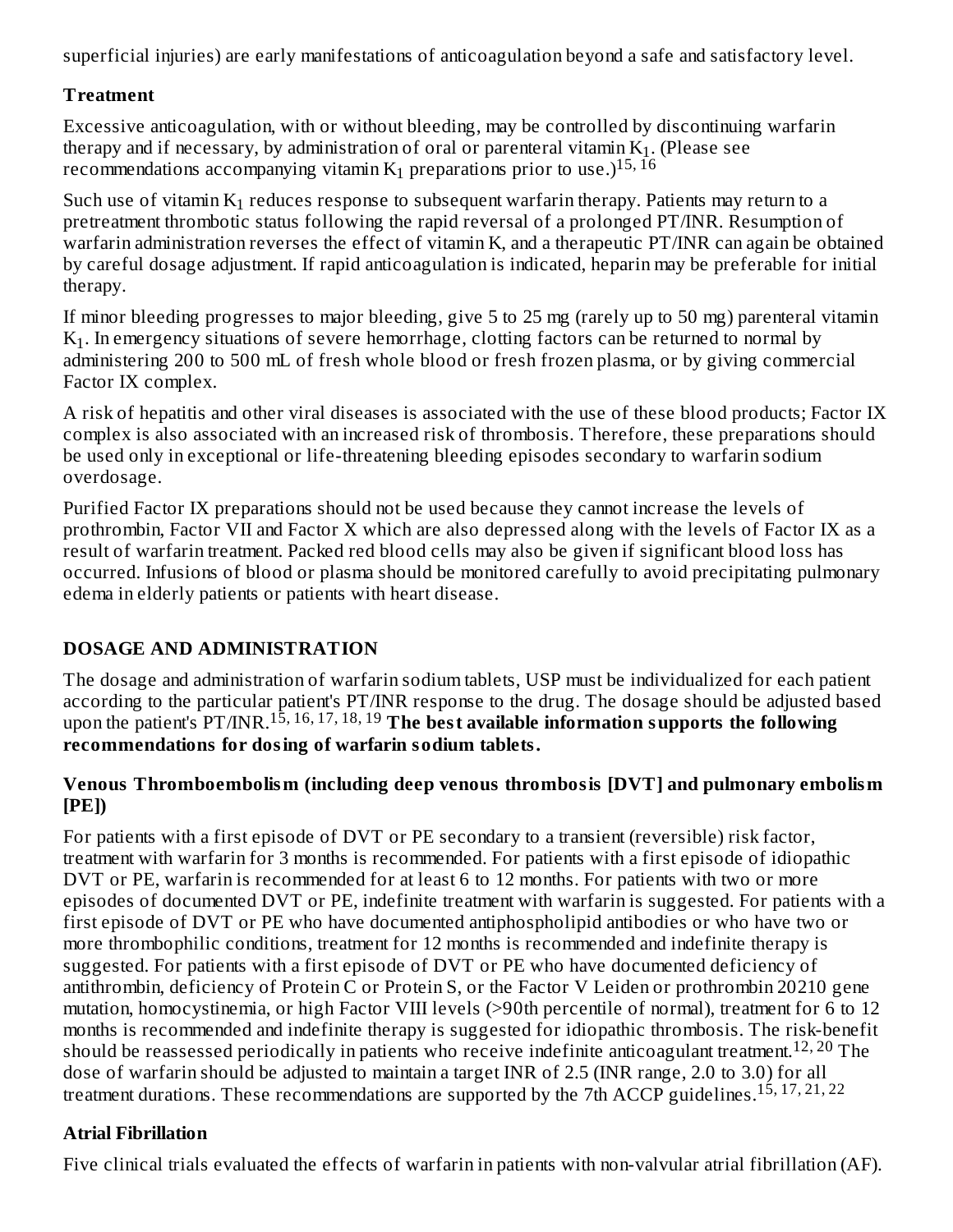Meta-analysis findings of these studies revealed that the effects of warfarin in reducing thromboembolic events including stroke were similar at either moderately high INR (2.0-4.5) or low INR (1.4-3.0). There was a significant reduction in minor bleeds at the low INR. There are no adequate and well-controlled studies in populations with atrial fibrillation and valvular heart disease. Similar data from clinical studies in valvular atrial fibrillation patients are not available. The trials in non-valvular atrial fibrillation support the American College of Chest Physicians' (7th ACCP) recommendation that an INR of 2.0-3.0 be used for warfarin therapy in appropriate AF patients.<sup>17</sup>

Oral anticoagulation therapy with warfarin is recommended in patients with persistent or paroxysmal AF (PAF) (intermittent AF) at high risk of stroke (i.e., having any of the following features: prior ischemic stroke, transient ischemic attack, or systemic embolism, age >75 years, moderately or severely impaired left ventricular systolic function and/or congestive heart failure, history of hypertension, or diabetes mellitus). In patients with persistent AF or PAF, age 65 to 75 years, in the absence of other risk factors, but who are at intermediate risk of stroke, antithrombotic therapy with either oral warfarin or aspirin, 325 mg/day, is recommended. For patients with AF and mitral stenosis, anticoagulation with oral warfarin is recommended (7th ACCP). For patients with AF and prosthetic heart valves, anticoagulation with oral warfarin should be used; the target INR may be increased and aspirin added depending on valve type and position, and on patient factors.<sup>17</sup>

### **Post-Myocardial Infarction**

The results of the WARIS II study and 7th ACCP guidelines suggest that in most healthcare settings, moderate- and low-risk patients with a myocardial infarction should be treated with aspirin alone over oral vitamin-K antagonist (VKA) therapy plus aspirin. In healthcare settings in which meticulous INR monitoring is standard and routinely accessible, for both high- and low-risk patients after myocardial infarction (MI), long-term (up to 4 years) high-intensity oral warfarin (target INR, 3.5; range, 3.0 to 4.0) without concomitant aspirin or moderate-intensity oral warfarin (target INR, 2.5; range, 2.0 to 3.0) with aspirin is recommended. For high-risk patients with MI, including those with a large anterior MI, those with significant heart failure, those with intracardiac thrombus visible on echocardiography, and those with a history of a thromboembolic event, therapy with combined moderate-intensity (INR, 2.0 to 3.0) oral warfarin plus low-dose aspirin ( $\leq 100$  mg/day) for 3 months after the MI is suggested.<sup>23</sup>

#### **Mechanical and Bioprosthetic Heart Valves**

For all patients with mechanical prosthetic heart valves, warfarin is recommended. For patients with a St. Jude Medical (St. Paul, MN) bileaflet valve in the aortic position, a target INR of 2.5 (range, 2.0 to 3.0) is recommended. For patients with tilting disk valves and bileaflet mechanical valves in the mitral position, the 7th ACCP recommends a target INR of 3.0 (range, 2.5 to 3.5). For patients with caged ball or caged disk valves, a target INR of 3.0 (range, 2.5 to 3.5) in combination with aspirin, 75 to 100 mg/day is recommended. For patients with bioprosthetic valves, warfarin therapy with a target INR of 2.5 (range, 2.0 to 3.0) is recommended for valves in the mitral position and is suggested for valves in the aortic position for the first 3 months after valve insertion.<sup>15</sup>

#### **Recurrent Systemic Embolism and Other Indications**

Oral anticoagulation therapy has not been evaluated by properly designed clinical trials in patients with valvular disease associated with atrial fibrillation, patients with mitral stenosis, and patients with recurrent systemic embolism of unknown etiology. A moderate dose regimen (INR 2.0 to 3.0) is recommended for these patients. 17

#### **An INR of greater than 4.0 appears to provide no additional therapeutic benefit in most patients and is associated with a higher risk of bleeding.**

## **Initial Dosage**

The dosing of warfarin sodium tablets, USP must be individualized according to patient's sensitivity to the drug as indicated by the PT/INR. Use of a large loading dose may increase the incidence of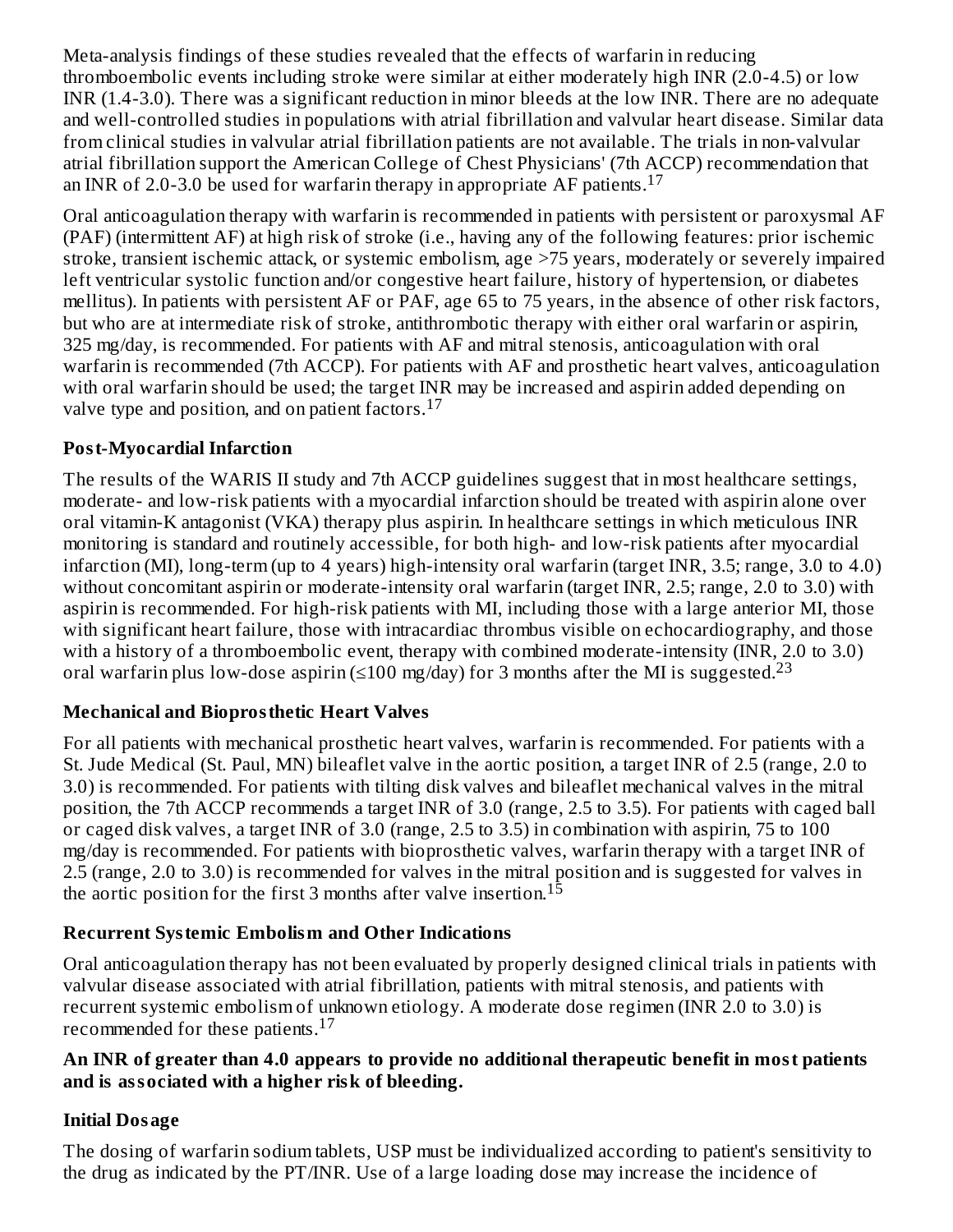hemorrhagic and other complications, does not offer more rapid protection against thrombi formation, and is not recommended. It is recommended that warfarin sodium tablets, USP therapy be initiated with a dose of 2 to 5 mg per day with dosage adjustments based on the results of PT/INR determinations.<sup>17,18</sup> The lower initiation doses should be considered for patients with certain genetic variations in CYP2C9 and VKORC1 enzymes as well as for elderly and/or debilitated patients and patients with potential to exhibit greater than expected PT/INR responses to warfarin sodium (see **CLINICAL PHARMACOLOGY** and **PRECAUTIONS**).

### **Maintenance**

Most patients are satisfactorily maintained at a dose of 2 to 10 mg daily. Flexibility of dosage is provided by breaking scored tablets in half. The individual dose and interval should be gauged by the patient's prothrombin response. Acquired or inherited warfarin resistance is rare, but should be suspected if large daily doses of warfarin sodium tablets, USP are required to maintain a patient's PT/INR within a normal therapeutic range. Lower maintenance doses are recommended for elderly and/or debilitated patients and patients with a potential to exhibit greater than expected PT/INR response to warfarin sodium tablets, USP (see **PRECAUTIONS**).

## **Duration of Therapy**

The duration of therapy in each patient should be individualized. In general, anticoagulant therapy should be continued until the danger of thrombosis and embolism has passed.<sup>14, 15, 17, 18, 21, 22</sup>

## **Miss ed Dos e**

The anticoagulant effect of warfarin sodium tablets, USP persists beyond 24 hours. If the patient forgets to take the prescribed dose of warfarin sodium tablets, USP at the scheduled time, the dose should be taken as soon as possible on the same day. The patient should not take the missed dose by doubling the daily dose to make up for missed doses, but should refer back to his or her physician.

## **Laboratory Control**

The PT reflects the depression of vitamin K dependent Factors VII, X and II. A system of standardizing the PT in oral anticoagulant control was introduced by the World Health Organization in 1983. It is based upon the determination of an International Normalized Ratio (INR) which provides a common basis for communication of PT results and interpretations of therapeutic ranges.<sup>24</sup> The PT should be **determined daily after the administration of the initial dos e until PT/INR results stabilize in the therapeutic range. Intervals between subs equent PT/INR determinations should be bas ed upon the physician's judgment of the patient's reliability and respons e to warfarin sodium tablets, USP in order to maintain the individual within the therapeutic range.** Acceptable intervals for PT/INR determinations are normally within the range of one to four weeks after a stable dosage has been determined. **To ensure adequate control, it is recommended that additional PT tests be done when other warfarin products are interchanged with warfarin sodium tablets, USP, as well as whenever other medications are initiated, dis continued, or taken irregularly (s ee PRECAUTIONS).** Safety and efficacy of warfarin therapy can be improved by increasing the quality of laboratory control. Reports suggest that in usual care monitoring, patients are in therapeutic range only 33%-64% of the time. Time in therapeutic range is significantly greater (56%-93%) in patients managed by anticoagulation clinics, among self-testing and self-monitoring patients, and in patients managed with the help of computer programs.  $25$  Self-testing patients had fewer bleeding events than patients in usual care. 25

## **Treatment During Dentistry and Surgery**

The management of patients who undergo dental and surgical procedures requires close liaison between attending physicians, surgeons and dentists.  $^{15, 19}$  PT/INR determination is recommended just prior to any dental or surgical procedure. In patients undergoing minimal invasive procedures who must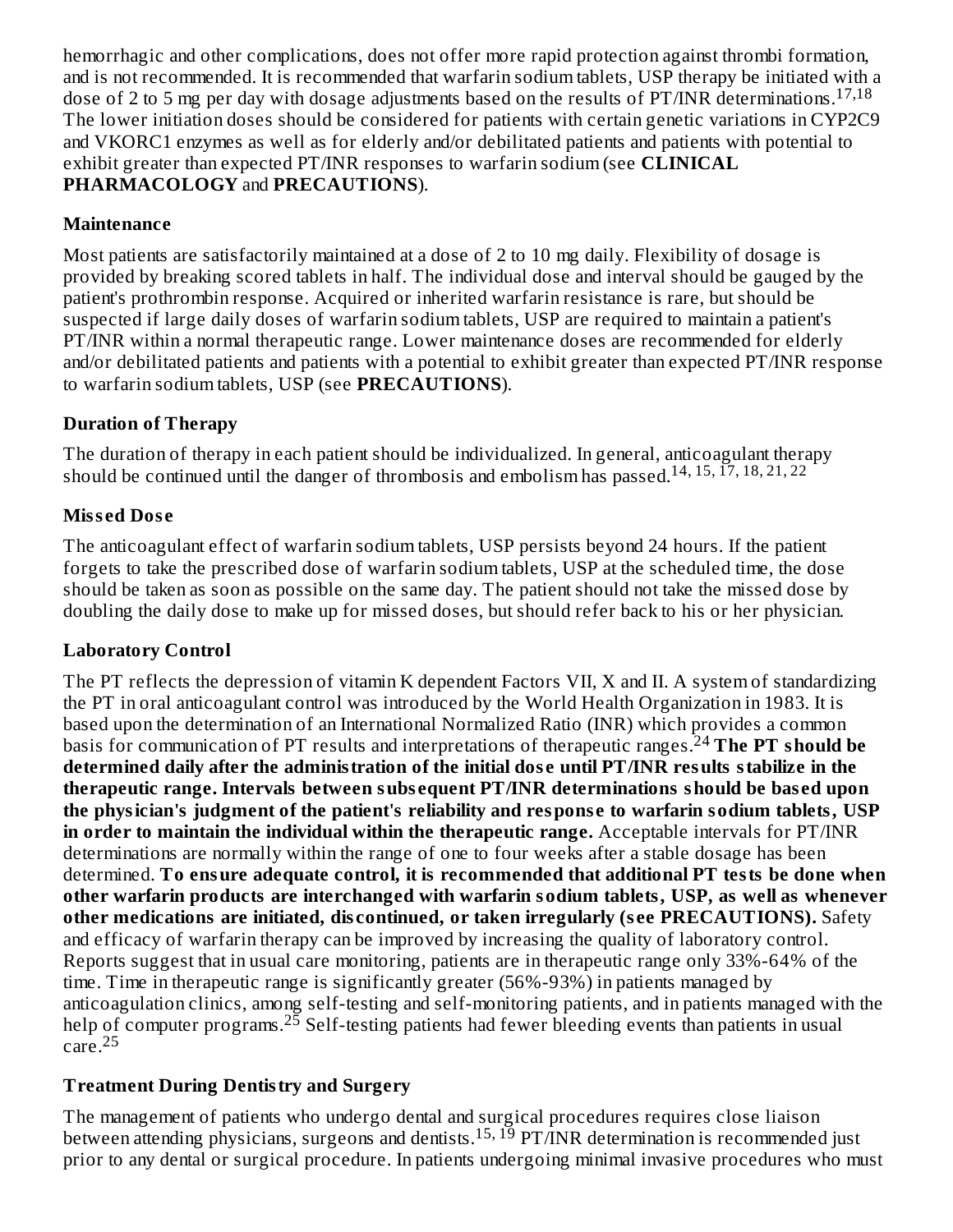be anticoagulated prior to, during, or immediately following these procedures, adjusting the dosage of warfarin sodium tablets, USP to maintain the PT/INR at the low end of the therapeutic range may safely allow for continued anticoagulation. The operative site should be sufficiently limited and accessible to permit the effective use of local procedures for hemostasis. Under these conditions, dental and minor surgical procedures may be performed without undue risk of hemorrhage. Some dental or surgical procedures may necessitate the interruption of warfarin therapy. When discontinuing warfarin even for a short period of time, the benefits and risks should be strongly considered.

## **Conversion from Heparin Therapy**

Since the anticoagulant effect of warfarin sodium tablets, USP is delayed, heparin is preferred initially for rapid anticoagulation. Conversion to warfarin sodium tablets, USP may begin concomitantly with heparin therapy or may be delayed 3 to 6 days. To ensure continuous anticoagulation, it is advisable to continue full dose heparin therapy and that warfarin sodium tablets, USP therapy be overlapped with heparin for 4 to 5 days, until warfarin sodium tablets, USP has produced the desired therapeutic response as determined by PT/INR. When warfarin sodium tablets, USP has produced the desired PT/INR or prothrombin activity, heparin may be discontinued.

Warfarin sodium tablets, USP may increase the activated partial thromboplastin time (aPTT) test, even in the absence of heparin. A severe elevation (>50 seconds) in activated partial thromboplastin time (aPTT) with a PT/INR in the desired range has been identified as an indication of increased risk of postoperative hemorrhage.

During initial therapy with warfarin sodium tablets, USP, the interference with heparin anticoagulation is of minimal clinical significance.

As heparin may affect the PT/INR, patients receiving both heparin and warfarin sodium tablets, USP should have blood for PT/INR determination drawn at least:

- 5 hours after the last IV bolus dose of heparin, or
- 4 hours after cessation of a continuous IV infusion of heparin, or
- 24 hours after the last subcutaneous heparin injection.

## **HOW SUPPLIED**

Warfarin Sodium Tablets, USP: For oral use, single scored, imprinted numerically and packaged with potencies, colors and engravings.

Warfarin Sodium Tablets, USP are available in 1, 2, 2.5, 3, 4, 5, 6, 7.5 and 10 mg of warfarin sodium, USP. They are flat beveled capsule shaped tablets, scored and, and engraved with "WARFARIN" on top of "TARO" on the other side.

They are supplied by **State of Florida DOH Central Pharmacy** as follows:

| <b>NDC</b>       | Strength         | <b>Quantity/Form</b>            | Color    | <b>Source</b><br>Prod.<br>Code |
|------------------|------------------|---------------------------------|----------|--------------------------------|
| 53808-<br>0985-1 | $1 \text{ mg}$   | 30 Tablets in a Blister<br>Pack | pink     | 51672-<br>4027                 |
| 53808-0335-      | 2 <sub>mg</sub>  | 30 Tablets in a Blister<br>Pack | Lavendar | 51672-<br>4028                 |
| 53808-<br>0994-1 | $2.5 \text{ mg}$ | 30 Tablets in a Blister<br>Pack | green    | 51672-<br>4029                 |
| 53808-<br>0334-1 | 3 <sub>mg</sub>  | 30 Tablets in a Blister<br>Pack | tan      | 51672-<br>4030                 |
| 53808-<br>0970-1 | $5 \text{ mg}$   | 30 Tablets in a Blister<br>Pack | peach    | 51672-<br>4032                 |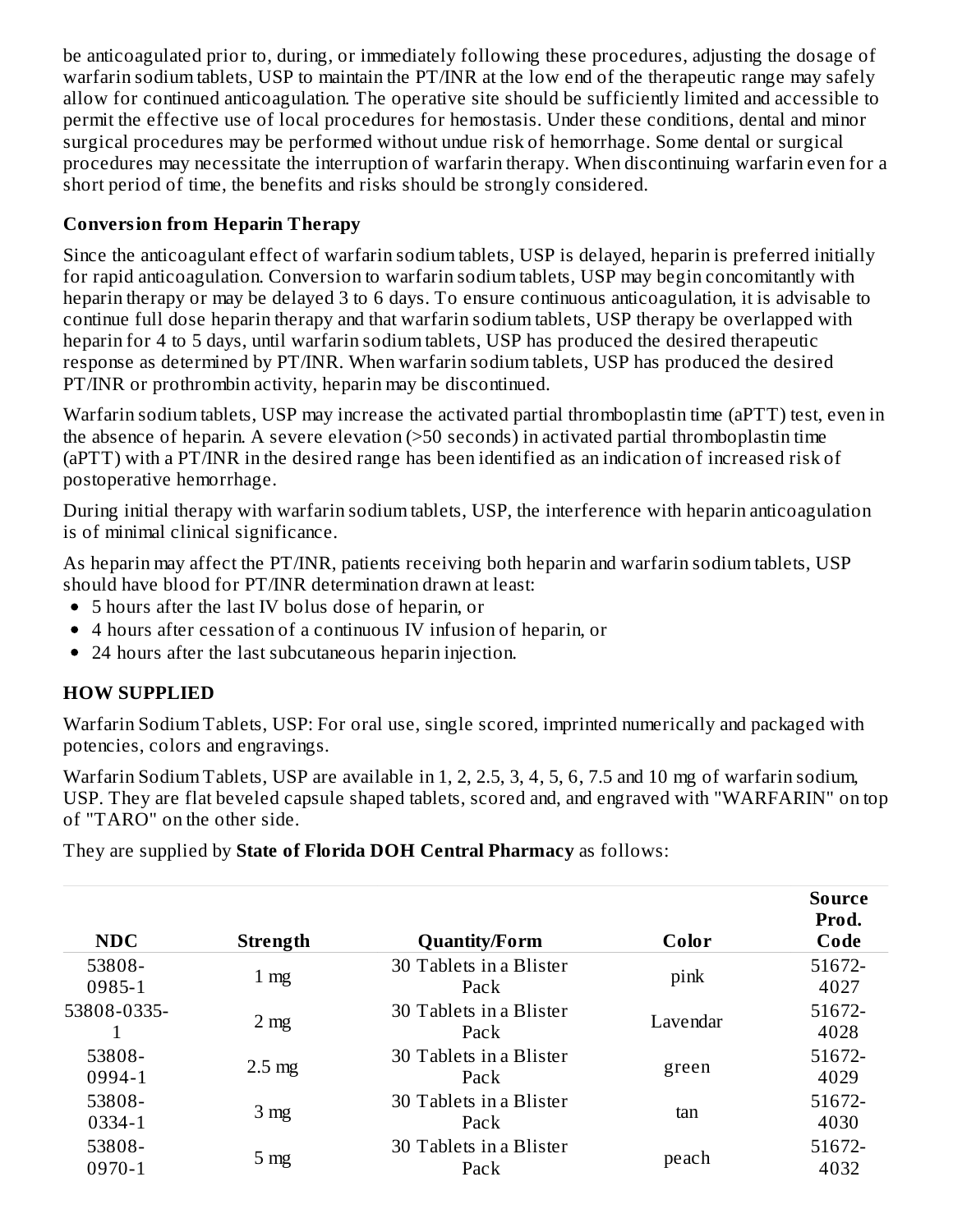| 53808-<br>0997-1 | $7.5 \text{ mg}$ | 30 Tablets in a Blister<br>Pack | yellow | 51672-<br>4034 |
|------------------|------------------|---------------------------------|--------|----------------|
| 53808-           | $10 \text{ mg}$  | 30 Tablets in a Blister         | white  | 51672-         |
| 0989-1           |                  | Pack                            |        | 4035           |

Protect from light. **Store at 20°-25°C (68°-77°F)** [see USP Controlled Room Temperature]. Dispense in a tight, light-resistant container as defined in the USP.

### **REFERENCES**

- 1. Yasar U, Eliasson E, Dahl M, Johansson I, Ingelman-Sundberg M, Sjoqvist F. Validation of methods for CYP2C9 genotyping: Frequencies of mutant alleles in Swedish population. *Biochem Biophys Res Comm*. 1999;254:628-631.
- 2. Herman D, Locatelli I, Grabnar I, et al. Influence of CYP2C9 polymorphisms, demographic factors and concomitant drug therapy on warfarin metabolism and maintenance dose. *Pharmacogenomics J*. 2005;5:193-202.
- 3. Sanderson S, Emery J, Higgins J. CYP2C9 gene variants, drug dose, and bleeding risk in warfarintreated patients: A HuGEnet™ systemic review and meta-analysis. *Genet Med*. 2005;7:97-104.
- 4. Lindh JD, Lundgren S, Holm L, Alfredsson L, Rane A. Several-fold increase in risk of overanticoagulation by CYP2C9 mutations. *Clin Pharmacol Ther*. 2005;78:540-550.
- 5. Wadelius M, Chen LY, Downes K, et al. Common VKORC1 and GGCX polymorphisms associated with warfarin dose. *Pharmacogenomics J*. 2005;5:262-270.
- 6. Veenstra DL, You JHS, Rieder MJ, et al. Association of Vitamin K epoxide reductase complex 1 (VKO-RC1) variants with warfarin dose in a Hong Kong Chinese patient population. *Pharmacogenet Genomics*. 2005;15:687-691.
- 7. Takahashi H, Wilkinson GR, Nutescu EA, et al. Different contributions of polymorphisms in VKORC1 and CYP2C9 to intra- and inter-population differences in maintenance doses of warfarin in Japanese, Caucasians and African Americans. *Pharmacogenet Genomics*. 2006;16:101-110.
- 8. Hurlen M, Abdelnoor M, Smith P, Erikssen J, Arnesen H. Warfarin, aspirin, or both after myocardial infarction. *N Engl J Med*. 2002;347:969-974.
- 9. Mok CK, Boey J, Wang R, et al. Warfarin versus dipyridamole-aspirin and pentoxifylline-aspirin for prevention of prosthetic valve thromboembolism: a prospective randomized clinical trial. *Circ*. 1985;72:1059-1063.
- 10. Saour JN, Sieck JO, Mamo LA, Gallus AS. Trial of different intensities of anticoagulation in patients with prosthetic heart valves. *N Engl J Med*. 1990;322:428-432.
- 11. Turpie AG, Hirsh J, Gunstensen J, Nelson H, Gent M. Randomized comparison to two intensities of oral anticoagulant therapy after tissue heart valve replacement. *Lancet*. 1988;331:1242-1245.
- 12. Büller HR, Agnelli G, Hull RD, Hyers TM, Prins MH, Raskob GE. Antithrombotic Therapy for Venous Thromboembolic Disease. The Seventh ACCP Conference on Antithrombotic and Thrombolytic Therapy. *Chest*. 2004;126:401S-428S.
- 13. Warkentin TE, Elavathil LJ, Hayward CPM, Johnston MG, Russett JI, Kelton JG. The pathogenesis of venous limb gangrene associated with heparin-induced thrombocytopenia. *Ann Intern Med*. 1997;127:804-812.
- 14. COUMADIN Medication Guide. Princeton, NJ: Bristol-Myers Squibb Company; 2007.
- 15. Salem DN, Stein PD, Al-Ahmad A, et al. Antithrombotic therapy in valvular heart disease–native and prosthetic. The Seventh ACCP Conference on Antithrombotic and Thrombolytic Therapy. *Chest*. 2004;126:457S-482S.
- 16. American Geriatrics Society Clinical Practice Guidelines. The use of oral anticoagulants (warfarin) in older people. *J Amer Geriatr Soc*. 2000;48:224-227.
- 17. Singer DE, Albers GW, Dalen JE, Go AS, Halperin JL, Manning WJ. Antithrombotic therapy in atrial fibrillation. The Seventh ACCP Conference on Antithrombotic and Thrombolytic Therapy. *Chest*. 2004;126:429S-456S.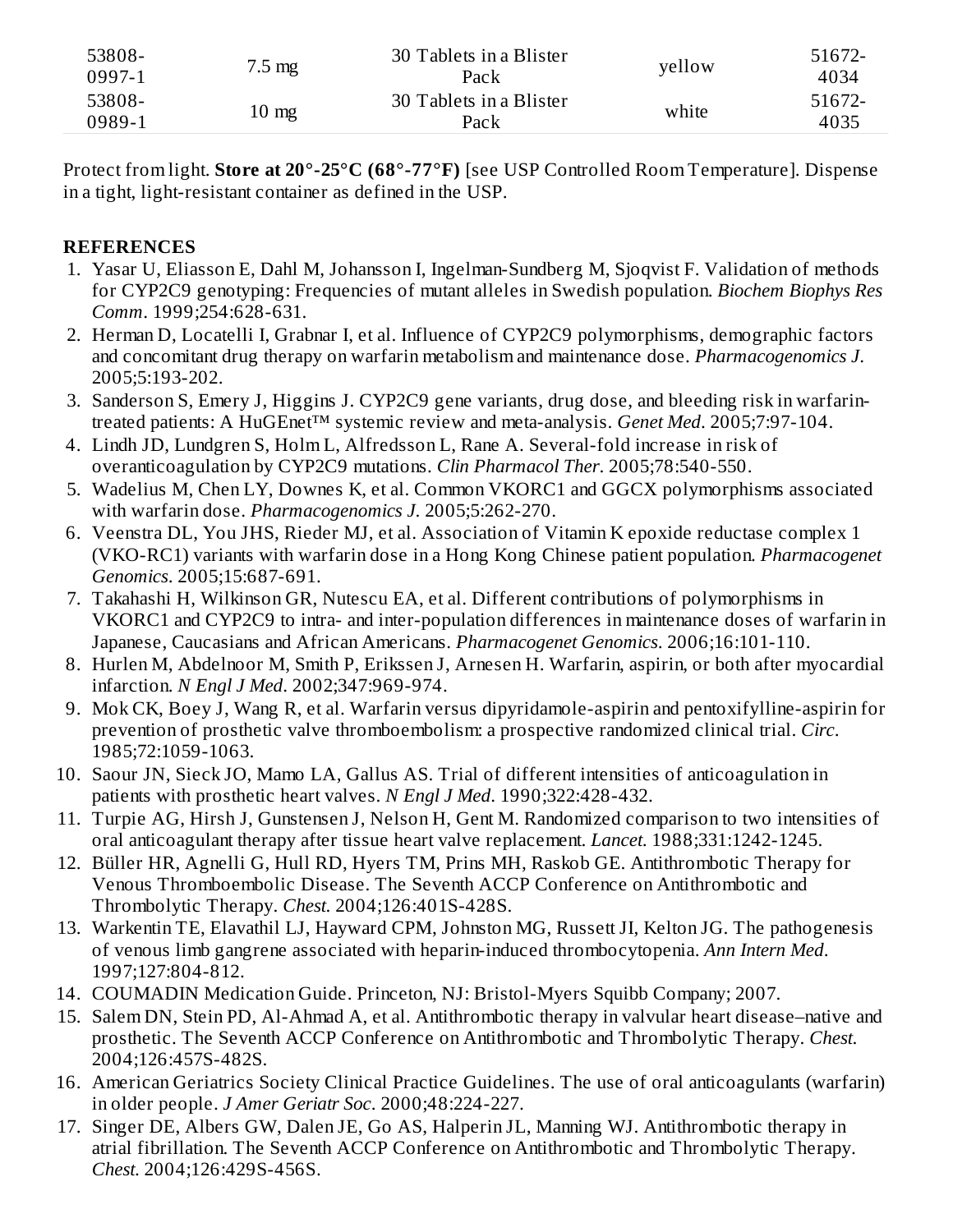- 18. Jaffer AK, Bragg L. Practical tips for warfarin dosing and monitoring. *Cleveland Clinic J Med*. 2003;70:361-371.
- 19. Jaffer AK, Brotman DJ, Chukwumerije N. When patients on warfarin need surgery. *Cleveland Clinic J Med*. 2003;70:973-984.
- 20. Kearon C, Ginsberg JS, Kovacs MJ, et al, for the Extended Low-Intensity Anticoagulation for Thrombo-Embolism Investigators. Comparison of low-intensity warfarin therapy with conventionalintensity warfarin therapy for longterm prevention of recurrent venous thromboembolism. *N Engl J Med*. 2003;349:631-639.
- 21. Schulman S, Granqvist S, Holmström M, et al, and the Duration of Anticoagulation Trial Study Group. The duration of oral anticoagulant therapy after a second episode of venous thromboembolism. *N Engl J Med*. 1997;336:393-398.
- 22. Ridker PM, Goldhaber SZ, Danielson E, et al, for the PREVENT Investigators. Long-term, lowintensity warfarin therapy for the prevention of recurrent venous thromboembolism. *N Engl J Med*. 2003;348:1425-1434.
- 23. Harrington RA, Becker RC, Ezekowitz M, et al. Antithrombotic therapy for coronary artery disease. The Seventh ACCP Conference on Antithrombotic and Thrombolytic Therapy. *Chest*. 2004;126:513S-548S.
- 24. Ansell J, Hirsh J, Pollen L, Bussey H, Jacobson A, Hylek E. The pharmacology and management of the vitamin K antagonists. The Seventh ACCP Conference on Antithrombotic and Thrombolytic Therapy. *Chest*. 2004;126:204S-233S.
- 25. Heneghan C, Alonso-Coello P, Garcia-Alamino JM, Perera R, Meats E, Glasziou P. Selfmonitoring of oral anticoagulation: a systematic review and meta-analysis. *Lancet*. 2006;367:404- 411.

Mfd. by: Taro Pharmaceutical Industries Ltd., Haifa Bay, Israel 26110 Dist. by: **Taro Pharmaceuticals U.S.A., Inc.**, Hawthorne, NY 10532

This Product was Repackaged By:

## **State of Florida DOH Central Pharmacy**

104-2 Hamilton Park Drive Tallahassee, FL 32304 United States

## **MEDICATION GUIDE**

#### **Warfarin Sodium Tablets, USP Crystalline**

Read this Medication Guide before you start taking Warfarin Sodium (WARFARIN) and each time you get a refill. There may be new information. This Medication Guide does not take the place of talking to your healthcare provider about your medical condition or treatment. You and your healthcare provider should talk about WARFARIN when you start taking it and at regular checkups.

#### **What is the most important information I should know about WARFARIN?**

- **Take your WARFARIN exactly as pres cribed to lower the chance of blood clots forming in your body.** (See **"What is WARFARIN?"**).
- **Warfarin is very important for your health, but it can caus e s erious and life-threatening bleeding problems.** To benefit from WARFARIN and also lower your chance for bleeding problems, you must:
	- **Get your regular blood test to check for your respons e to WARFARIN**. This blood test is called a PT/INR test. The PT/INR test checks to see how fast your blood clots. Your healthcare provider will decide what PT/INR numbers are best for you. Your dose of WARFARIN will be adjusted to keep your PT/INR in a target range for you.
	- **Call your healthcare provider right away if you get any of the following signs or symptoms**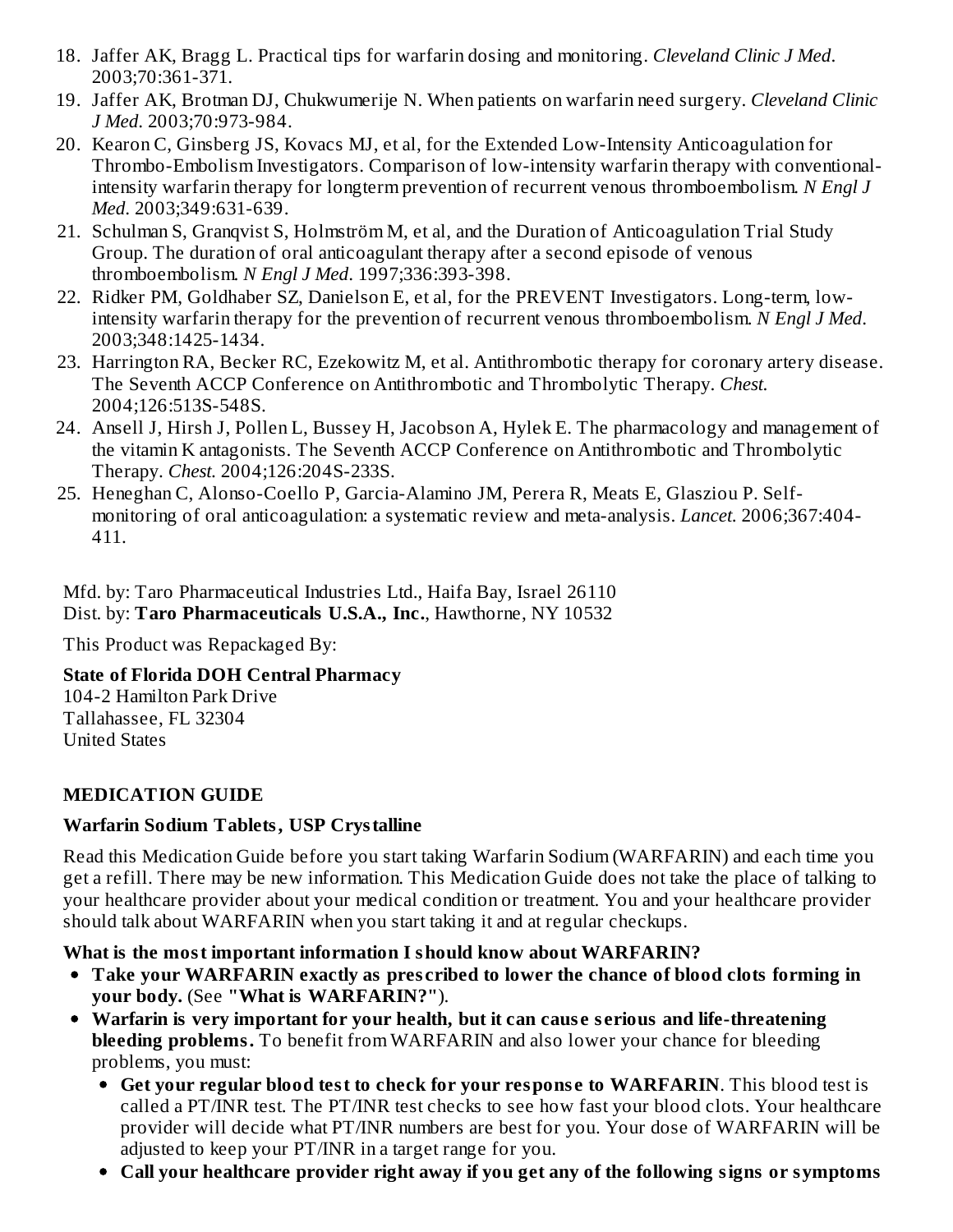#### **of bleeding problems:**

- pain, swelling or discomfort
- headaches, dizziness, or weakness
- unusual bruising (bruises that develop without known cause or grow in size)
- nose bleeds
- bleeding gums
- bleeding from cuts takes a long time to stop
- menstrual bleeding or vaginal bleeding that is heavier than normal
- pink or brown urine
- red or black stools
- coughing up blood
- vomiting blood or material that looks like coffee grounds
- **Many other medicines, including pres cription and non-pres cription medicines, vitamins and herbal supplements can interact with WARFARIN and:**
	- **affect the dos e you need, or**
	- **increas e WARFARIN side effects.**

**Tell your healthcare provider about all the medicines, vitamins and herbal supplements you take. Do not stop medicines or take anything new unless you have talked to your healthcare provider. Keep a list of your medicines with you at all times to show your healthcare provider and pharmacist.**

- Do not take other medicines that contain warfarin. **Warfarin is the active ingredient in WARFARIN**.
- **Some foods can interact with WARFARIN and affect your treatment and dos e.**
	- **Eat a normal, balanced diet.** Talk to your doctor before you make any diet changes. **Do not eat large amounts of leafy green vegetables.** Leafy green vegetables contain Vitamin K. Certain vegetable oils also contain large amounts of Vitamin K. Too much Vitamin K can lower the effect of WARFARIN.
	- **Avoid drinking cranberry juice or eating cranberry products.**
	- **Avoid drinking alcohol.**
- **Always tell all of your healthcare providers that you take WARFARIN.**
- **Wear or carry information that you take WARFARIN.**

## **What is WARFARIN?**

WARFARIN is an anticoagulant medicine. It is used to lower the chance of blood clots forming in your body. Blood clots can cause a stroke, heart attack, or other serious conditions such as blood clots in the legs or lungs.

#### **Who should not take WARFARIN?**

#### **Do not take WARFARIN if:**

- **your chance of having bleeding problems is higher than the possible benefit of treatment**. Your healthcare provider will decide if WARFARIN is right for you. Talk to your healthcare provider about all of your health conditions.
- **you are pregnant or plan to become pregnant.** WARFARIN can cause death or birth defects to an unborn baby. Use effective birth control if you can get pregnant.
- **you are allergic to warfarin or to anything els e in WARFARIN**.

#### **What should I tell my healthcare provider before starting WARFARIN?**

**Tell your healthcare provider about all of your health conditions, including if you:**

- **have bleeding problems**
- **fall often**
- **have liver or kidney problems**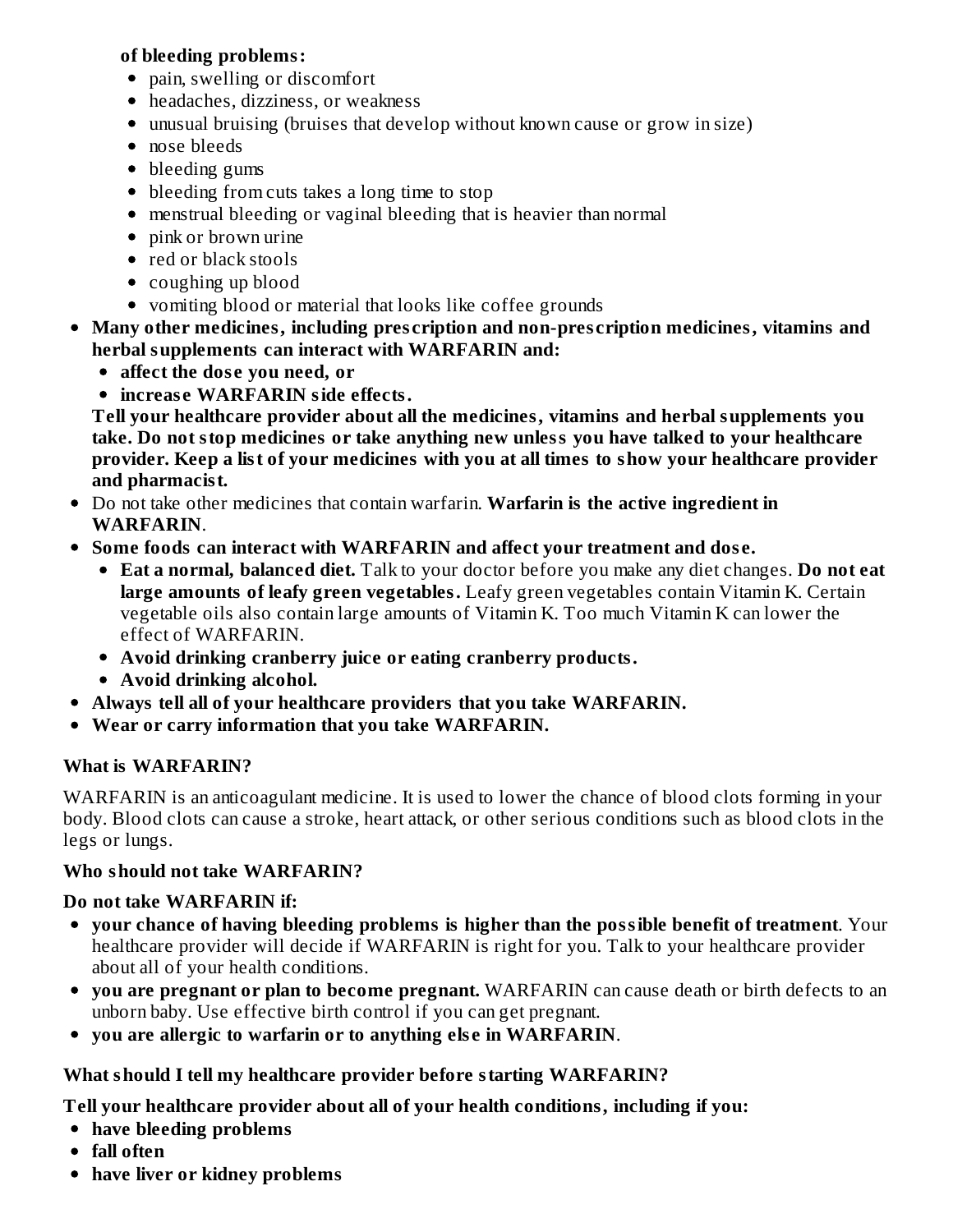- **have high blood pressure**
- **have a heart problem called congestive heart failure**
- **have diabetes**
- **drink alcohol or have problems with alcohol abus e**. Alcohol can affect your WARFARIN dose and should be avoided.
- **are pregnant or planning to become pregnant**. See "**Who should not take WARFARIN?**"
- **are breastfeeding**. Warfarin Sodium Tablets may increase bleeding in your baby. Talk to your  $\bullet$ doctor about the best way to feed your baby. If you choose to breastfeed while taking WARFARIN, both you and your baby should be carefully monitored for bleeding problems.

#### **Tell your healthcare provider about all the medicines you take including pres cription and nonpres cription medicines, vitamins, and herbal supplements.** See **"What is the most important information I should know about WARFARIN?"**

## **How should I take WARFARIN?**

- **Take WARFARIN exactly as pres cribed.** Your healthcare provider will adjust your dose from time to time depending on your response to WARFARIN.
- **You must have regular blood tests and visits with your healthcare provider to monitor your condition.**
- **Take WARFARIN at the same time every day.** You can take WARFARIN either with food or on an empty stomach.
- **If you miss a dos e of WARFARIN, call your healthcare provider**. Take the dose as soon as possible on the same day. Do not take a double dose of WARFARIN the next day to make up for a missed dose.
- **Call your healthcare provider right away if you take too many WARFARIN.**
- **Call your healthcare provider if you are sick with diarrhea, an infection, or have a fever.**
- **Tell your healthcare provider about any planned surgeries, medical or dental procedures.** Your WARFARIN may have to be stopped for a short time or you may need your dose adjusted.
- Call your healthcare provider right away if you fall or injure yourself, especially if you hit your **head**. Your healthcare provider may need to check you.

## **What should I avoid while taking WARFARIN?**

- Do not start, stop, or change any medicine without talking with your healthcare provider.
- Do not make changes in your diet, such as eating large amounts of green, leafy vegetables.
- Do not change your weight by dieting, without first checking with your healthcare provider.
- Avoid drinking alcohol.
- Do not do any activity or sport that may cause a serious injury.

# **What are the possible side effects of WARFARIN?**

- WARFARIN is very important for your health, but it can cause serious and life-threatening bleeding problems. See **"What is the most important information I should know about WARFARIN?"**
- **Serious side effects of WARFARIN also include:**
	- **death of skin tissue (skin necrosis or gangrene)**. This can happen soon after starting WARFARIN. It happens because blood clots form and block blood flow to an area of your body. Call your healthcare provider right away if you have pain, color, or temperature change to any area of your body. You may need medical care right away to prevent death or loss (amputation) of your affected body part.
	- **"purple toes syndrome"**. Call your healthcare provider right away if you have pain in your toes and they look purple in color or dark in color.

**Other side effects with WARFARIN include** allergic reactions, liver problems, low blood pressure, swelling, low red blood cells, paleness, fever, and rash. Call your healthcare provider if you have any side effect that bothers you.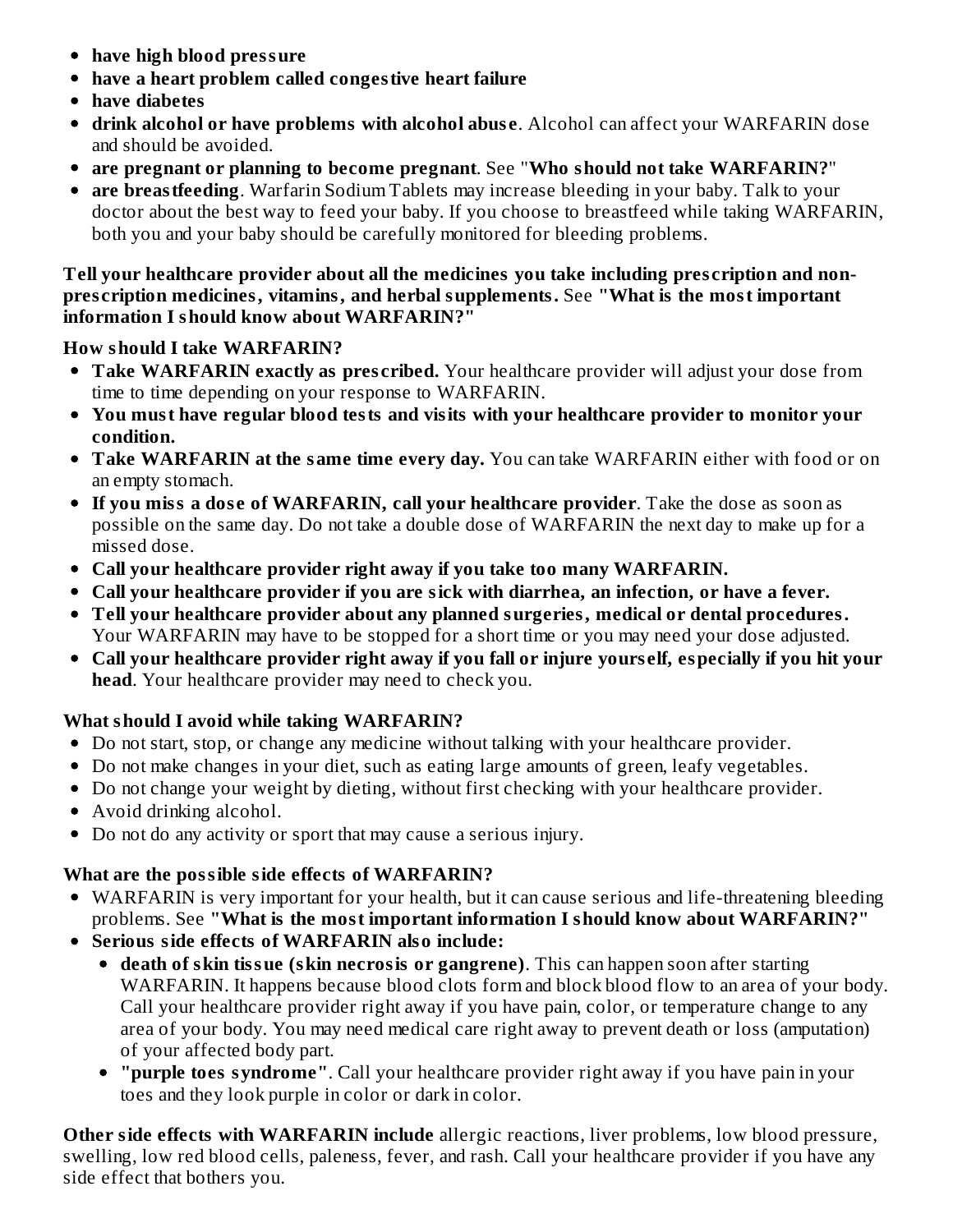These are not all of the side effects of WARFARIN. For more information, ask your healthcare provider or pharmacist.

#### **How should I store WARFARIN?**

- Store WARFARIN at room temperature between 68° and 77°F. Protect from light.
- **Keep WARFARIN and all medicines out of the reach of children.**

#### **General Information about WARFARIN**

Medicines are sometimes prescribed for purposes not mentioned in a Medication Guide. Do not use WARFARIN for a condition for which it was not prescribed. Do not give WARFARIN to other people, even if they have the same condition. It may harm them.

This Medication Guide summarizes the most important information about WARFARIN. If you would like more information, talk with your healthcare provider. You can ask your healthcare provider or pharmacist for information about WARFARIN that was written for healthcare professionals.

If you would like more information, call 1-800-544-1449.

#### **Rx only**

Mfd. by: Taro Pharmaceutical Industries Ltd., Haifa Bay, Israel 26110

\*\*The brands listed are registered trademarks of their respective owners and are not trademarks of Taro Pharmaceuticals U.S.A., Inc. or its affiliates.

This Medication Guide has been approved by the U.S. Food and Drug Administration.

#### **Label Image for 1mg**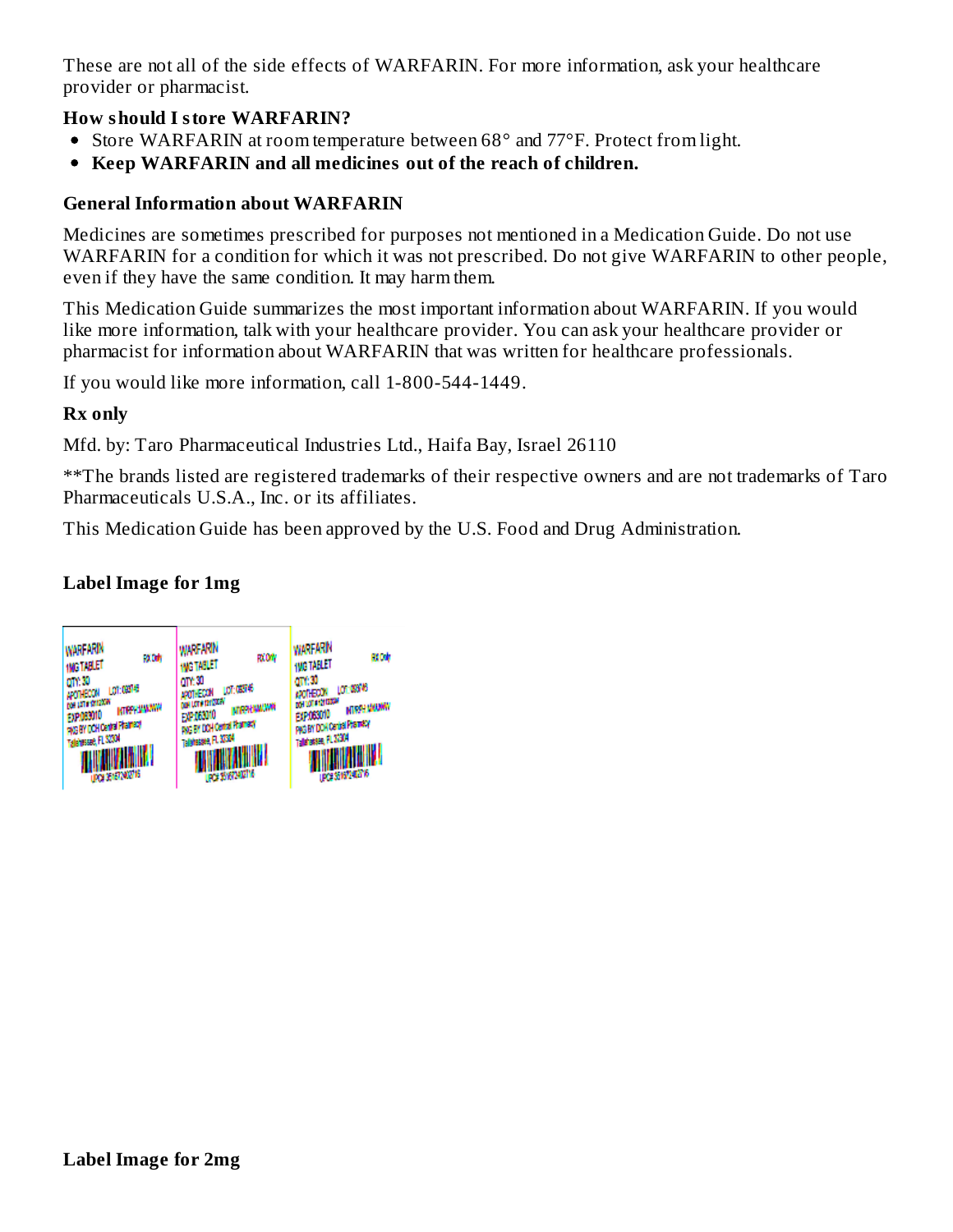## **Label Image for 2.5mg**

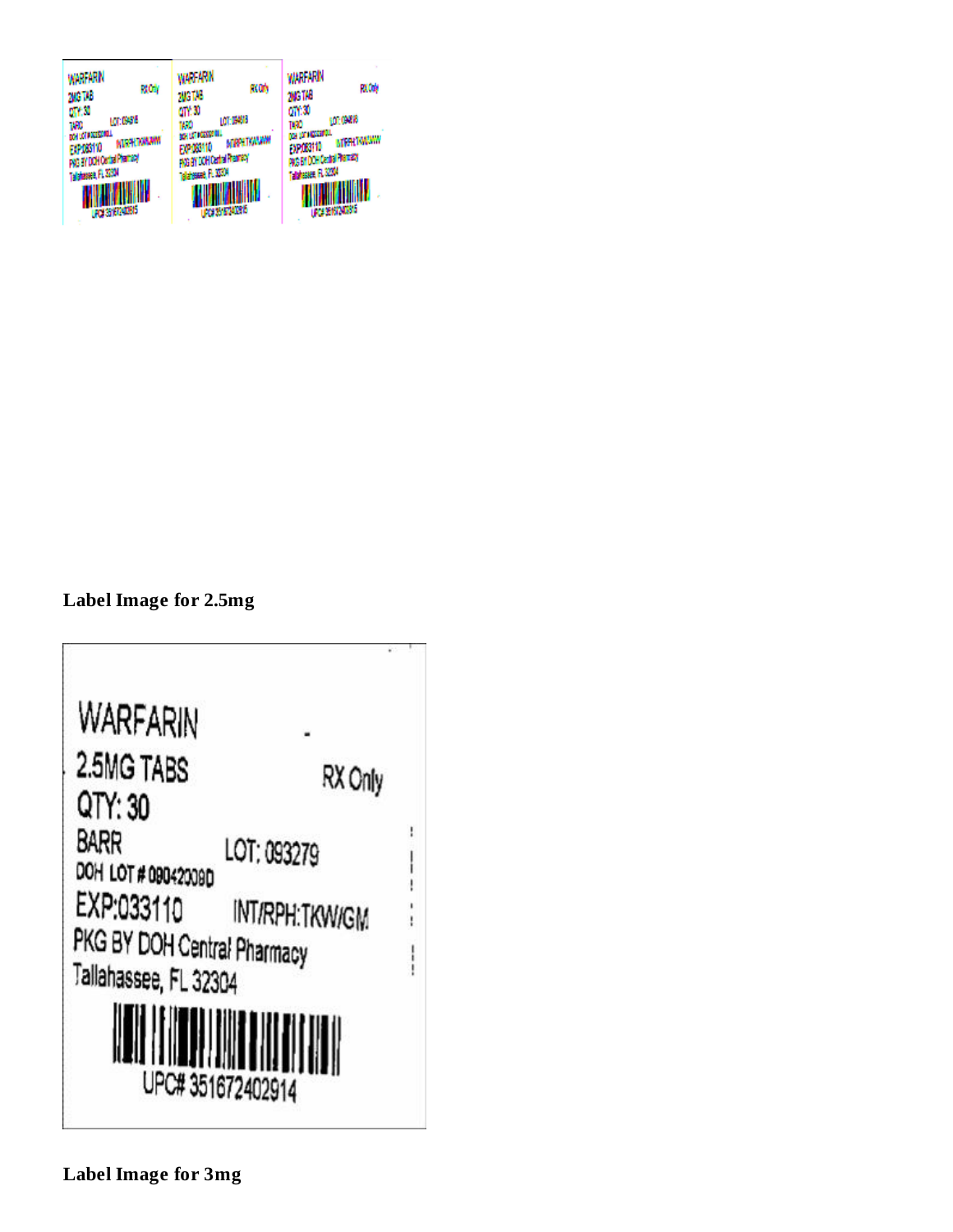**Label Image for 5mg**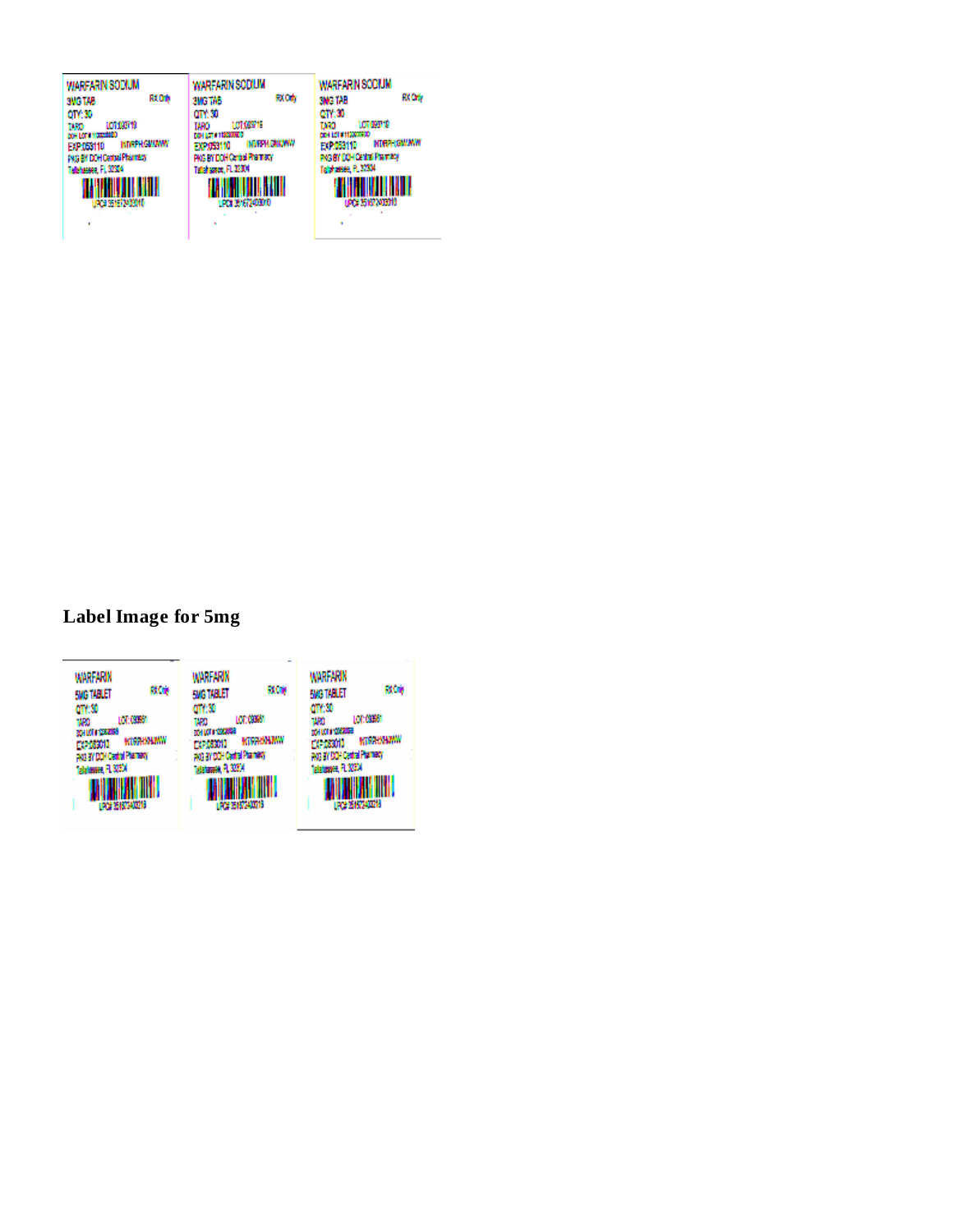**Label Image for 7.5mg**

**Label Image for 10mg**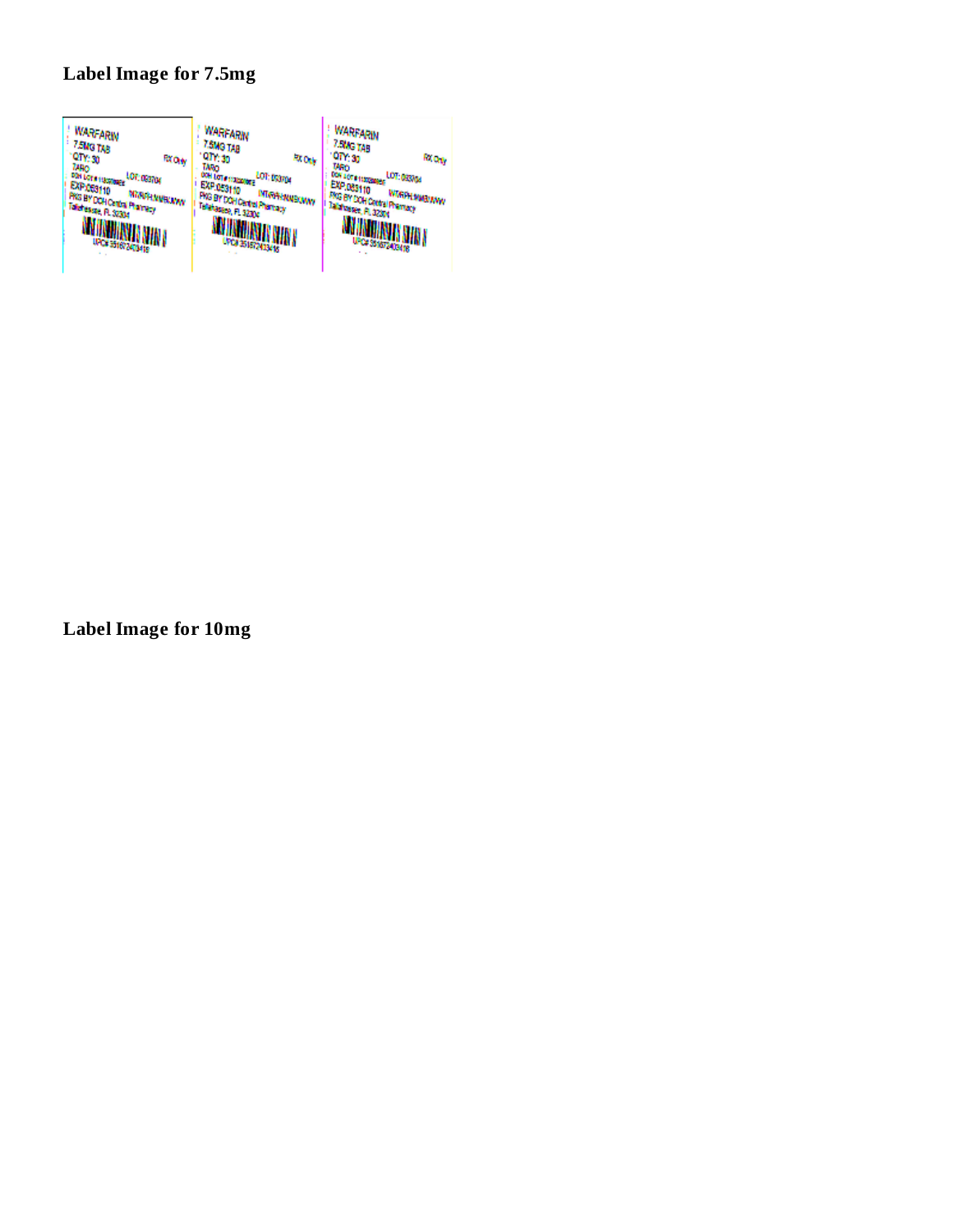| <b>WARFARIN SODIUM</b>                                          |                                          |                              |                          |                           |                 |
|-----------------------------------------------------------------|------------------------------------------|------------------------------|--------------------------|---------------------------|-----------------|
| warfarin sodium tablet                                          |                                          |                              |                          |                           |                 |
|                                                                 |                                          |                              |                          |                           |                 |
| <b>Product Information</b>                                      |                                          |                              |                          |                           |                 |
| Product Type                                                    | <b>HUMAN PRESCRIPTION</b><br><b>DRUG</b> | <b>Item Code</b><br>(Source) | 4027)                    | NDC:53808-0985(NDC:51672- |                 |
| <b>Route of Administration</b>                                  | ORAL                                     |                              |                          |                           |                 |
|                                                                 |                                          |                              |                          |                           |                 |
| <b>Active Ingredient/Active Moiety</b>                          |                                          |                              |                          |                           |                 |
|                                                                 | <b>Ingredient Name</b>                   |                              | <b>Basis of Strength</b> |                           | Strength        |
| WARFARIN SODIUM (UNII: 6153CWM0CL) (WARFARIN - UNII:5Q7ZVV76EI) |                                          |                              | <b>WARFARIN SODIUM</b>   |                           | 1 <sub>mg</sub> |
|                                                                 |                                          |                              |                          |                           |                 |
| <b>Inactive Ingredients</b>                                     |                                          |                              |                          |                           |                 |
|                                                                 | <b>Ingredient Name</b>                   |                              |                          |                           | Strength        |
| ANHYDROUS LACTOSE (UNII: 3SY5LH9 PMK)                           |                                          |                              |                          |                           |                 |
| STARCH, CORN (UNII: O8232NY3SJ)                                 |                                          |                              |                          |                           |                 |
| MAGNESIUM STEARATE (UNII: 70097M6I30)                           |                                          |                              |                          |                           |                 |
| <b>D&amp;C RED NO.6</b> (UNII: 481744AI4O)                      |                                          |                              |                          |                           |                 |
|                                                                 |                                          |                              |                          |                           |                 |
|                                                                 |                                          |                              |                          |                           |                 |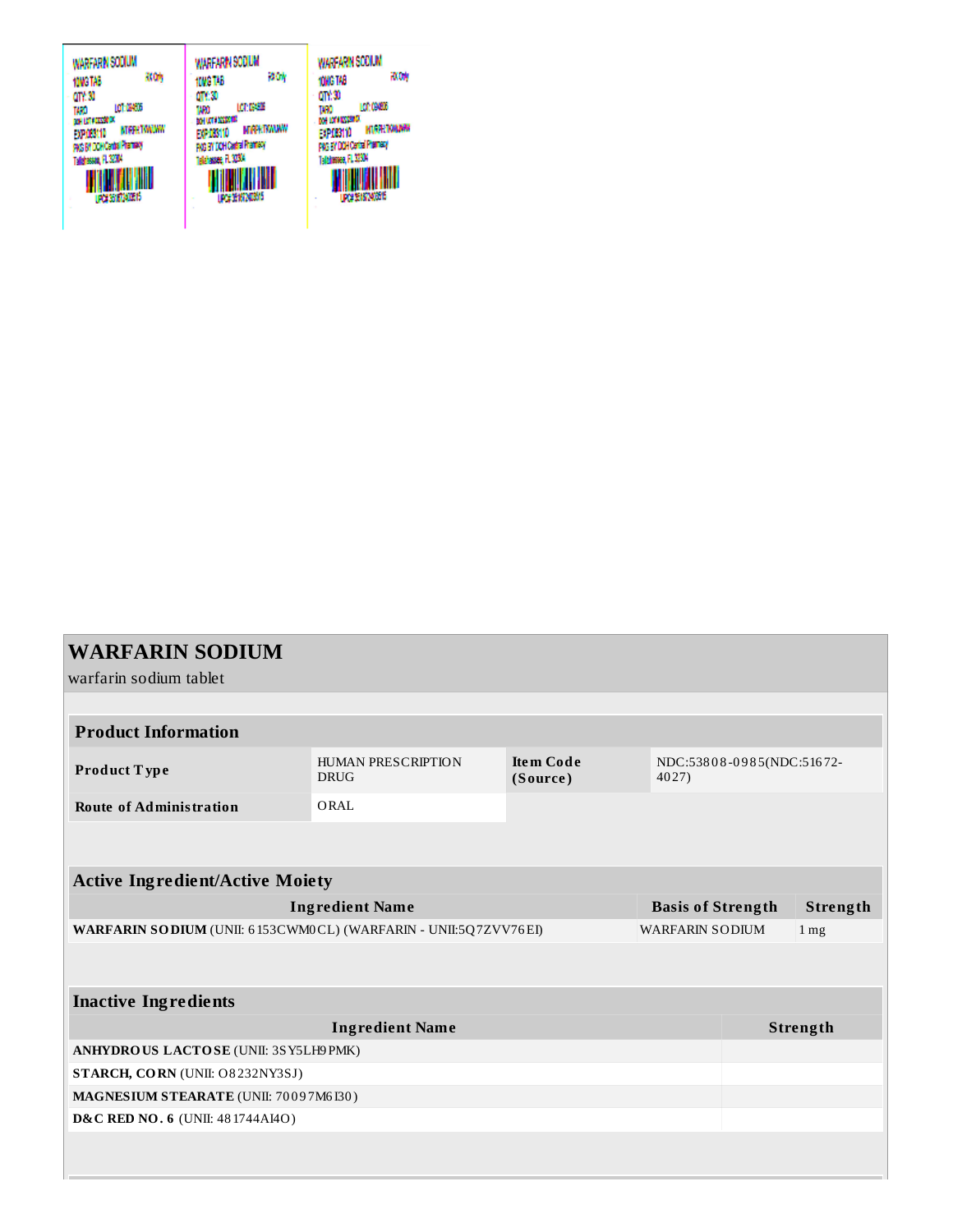| <b>Product Characteristics</b>                                   |                   |                                                 |                     |                              |                             |                             |                           |                           |
|------------------------------------------------------------------|-------------------|-------------------------------------------------|---------------------|------------------------------|-----------------------------|-----------------------------|---------------------------|---------------------------|
| Color                                                            | pink              | <b>Score</b>                                    |                     |                              | 2 pieces                    |                             |                           |                           |
| <b>Shape</b>                                                     | <b>OVAL</b>       | <b>Size</b>                                     |                     |                              | 11mm                        |                             |                           |                           |
| Flavor                                                           |                   | <b>Imprint Code</b>                             |                     |                              |                             | 1;WARFARIN;TARO             |                           |                           |
| <b>Contains</b>                                                  |                   |                                                 |                     |                              |                             |                             |                           |                           |
|                                                                  |                   |                                                 |                     |                              |                             |                             |                           |                           |
| Packaging                                                        |                   |                                                 |                     |                              |                             |                             |                           |                           |
| <b>Item Code</b><br>#                                            |                   | <b>Package Description</b>                      |                     |                              | <b>Marketing Start Date</b> |                             | <b>Marketing End Date</b> |                           |
| 1 NDC:53808-0985-1                                               |                   | 30 in 1 BLISTER PACK                            |                     |                              |                             |                             |                           |                           |
|                                                                  |                   |                                                 |                     |                              |                             |                             |                           |                           |
| <b>Marketing Information</b>                                     |                   |                                                 |                     |                              |                             |                             |                           |                           |
| <b>Marketing Category</b>                                        |                   | <b>Application Number or Monograph Citation</b> |                     |                              |                             | <b>Marketing Start Date</b> |                           | <b>Marketing End Date</b> |
| <b>ANDA</b>                                                      | ANDA040301        |                                                 |                     |                              | 07/01/2009                  |                             |                           |                           |
|                                                                  |                   |                                                 |                     |                              |                             |                             |                           |                           |
| <b>WARFARIN SODIUM</b>                                           |                   |                                                 |                     |                              |                             |                             |                           |                           |
|                                                                  |                   |                                                 |                     |                              |                             |                             |                           |                           |
| warfarin sodium tablet                                           |                   |                                                 |                     |                              |                             |                             |                           |                           |
|                                                                  |                   |                                                 |                     |                              |                             |                             |                           |                           |
| <b>Product Information</b>                                       |                   |                                                 |                     |                              |                             |                             |                           |                           |
| Product Type                                                     |                   | <b>HUMAN PRESCRIPTION</b><br><b>DRUG</b>        |                     | <b>Item Code</b><br>(Source) |                             | 4028)                       | NDC:53808-0335(NDC:51672- |                           |
| <b>Route of Administration</b>                                   |                   | ORAL                                            |                     |                              |                             |                             |                           |                           |
|                                                                  |                   |                                                 |                     |                              |                             |                             |                           |                           |
|                                                                  |                   |                                                 |                     |                              |                             |                             |                           |                           |
| <b>Active Ingredient/Active Moiety</b>                           |                   |                                                 |                     |                              |                             |                             |                           |                           |
|                                                                  |                   | <b>Ingredient Name</b>                          |                     |                              |                             | <b>Basis of Strength</b>    |                           | Strength                  |
| WARFARIN SO DIUM (UNII: 6153CWM0CL) (WARFARIN - UNII:5Q7ZVV76EI) |                   |                                                 |                     |                              |                             | WARFARIN SODIUM             |                           | $2$ mg                    |
|                                                                  |                   |                                                 |                     |                              |                             |                             |                           |                           |
| <b>Inactive Ingredients</b>                                      |                   |                                                 |                     |                              |                             |                             |                           |                           |
|                                                                  |                   | <b>Ingredient Name</b>                          |                     |                              |                             |                             |                           | Strength                  |
| ANHYDROUS LACTOSE (UNII: 3SY5LH9 PMK)                            |                   |                                                 |                     |                              |                             |                             |                           |                           |
| STARCH, CORN (UNII: O8232NY3SJ)                                  |                   |                                                 |                     |                              |                             |                             |                           |                           |
| MAGNESIUM STEARATE (UNII: 70097M6I30)                            |                   |                                                 |                     |                              |                             |                             |                           |                           |
| FD&C BLUE NO. 2 (UNII: L06K8R7DQK)                               |                   |                                                 |                     |                              |                             |                             |                           |                           |
| FD&C RED NO. 40 (UNII: WZB9127XOA)                               |                   |                                                 |                     |                              |                             |                             |                           |                           |
|                                                                  |                   |                                                 |                     |                              |                             |                             |                           |                           |
| <b>Product Characteristics</b>                                   |                   |                                                 |                     |                              |                             |                             |                           |                           |
| Color                                                            | purple (Lavendar) | <b>Score</b>                                    |                     |                              |                             | 2 pieces                    |                           |                           |
| <b>Shape</b>                                                     | <b>OVAL</b>       | Size                                            |                     |                              |                             | 11mm                        |                           |                           |
| Flavor                                                           |                   |                                                 | <b>Imprint Code</b> |                              |                             | 2; WARFARIN; TARO           |                           |                           |
| <b>Contains</b>                                                  |                   |                                                 |                     |                              |                             |                             |                           |                           |
|                                                                  |                   |                                                 |                     |                              |                             |                             |                           |                           |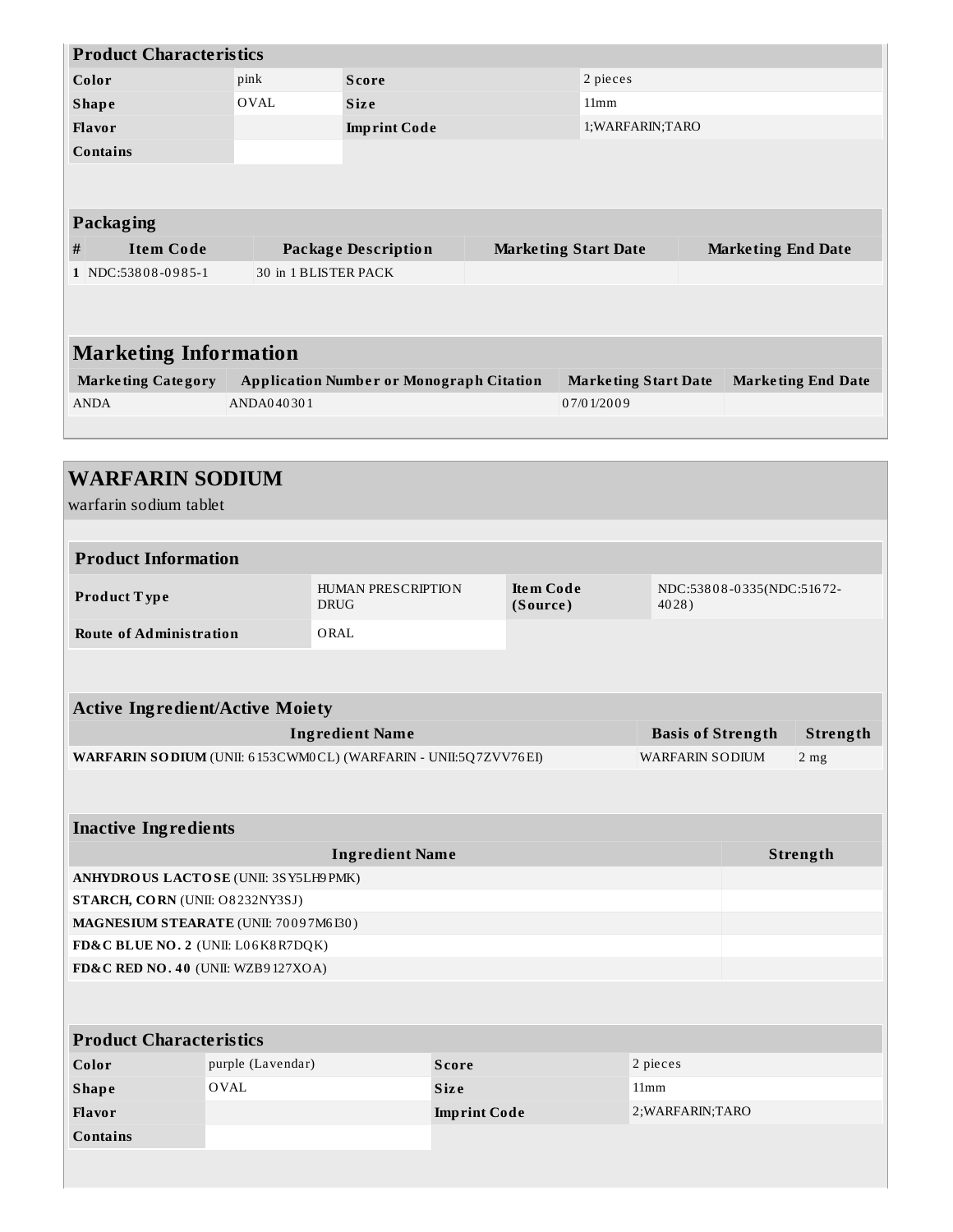| Packaging                                                        |             |                                                 |                             |                             |                           |                           |  |
|------------------------------------------------------------------|-------------|-------------------------------------------------|-----------------------------|-----------------------------|---------------------------|---------------------------|--|
| <b>Item Code</b><br>$\#$                                         |             | <b>Package Description</b>                      | <b>Marketing Start Date</b> |                             | <b>Marketing End Date</b> |                           |  |
| 1 NDC:53808-0335-1                                               |             | 30 in 1 BLISTER PACK                            |                             |                             |                           |                           |  |
|                                                                  |             |                                                 |                             |                             |                           |                           |  |
|                                                                  |             |                                                 |                             |                             |                           |                           |  |
| <b>Marketing Information</b>                                     |             |                                                 |                             |                             |                           |                           |  |
| <b>Marketing Category</b>                                        |             | <b>Application Number or Monograph Citation</b> |                             | <b>Marketing Start Date</b> |                           | <b>Marketing End Date</b> |  |
| <b>ANDA</b>                                                      | ANDA040301  |                                                 | 07/01/2009                  |                             |                           |                           |  |
|                                                                  |             |                                                 |                             |                             |                           |                           |  |
| <b>WARFARIN SODIUM</b>                                           |             |                                                 |                             |                             |                           |                           |  |
| warfarin sodium tablet                                           |             |                                                 |                             |                             |                           |                           |  |
|                                                                  |             |                                                 |                             |                             |                           |                           |  |
| <b>Product Information</b>                                       |             |                                                 |                             |                             |                           |                           |  |
| Product Type                                                     |             | HUMAN PRESCRIPTION                              | <b>Item Code</b>            |                             |                           | NDC:53808-0994(NDC:51672- |  |
|                                                                  |             | <b>DRUG</b>                                     | (Source)                    | 4029)                       |                           |                           |  |
| <b>Route of Administration</b>                                   |             | ORAL                                            |                             |                             |                           |                           |  |
|                                                                  |             |                                                 |                             |                             |                           |                           |  |
| <b>Active Ingredient/Active Moiety</b>                           |             |                                                 |                             |                             |                           |                           |  |
|                                                                  |             | <b>Ingredient Name</b>                          |                             |                             | <b>Basis of Strength</b>  | Strength                  |  |
| WARFARIN SO DIUM (UNII: 6153CWM0CL) (WARFARIN - UNII:5Q7ZVV76EI) |             |                                                 |                             |                             | <b>WARFARIN SODIUM</b>    | $2.5 \text{ mg}$          |  |
|                                                                  |             |                                                 |                             |                             |                           |                           |  |
|                                                                  |             |                                                 |                             |                             |                           |                           |  |
| <b>Inactive Ingredients</b>                                      |             |                                                 |                             |                             |                           |                           |  |
|                                                                  |             | <b>Ingredient Name</b>                          |                             |                             |                           | Strength                  |  |
| ANHYDROUS LACTOSE (UNII: 3SY5LH9PMK)                             |             |                                                 |                             |                             |                           |                           |  |
| STARCH, CORN (UNII: O8232NY3SJ)                                  |             |                                                 |                             |                             |                           |                           |  |
| MAGNESIUM STEARATE (UNII: 70097M6I30)                            |             |                                                 |                             |                             |                           |                           |  |
| FD&C BLUE NO. 2 (UNII: L06K8R7DQK)                               |             |                                                 |                             |                             |                           |                           |  |
| D&C YELLOW NO. 10 (UNII: 35SW5USQ3G)                             |             |                                                 |                             |                             |                           |                           |  |
|                                                                  |             |                                                 |                             |                             |                           |                           |  |
| <b>Product Characteristics</b>                                   |             |                                                 |                             |                             |                           |                           |  |
| Color                                                            | green       | <b>Score</b>                                    | 2 pieces                    |                             |                           |                           |  |
| <b>Shape</b>                                                     | <b>OVAL</b> | <b>Size</b>                                     | 11mm                        |                             |                           |                           |  |
| Flavor                                                           |             | <b>Imprint Code</b>                             |                             | 2;12;WARFARIN;TARO          |                           |                           |  |
| <b>Contains</b>                                                  |             |                                                 |                             |                             |                           |                           |  |
|                                                                  |             |                                                 |                             |                             |                           |                           |  |
|                                                                  |             |                                                 |                             |                             |                           |                           |  |

|   | Packaging            |                      |                             |                           |  |  |  |  |
|---|----------------------|----------------------|-----------------------------|---------------------------|--|--|--|--|
| # | Item Code            | Package Description  | <b>Marketing Start Date</b> | <b>Marketing End Date</b> |  |  |  |  |
|   | 1   NDC:53808-0994-1 | 30 in 1 BLISTER PACK |                             |                           |  |  |  |  |
|   |                      |                      |                             |                           |  |  |  |  |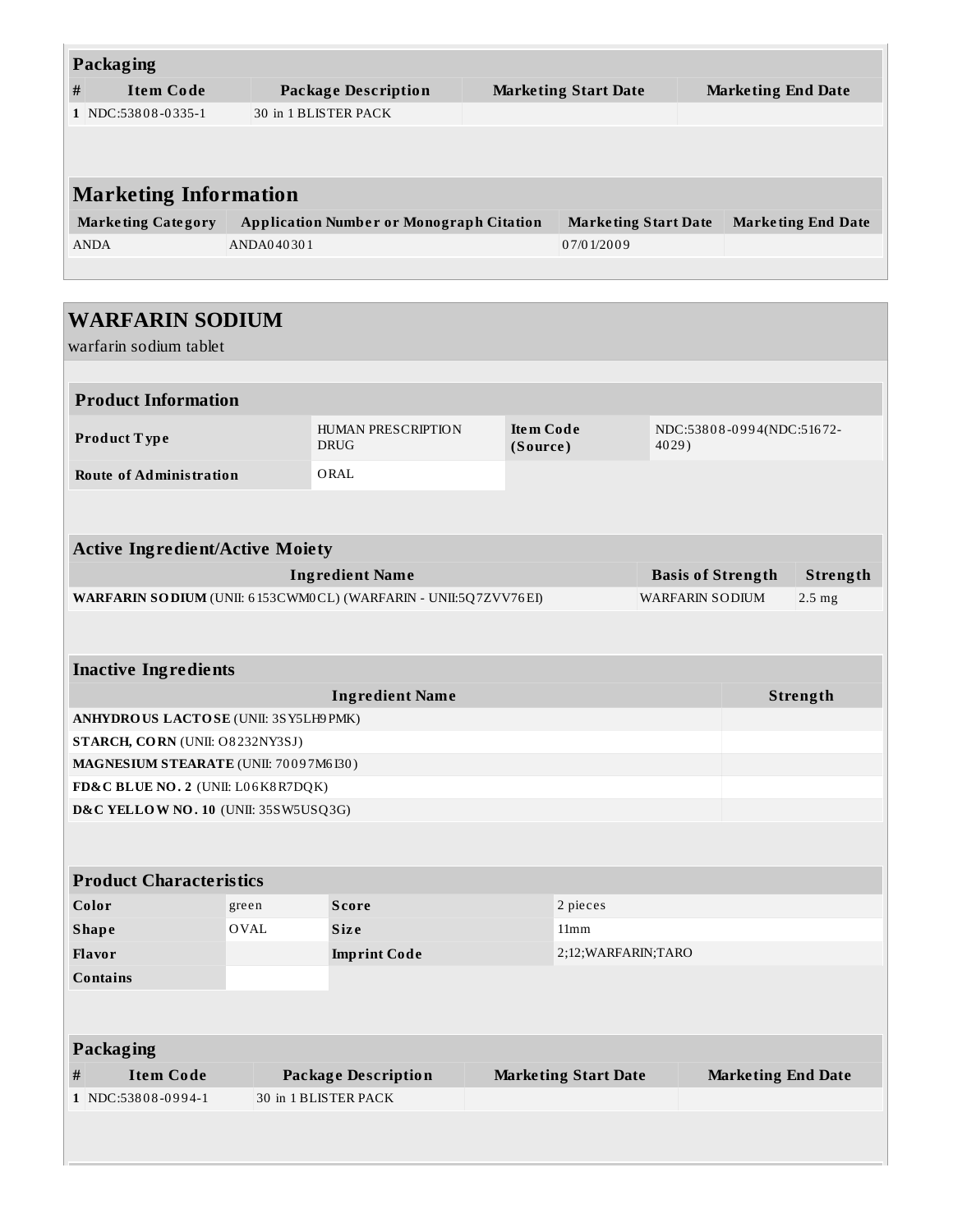| <b>Marketing Information</b> |                                                 |                      |                           |  |  |  |
|------------------------------|-------------------------------------------------|----------------------|---------------------------|--|--|--|
| <b>Marketing Category</b>    | <b>Application Number or Monograph Citation</b> | Marketing Start Date | <b>Marketing End Date</b> |  |  |  |
| <b>ANDA</b>                  | ANDA040301                                      | 07/01/2009           |                           |  |  |  |
|                              |                                                 |                      |                           |  |  |  |
|                              |                                                 |                      |                           |  |  |  |

| <b>WARFARIN SODIUM</b>                                          |             |                                                                            |                                                 |  |                             |          |                             |                           |                           |
|-----------------------------------------------------------------|-------------|----------------------------------------------------------------------------|-------------------------------------------------|--|-----------------------------|----------|-----------------------------|---------------------------|---------------------------|
| warfarin sodium tablet                                          |             |                                                                            |                                                 |  |                             |          |                             |                           |                           |
|                                                                 |             |                                                                            |                                                 |  |                             |          |                             |                           |                           |
| <b>Product Information</b>                                      |             |                                                                            |                                                 |  |                             |          |                             |                           |                           |
| Product Type                                                    |             | <b>Item Code</b><br>HUMAN PRESCRIPTION<br><b>DRUG</b><br>(Source)<br>4030) |                                                 |  | NDC:53808-0334(NDC:51672-   |          |                             |                           |                           |
| <b>Route of Administration</b>                                  |             | ORAL                                                                       |                                                 |  |                             |          |                             |                           |                           |
|                                                                 |             |                                                                            |                                                 |  |                             |          |                             |                           |                           |
| <b>Active Ingredient/Active Moiety</b>                          |             |                                                                            |                                                 |  |                             |          |                             |                           |                           |
|                                                                 |             | <b>Ingredient Name</b>                                                     |                                                 |  |                             |          | <b>Basis of Strength</b>    |                           | Strength                  |
| WARFARIN SODIUM (UNII: 6153CWM0CL) (WARFARIN - UNII:5Q7ZVV76EI) |             |                                                                            |                                                 |  |                             |          | WARFARIN SODIUM             |                           | 3 <sub>mg</sub>           |
|                                                                 |             |                                                                            |                                                 |  |                             |          |                             |                           |                           |
| <b>Inactive Ingredients</b>                                     |             |                                                                            |                                                 |  |                             |          |                             |                           |                           |
|                                                                 |             |                                                                            | <b>Ingredient Name</b>                          |  |                             |          |                             |                           | Strength                  |
| ANHYDROUS LACTOSE (UNII: 3SY5LH9 PMK)                           |             |                                                                            |                                                 |  |                             |          |                             |                           |                           |
| STARCH, CORN (UNII: O8232NY3SJ)                                 |             |                                                                            |                                                 |  |                             |          |                             |                           |                           |
| MAGNESIUM STEARATE (UNII: 70097M6I30)                           |             |                                                                            |                                                 |  |                             |          |                             |                           |                           |
| FD&C BLUE NO. 2 (UNII: L06K8R7DQK)                              |             |                                                                            |                                                 |  |                             |          |                             |                           |                           |
| FD&C RED NO. 40 (UNII: WZB9127XOA)                              |             |                                                                            |                                                 |  |                             |          |                             |                           |                           |
| D&C YELLOW NO. 10 (UNII: 35SW5USQ3G)                            |             |                                                                            |                                                 |  |                             |          |                             |                           |                           |
| <b>Product Characteristics</b>                                  |             |                                                                            |                                                 |  |                             |          |                             |                           |                           |
| Color                                                           | brown (tan) |                                                                            | <b>Score</b>                                    |  |                             | 2 pieces |                             |                           |                           |
| <b>Shape</b>                                                    | OVAL        |                                                                            | <b>Size</b>                                     |  |                             | 11mm     |                             |                           |                           |
| Flavor                                                          |             |                                                                            | <b>Imprint Code</b>                             |  |                             |          | 3; WARFARIN; TARO           |                           |                           |
| <b>Contains</b>                                                 |             |                                                                            |                                                 |  |                             |          |                             |                           |                           |
|                                                                 |             |                                                                            |                                                 |  |                             |          |                             |                           |                           |
| <b>Packaging</b>                                                |             |                                                                            |                                                 |  |                             |          |                             |                           |                           |
| <b>Item Code</b><br>$\#$                                        |             | <b>Package Description</b>                                                 |                                                 |  | <b>Marketing Start Date</b> |          |                             | <b>Marketing End Date</b> |                           |
| 1 NDC:53808-0334-1                                              |             | 30 in 1 BLISTER PACK                                                       |                                                 |  |                             |          |                             |                           |                           |
|                                                                 |             |                                                                            |                                                 |  |                             |          |                             |                           |                           |
| <b>Marketing Information</b>                                    |             |                                                                            |                                                 |  |                             |          |                             |                           |                           |
| <b>Marketing Category</b>                                       |             |                                                                            | <b>Application Number or Monograph Citation</b> |  |                             |          | <b>Marketing Start Date</b> |                           | <b>Marketing End Date</b> |
| <b>ANDA</b>                                                     | ANDA040301  |                                                                            |                                                 |  | 07/01/2009                  |          |                             |                           |                           |
|                                                                 |             |                                                                            |                                                 |  |                             |          |                             |                           |                           |
|                                                                 |             |                                                                            |                                                 |  |                             |          |                             |                           |                           |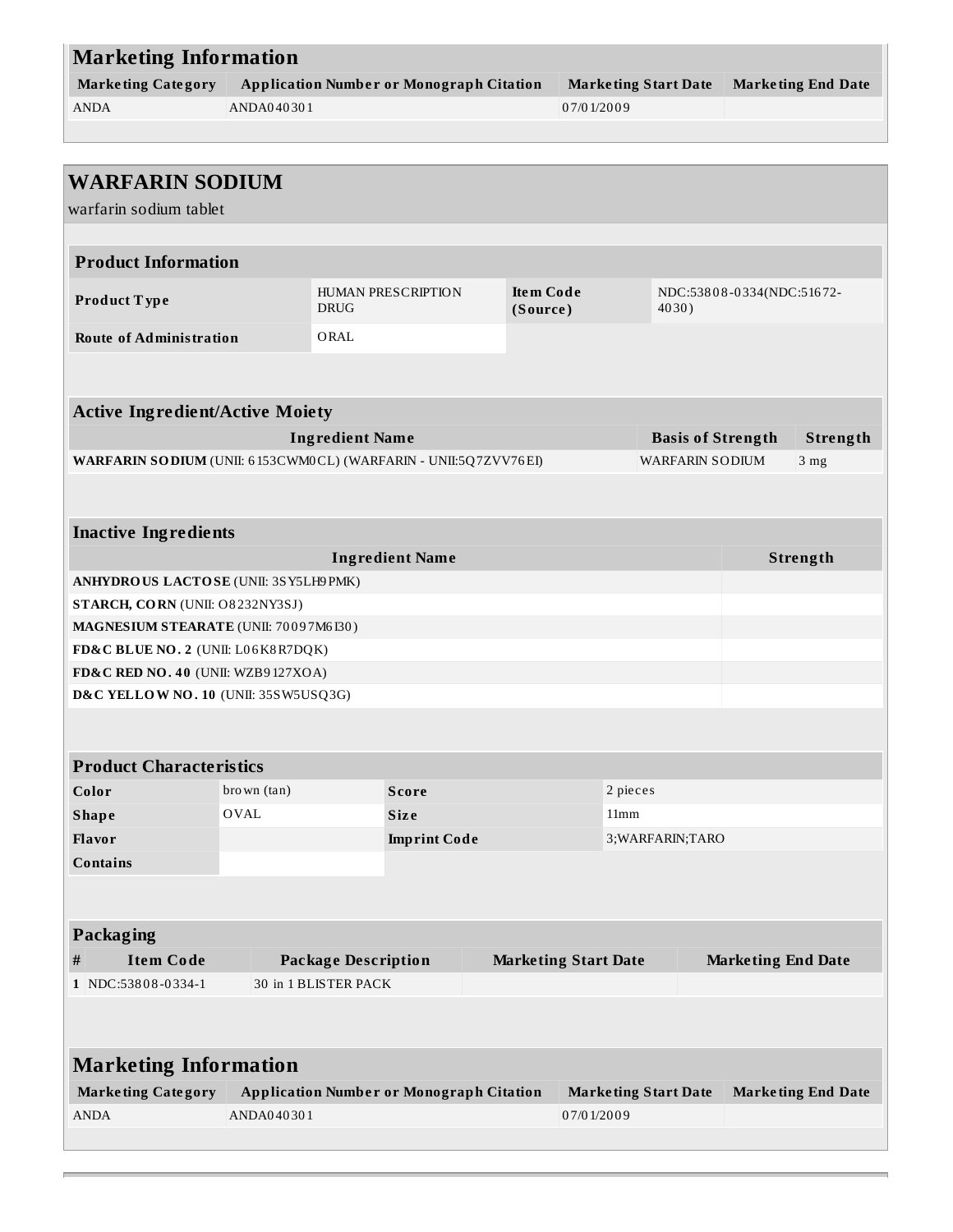# **WARFARIN SODIUM**

| warfarin sodium tablet                                                        |                                                           |                                                 |                     |                              |                             |                   |                        |                           |                           |
|-------------------------------------------------------------------------------|-----------------------------------------------------------|-------------------------------------------------|---------------------|------------------------------|-----------------------------|-------------------|------------------------|---------------------------|---------------------------|
| <b>Product Information</b>                                                    |                                                           |                                                 |                     |                              |                             |                   |                        |                           |                           |
| Product Type                                                                  |                                                           | <b>HUMAN PRESCRIPTION</b><br><b>DRUG</b>        |                     | <b>Item Code</b><br>(Source) |                             | 4032)             |                        | NDC:53808-0970(NDC:51672- |                           |
| <b>Route of Administration</b>                                                |                                                           | ORAL                                            |                     |                              |                             |                   |                        |                           |                           |
|                                                                               |                                                           |                                                 |                     |                              |                             |                   |                        |                           |                           |
| <b>Active Ingredient/Active Moiety</b>                                        |                                                           |                                                 |                     |                              |                             |                   |                        |                           |                           |
|                                                                               |                                                           | <b>Ingredient Name</b>                          |                     |                              |                             |                   |                        | <b>Basis of Strength</b>  | Strength                  |
| WARFARIN SODIUM (UNII: 6153CWM0CL) (WARFARIN - UNII:5Q7ZVV76EI)               |                                                           |                                                 |                     |                              |                             |                   | <b>WARFARIN SODIUM</b> |                           | 5 mg                      |
|                                                                               |                                                           |                                                 |                     |                              |                             |                   |                        |                           |                           |
| <b>Inactive Ingredients</b>                                                   |                                                           |                                                 |                     |                              |                             |                   |                        |                           |                           |
|                                                                               |                                                           | <b>Ingredient Name</b>                          |                     |                              |                             |                   |                        |                           | Strength                  |
| ANHYDROUS LACTOSE (UNII: 3SY5LH9 PMK)                                         |                                                           |                                                 |                     |                              |                             |                   |                        |                           |                           |
| STARCH, CORN (UNII: O8232NY3SJ)                                               |                                                           |                                                 |                     |                              |                             |                   |                        |                           |                           |
| MAGNESIUM STEARATE (UNII: 70097M6I30)<br>D&C YELLOW NO. 10 (UNII: 35SW5USQ3G) |                                                           |                                                 |                     |                              |                             |                   |                        |                           |                           |
| D&C RED NO. 6 (UNII: 481744AI4O)                                              |                                                           |                                                 |                     |                              |                             |                   |                        |                           |                           |
| <b>Product Characteristics</b>                                                |                                                           |                                                 |                     |                              |                             |                   |                        |                           |                           |
| Color                                                                         | orange (peach)                                            |                                                 | <b>Score</b>        |                              |                             | 2 pieces          |                        |                           |                           |
| <b>Shape</b>                                                                  | <b>OVAL</b>                                               |                                                 | <b>Size</b>         |                              |                             | 11mm              |                        |                           |                           |
| Flavor                                                                        |                                                           |                                                 | <b>Imprint Code</b> |                              |                             | 5; WARFARIN; TARO |                        |                           |                           |
| <b>Contains</b>                                                               |                                                           |                                                 |                     |                              |                             |                   |                        |                           |                           |
|                                                                               |                                                           |                                                 |                     |                              |                             |                   |                        |                           |                           |
| <b>Packaging</b>                                                              |                                                           |                                                 |                     |                              |                             |                   |                        |                           |                           |
| <b>Item Code</b><br>$\#$                                                      | <b>Package Description</b><br><b>Marketing Start Date</b> |                                                 |                     | <b>Marketing End Date</b>    |                             |                   |                        |                           |                           |
| 1 NDC:53808-0970-1                                                            |                                                           | 30 in 1 BLISTER PACK                            |                     |                              |                             |                   |                        |                           |                           |
|                                                                               |                                                           |                                                 |                     |                              |                             |                   |                        |                           |                           |
| <b>Marketing Information</b>                                                  |                                                           |                                                 |                     |                              |                             |                   |                        |                           |                           |
| <b>Marketing Category</b>                                                     |                                                           | <b>Application Number or Monograph Citation</b> |                     |                              | <b>Marketing Start Date</b> |                   |                        |                           | <b>Marketing End Date</b> |
| <b>ANDA</b>                                                                   | ANDA040301                                                |                                                 |                     |                              | 07/01/2009                  |                   |                        |                           |                           |
|                                                                               |                                                           |                                                 |                     |                              |                             |                   |                        |                           |                           |
|                                                                               |                                                           |                                                 |                     |                              |                             |                   |                        |                           |                           |
| <b>WARFARIN SODIUM</b>                                                        |                                                           |                                                 |                     |                              |                             |                   |                        |                           |                           |

warfarin sodium tablet

| <b>Product Information</b> |                    |           |                           |
|----------------------------|--------------------|-----------|---------------------------|
| Product Type               | HUMAN PRESCRIPTION | Item Code | NDC:53808-0997(NDC:51672- |
|                            | <b>DRUG</b>        | (Source)  | 4034)                     |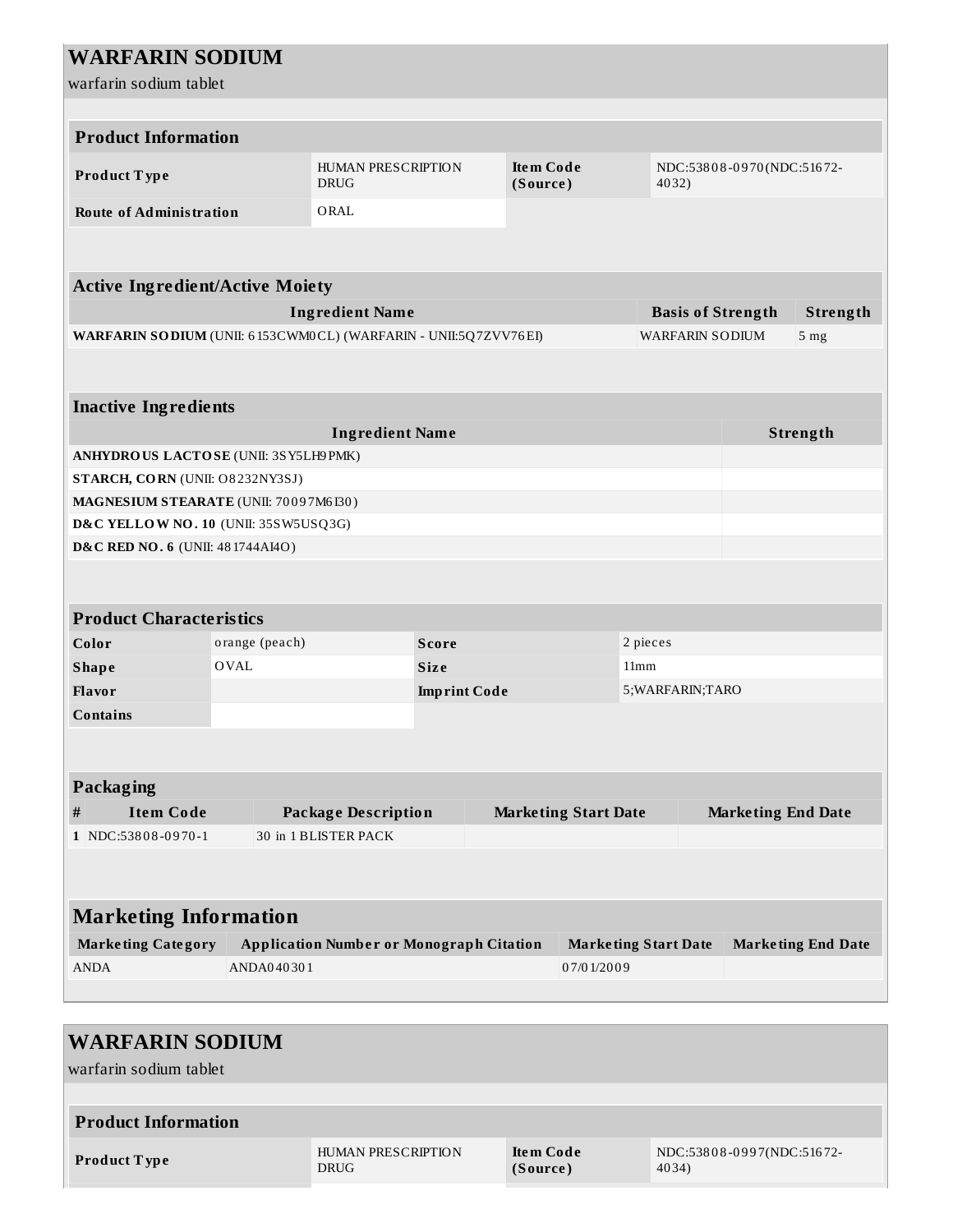|                                                  | <b>Route of Administration</b> | ORAL                                                            |                              |                             |                          |                           |                           |
|--------------------------------------------------|--------------------------------|-----------------------------------------------------------------|------------------------------|-----------------------------|--------------------------|---------------------------|---------------------------|
|                                                  |                                |                                                                 |                              |                             |                          |                           |                           |
| <b>Active Ingredient/Active Moiety</b>           |                                |                                                                 |                              |                             |                          |                           |                           |
|                                                  |                                | <b>Ingredient Name</b>                                          |                              |                             | <b>Basis of Strength</b> |                           | Strength                  |
|                                                  |                                | WARFARIN SODIUM (UNII: 6153CWM0CL) (WARFARIN - UNII:5Q7ZVV76EI) |                              |                             | <b>WARFARIN SODIUM</b>   |                           | 7.5 mg                    |
|                                                  |                                |                                                                 |                              |                             |                          |                           |                           |
|                                                  |                                |                                                                 |                              |                             |                          |                           |                           |
| <b>Inactive Ingredients</b>                      |                                |                                                                 |                              |                             |                          |                           |                           |
|                                                  |                                | <b>Ingredient Name</b>                                          |                              |                             |                          |                           | Strength                  |
| ANHYDROUS LACTOSE (UNII: 3SY5LH9PMK)             |                                |                                                                 |                              |                             |                          |                           |                           |
| STARCH, CORN (UNII: O8232NY3SJ)                  |                                |                                                                 |                              |                             |                          |                           |                           |
| MAGNESIUM STEARATE (UNII: 70097M6I30)            |                                |                                                                 |                              |                             |                          |                           |                           |
| D&C YELLOW NO. 10 (UNII: 35SW5USQ3G)             |                                |                                                                 |                              |                             |                          |                           |                           |
|                                                  |                                |                                                                 |                              |                             |                          |                           |                           |
|                                                  |                                |                                                                 |                              |                             |                          |                           |                           |
| <b>Product Characteristics</b>                   |                                |                                                                 |                              |                             |                          |                           |                           |
| Color                                            | yello w                        | <b>Score</b>                                                    |                              | 2 pieces                    |                          |                           |                           |
| <b>Shape</b>                                     | <b>OVAL</b>                    | <b>Size</b>                                                     |                              | 11mm                        |                          |                           |                           |
| Flavor                                           |                                | <b>Imprint Code</b>                                             |                              | 7;12; WARFARIN; TARO        |                          |                           |                           |
| <b>Contains</b>                                  |                                |                                                                 |                              |                             |                          |                           |                           |
|                                                  |                                |                                                                 |                              |                             |                          |                           |                           |
| <b>Packaging</b>                                 |                                |                                                                 |                              |                             |                          |                           |                           |
| <b>Item Code</b><br>#                            |                                | <b>Package Description</b>                                      |                              | <b>Marketing Start Date</b> |                          | <b>Marketing End Date</b> |                           |
| 1 NDC:53808-0997-1                               |                                | 30 in 1 BLISTER PACK                                            |                              |                             |                          |                           |                           |
|                                                  |                                |                                                                 |                              |                             |                          |                           |                           |
|                                                  |                                |                                                                 |                              |                             |                          |                           |                           |
|                                                  |                                |                                                                 |                              |                             |                          |                           |                           |
| <b>Marketing Information</b>                     |                                |                                                                 |                              |                             |                          |                           |                           |
| <b>Marketing Category</b>                        |                                | <b>Application Number or Monograph Citation</b>                 |                              | <b>Marketing Start Date</b> |                          |                           | <b>Marketing End Date</b> |
| <b>ANDA</b>                                      | ANDA040301                     |                                                                 |                              | 07/01/2009                  |                          |                           |                           |
|                                                  |                                |                                                                 |                              |                             |                          |                           |                           |
|                                                  |                                |                                                                 |                              |                             |                          |                           |                           |
|                                                  |                                |                                                                 |                              |                             |                          |                           |                           |
|                                                  |                                |                                                                 |                              |                             |                          |                           |                           |
| <b>WARFARIN SODIUM</b><br>warfarin sodium tablet |                                |                                                                 |                              |                             |                          |                           |                           |
|                                                  |                                |                                                                 |                              |                             |                          |                           |                           |
| <b>Product Information</b>                       |                                |                                                                 |                              |                             |                          |                           |                           |
| Product Type                                     |                                | HUMAN PRESCRIPTION<br><b>DRUG</b>                               | <b>Item Code</b><br>(Source) |                             | 4035)                    | NDC:53808-0989(NDC:51672- |                           |
| <b>Route of Administration</b>                   |                                | ORAL                                                            |                              |                             |                          |                           |                           |
|                                                  |                                |                                                                 |                              |                             |                          |                           |                           |
|                                                  |                                |                                                                 |                              |                             |                          |                           |                           |
| <b>Active Ingredient/Active Moiety</b>           |                                |                                                                 |                              |                             |                          |                           |                           |
|                                                  |                                | <b>Ingredient Name</b>                                          |                              |                             | <b>Basis of Strength</b> |                           | Strength                  |
|                                                  |                                | WARFARIN SODIUM (UNII: 6153CWM0CL) (WARFARIN - UNII:5Q7ZVV76EI) |                              |                             | <b>WARFARIN SODIUM</b>   |                           | $10$ mg                   |